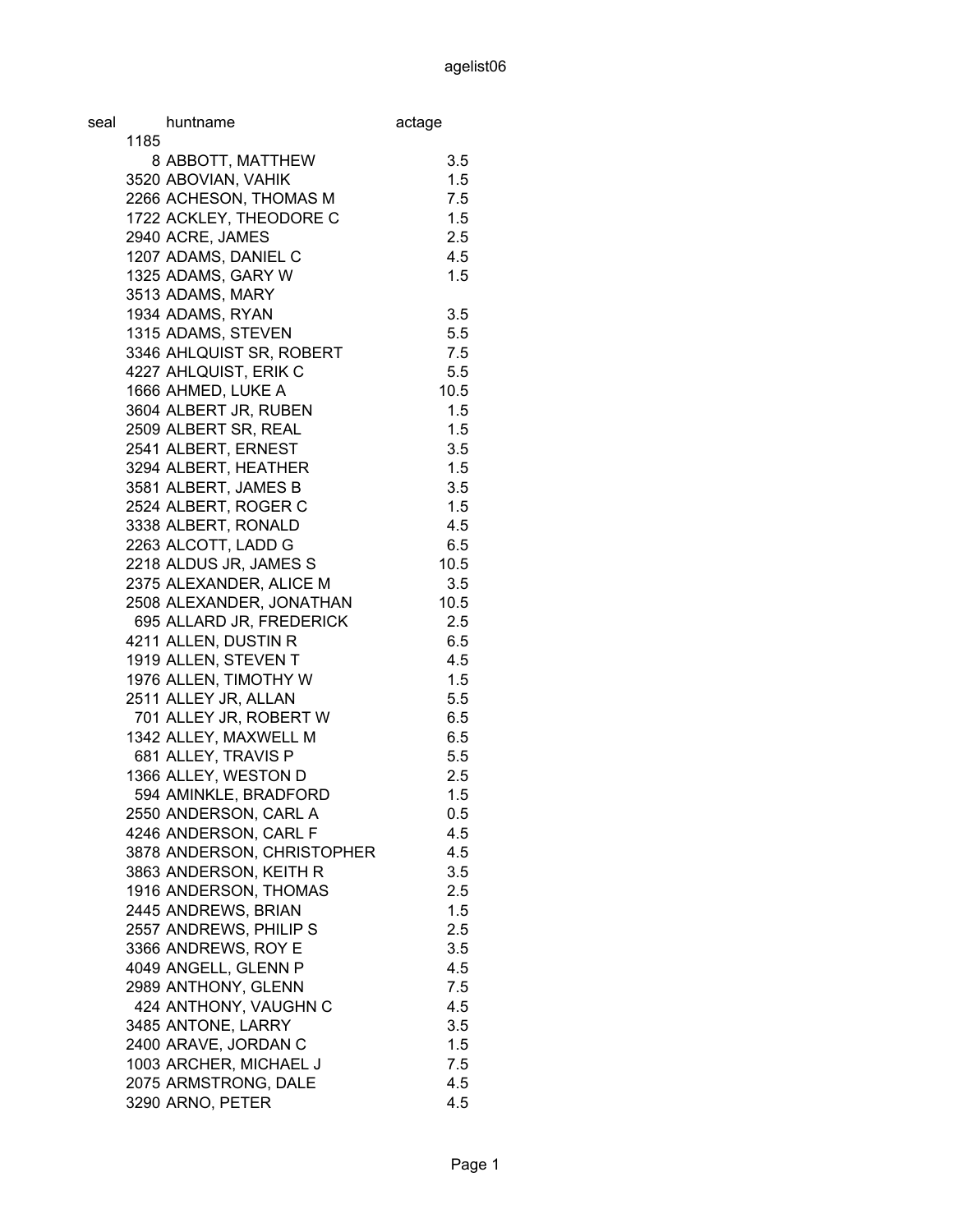| 3736 ARRIS, SHERRI         | 1.5     |
|----------------------------|---------|
| 691 ARSENAULT, ALTON P     | 2.5     |
| 1191 ARSENAULT, DAVID J    |         |
| 3506 ARSENAULT, NIKOLAS    | 1.5     |
| 526 ARSENAULT, REGINALD J  |         |
| 3503 ASH, REBECCA          | 3.5     |
| 2082 ASHE, LAWRENCE        |         |
| 1072 ASHEY, EDGAR          | 8.5     |
| 512 ASHLEY, ALAN           | 5.5     |
| 1709 ASTBURY, PERRY B      | 2.5     |
| 2519 ASTBURY, RANDOLPH L   | 3.5     |
| 4203 ASTBURY, SETH L       | 6.5     |
| 1742 ASTBURY, TARA L       | 2.5     |
| 2949 ASTLE, ANTHONY        | 3.5     |
| 2389 ASTLE, DAVID J        | 2.5     |
| 956 ATWOOD, CHRIS J        | 3.5     |
| 1164 ATWOOD, SHARMAYNE E   |         |
| 3347 ATWOOD, SHAWN         | 0.5     |
| 2411 AUDET, RICHARD        | 3.5     |
| 1975 AUDIBERT, DEIDRE      | 4.5     |
| 2612 AUSTIN, BARCLAY R     | 0.5     |
| 1076 AUSTIN, MARY          | 4.5     |
| 195 AVERILL, TIMOTHY       | 4.5     |
| 2254 AYOTTE, DENNIS P      | 9.5     |
| 2244 AYOTTE, MATTHEW       | 1.5     |
| 588 BACHELDER, DENIS L     | 1.5     |
| 1103 BACHELDER, TONY A     | 3.5     |
| 4277 BACON, BRYAN O        | 2.5     |
| 978 BAGLEY, DARRYL N       | 6.5     |
| 2710 BAGLEY, GEORGE        |         |
| 1066 BAILEY, BRIAN         | 2.5     |
| 2565 BAILEY, DENNIS R      | 0.5     |
| 1167 BAILEY, GARY E        |         |
| 3752 BAILEY, JONATHAN E    | 3.5     |
| 543 BAILEY, PENNEY L       | 4.5     |
| 1578 BAKER, ARTHUR G       | 1.5     |
| 3625 BAKER, RICHARD E      | 3.5     |
| 1301 BALDACCHINO, GERARD J | $2.5\,$ |
| 3250 BALDWIN, JEFFREY      | 6.5     |
| 690 BALZANO, JOSEPH A      | 2.5     |
| 151 BAMFORD, JOHN A        | 2.5     |
| 966 BANDY, ROBERT F        | 3.5     |
| 434 BANE, BRIAN            | 5.5     |
| 3000 BANKS, STEVEN         |         |
| 2235 BARABE, PAUL          | 2.5     |
| 2865 BARATTA, RYAN         | 5.5     |
| 1932 BARBOUR, DIANE L      | 3.5     |
| 958 BARNARD, DON A         | 2.5     |
| 4232 BARNES SR, CHESTER    | 4.5     |
| 951 BARNES, GREGORY        |         |
| 1935 BARNES, WILLIAM W     | 4.5     |
| 2233 BARON, CHAD           | 11.5    |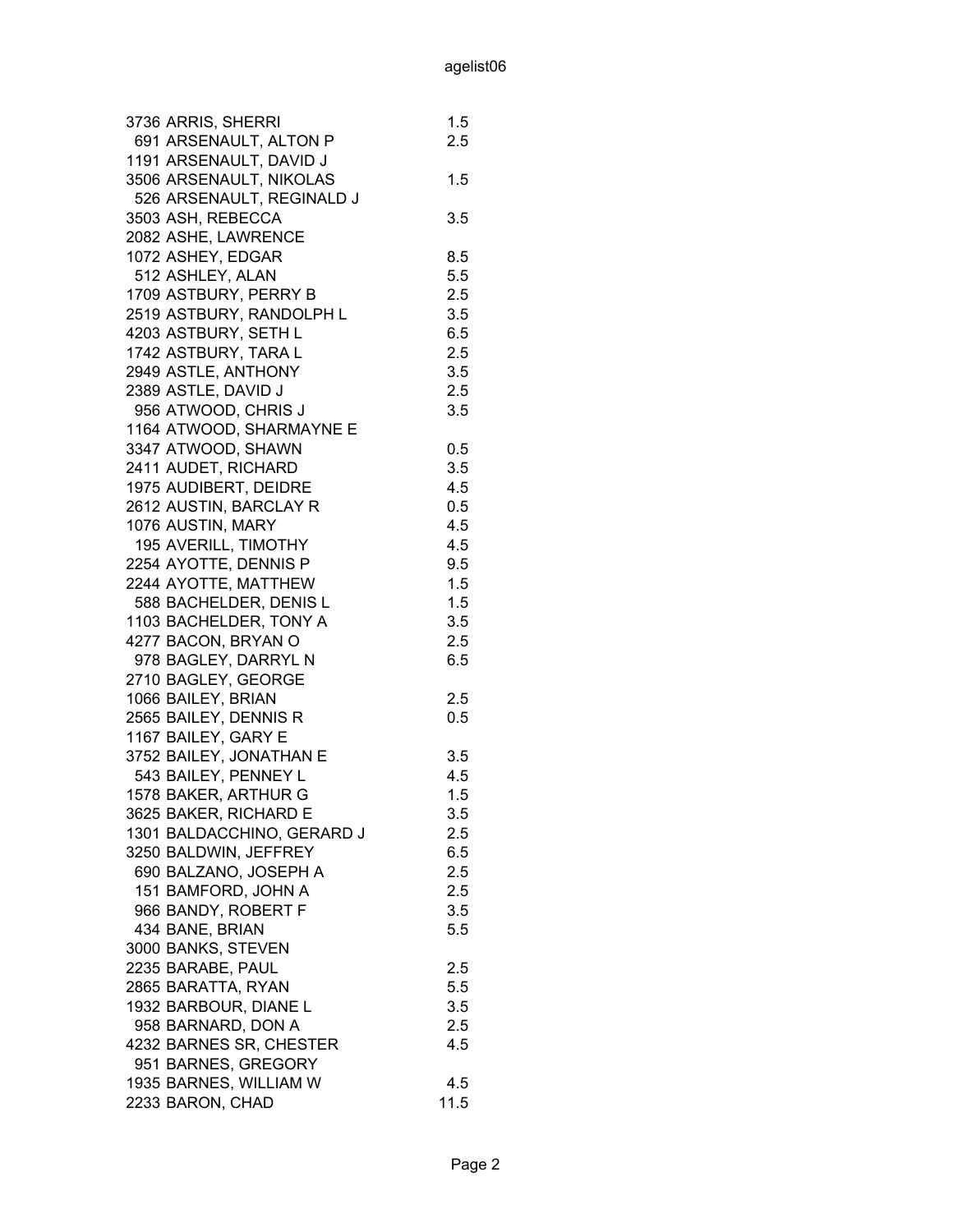| 1229 BARR, THOMAS         | 1.5  |
|---------------------------|------|
| 313 BARRINGTON, MARY A    | 6.5  |
| 1974 BARTLETT, DAKOTA     | 1.5  |
| 4205 BARTLETT, SAMUEL L   | 3.5  |
| 4250 BARTON, JODI A       | 3.5  |
| 2943 BARTON, KELLY L      |      |
| 2086 BASFORD, SHAWN       |      |
| 3500 BATES, CHRIS         | 6.5  |
| 1472 BATES, JOSEPH H      | 4.5  |
| 963 BATES, KENNETH L      | 4.5  |
| 3747 BATES, RICK L        | 1.5  |
| 599 BATOR, RONALD         | 9.5  |
| 290 BAXTER, SHANE A       | 1.5  |
| 328 BAYLEY, JAMIE         |      |
| 3521 BEAL, SANDRA S       | 4.5  |
| 188 BEAN, COREY E         |      |
| 3860 BEAN, DONALD P       | 4.5  |
| 316 BEAN, FRANKLIN G      | 9.5  |
| 2272 BEARCE, JOSEPH       |      |
| 3709 BEASLEY, BRUCE       | 3.5  |
| 692 BEAUDOIN SR, PAUL R   | 12.5 |
| 718 BEAULIER, DENNIS A    | 3.5  |
| 281 BEAULIEU JR, EUGENE G | 2.5  |
| 2379 BEAULIEU, COREY I    | 8.5  |
| 2471 BEAULIEU, DAVID J    | 2.5  |
| 3008 BEAULIEU, DEBORAH L  | 1.5  |
| 2251 BEAULIEU, JOSHUA A   |      |
| 1217 BEAULIEU, LEANDER E  | 2.5  |
| 3272 BEAULIEU, RENO       | 3.5  |
| 1746 BECKER, MARY         | 4.5  |
| 1194 BEEVER, JASON        |      |
| 1658 BEHRMANN, CHRIS      | 4.5  |
| 3258 BEILER JR, DAVID     | 4.5  |
| 1203 BELANGER, STEVEN     | 4.5  |
| 979 BELANGER, WILLIAM     | 1.5  |
| 4039 BELCHER, DAVID       | 5.5  |
| 1183 BELFANCE, WILLIAM C  | 3.5  |
| 2468 BELL, JEFFREY        | 2.5  |
| 2485 BELL, JEROME J       | 4.5  |
| 2615 BELLEFLEUR, GAIL A   | 4.5  |
| 540 BELSKIS, DARREN       | 8.5  |
| 3498 BEMIS, RICK          | 12.5 |
| 3778 BEMIS, STEPHEN C     |      |
| 2209 BENDES, JOHN F       | 7.5  |
| 3273 BENN, ANTHONY        |      |
| 483 BENN, JOHN            | 4.5  |
| 574 BENNER, BRUCE         | 4.5  |
| 2081 BENNER, TIMOTHY A    | 2.5  |
| 226 BENNETT JR, JEFF E    |      |
| 4055 BENNETT, MATHEW R    | 2.5  |
| 4023 BENNETT, MICHAEL     | 2.5  |
| 509 BENNETT, ORA D        | 4.5  |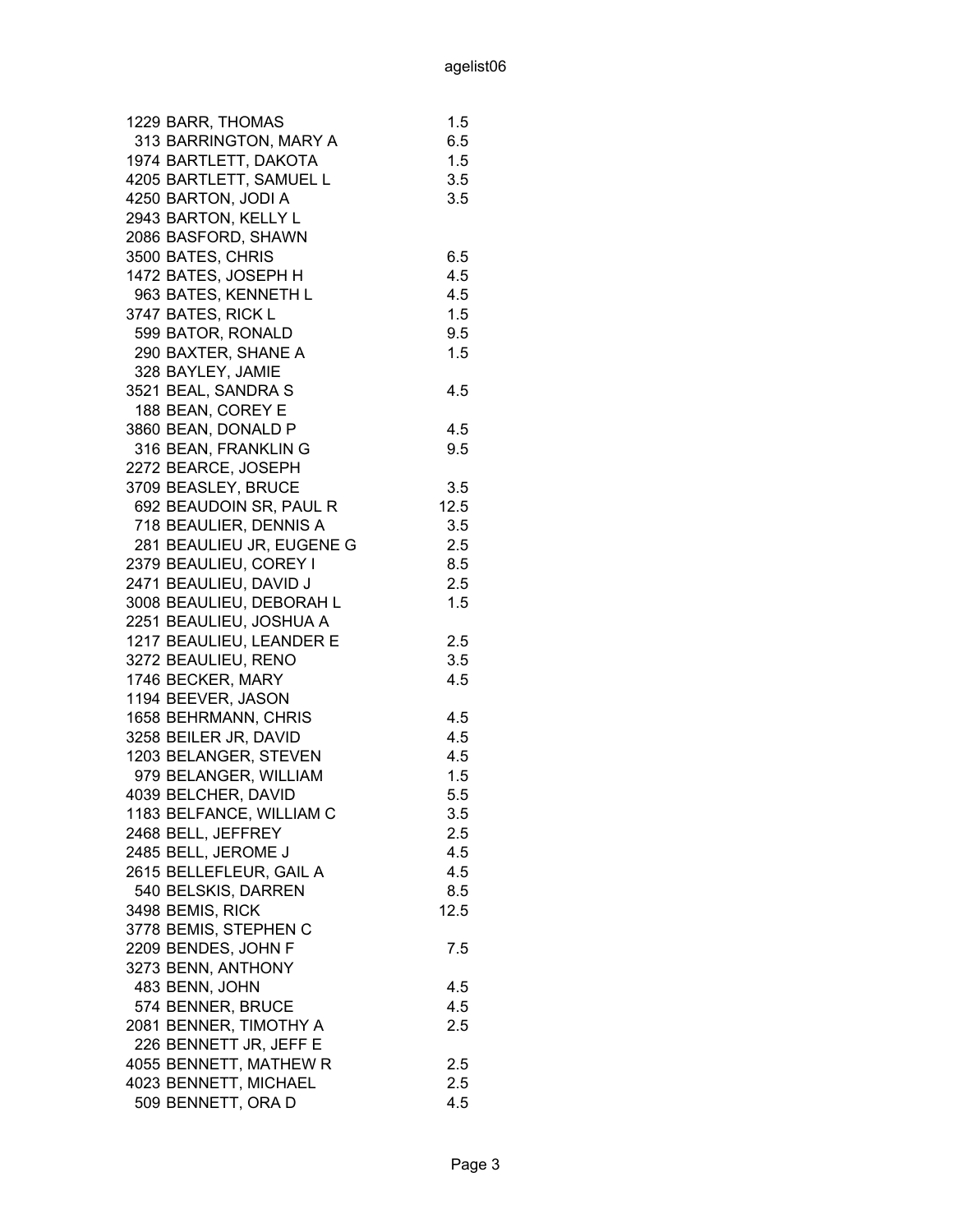|                  | 4027 BENNETT, PAUL         | 2.5  |
|------------------|----------------------------|------|
|                  | 4276 BENOIT, BRIAN T       | 6.5  |
|                  | 2278 BENSON, RICHARD       | 3.5  |
|                  | 953 BERARD, WALLACE L      | 4.5  |
|                  | 975 BERGERON, THOMAS E     | 2.5  |
|                  | 1807 BERGIN JR, WILLIAM    | 1.5  |
|                  | 1758 BERNIER, LEO A        | 2.5  |
|                  | 2060 BERNIER, TODD         | 1.5  |
|                  | 189 BERRY, MICHAEL         |      |
|                  | 2505 BERRY, RICHARD S      | 4.5  |
|                  | 2482 BERRY, WILLIAM T      | 10.5 |
|                  | 3326 BERUBE, FAYE          | 1.5  |
|                  | 567 BEXON, IAN T           | 1.5  |
|                  | 2398 BICHLER, DAVID D      | 4.5  |
|                  | 3554 BICKFORD, ROGER S     | 1.5  |
|                  | 104 BICKFORD, TIMOTHY      | 3.5  |
|                  | 3264 BIGGS, KYLE           | 1.5  |
|                  | 1944 BILLINGS, STEPHEN S   | 5.5  |
|                  | 3337 BILLINGS, TIMOTHY     | 5.5  |
|                  | 3781 BILODEAU, SEAN R      | 3.5  |
|                  | 1962 BINGAMAN, HAROLD      | 4.5  |
|                  | 3727 BISHOP, EARL          | 4.5  |
|                  | 2452 BISHOP, EUGENE S      | 1.5  |
|                  | 2475 BISHOP, JARED L       | 2.5  |
|                  | 2474 BLACK, TIMOTHY H      | 2.5  |
|                  | 1805 BLACKMAN, DENNIS      | 2.5  |
|                  | 2574 BLACKMAN, GEORGE      | 1.5  |
|                  | 1305 BLACKWELL SR, MAURICE | 4.5  |
|                  | 1059 BLAIR JR, TERRY L     | 1.5  |
|                  | 584 BLAIS, JOSEPH C        | 8.5  |
|                  | 1176 BLAIS, KELLY A        | 1.5  |
|                  | 1829 BLAIS, MICHEAL A      | 4.5  |
|                  | 1929 BLANCHARD, GEORGE W   | 2.5  |
|                  | 152 BLANCHARD, MARK R      | 3.5  |
|                  | 1573 BLANCHET, STEVEN L    | 1.5  |
|                  | 3308 BLANCHETTE, KYLE      | 1.5  |
| 2051 BLODGETT,   | <b>TROY</b>                | 5.5  |
|                  | 1360 BLOOD, DEBORAH        | 4.5  |
|                  | 2088 BOBB, COREY           |      |
| 3869 BOICE, BILL |                            | 11.5 |
|                  | 3260 BOISSELLE, RONALD M   | 2.5  |
|                  | 1204 BOISVERT, JOSHUA R    | 5.5  |
|                  | 2546 BOIVIN, PAULA         | 3.5  |
|                  | 3344 BOLLES, WALTER        | 2.5  |
|                  | 3519 BOLSTRIDGE, DOUGLAS   | 3.5  |
|                  | 2904 BONAN, BARBARA J      | 4.5  |
|                  | 210 BOND SR, JOHN O        | 2.5  |
|                  | 2226 BOND, AUSTIN          | 7.5  |
|                  | 2540 BOND, JEREMY A        | 6.5  |
|                  | 105 BOND, PATRICK M        | 1.5  |
|                  | 719 BONNEAU, MICHAEL A     | 7.5  |
|                  | 4245 BONYAN, WILLIAM       | 2.5  |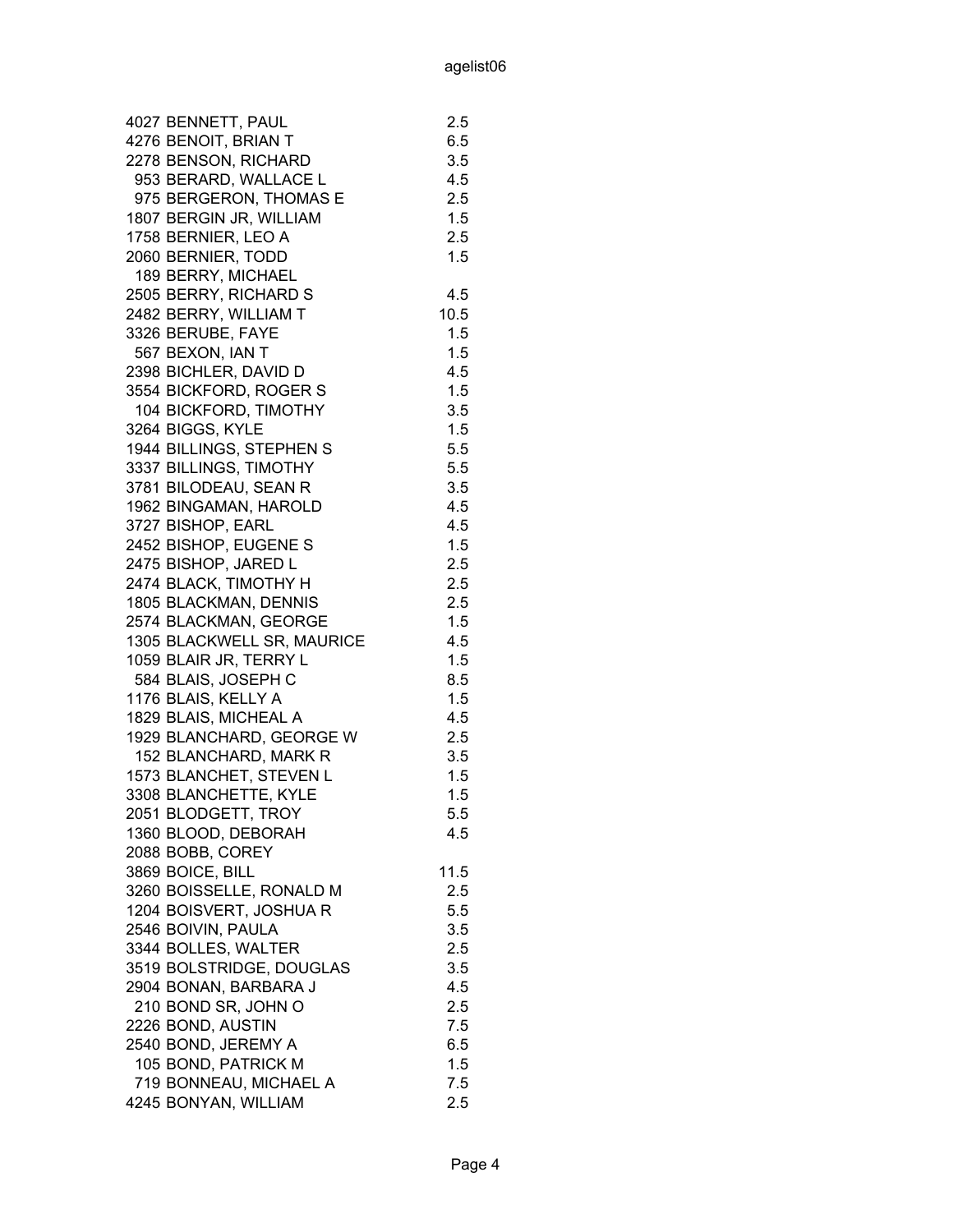| 216 BOOKER, DAVID B       | 10.5 |
|---------------------------|------|
| 2916 BOOKER, RUSSELL      | 7.5  |
| 4206 BOOTH, THOMAS A      | 5.5  |
| 3309 BOSSE, BRUCE         | 7.5  |
| 3314 BOSSE, KEVIN         | 6.5  |
| 3329 BOSSE, VICTORIA      | 2.5  |
| 3328 BOSSIE, RANDY        | 4.5  |
| 2573 BOSSIE, RICKY C      | 2.5  |
| 3354 BOUCHARD, JAMES      | 5.5  |
| 3228 BOUCHARD, NORMAN     | 4.5  |
| 3334 BOUCHARD, PAUL       | 1.5  |
| 2373 BOUCHARD, STEVEN     | 1.5  |
| 3233 BOUCHER, JARED       | 13.5 |
| 335 BOUCHER, JUDITH       |      |
| 640 BOUCHER, PHILLIP      | 2.5  |
| 3318 BOUCHER, WALLACE     | 1.5  |
| 3106 BOUDREAU, STEVEN P   | 1.5  |
| 4054 BOUFFARD, DENNIS     | 2.5  |
| 1308 BOUFORD, CLARENCE    | 3.5  |
| 856 BOUFORD, JONATHAN     |      |
| 3356 BOURGOIN, MICHAEL    | 10.5 |
| 4249 BOURQUE, KEVIN       | 4.5  |
| 1571 BOUZIANIS, BILLY     | 3.5  |
| 635 BOWEN, WILLIAM A      | 2.5  |
| 326 BOWENS, ROBERT D      | 10.5 |
| 1155 BOYD, DORA F         | 10.5 |
| 3062 BOYD, TONIA A        | 3.5  |
| 208 BOYDWOTTON, SANDRA    | 1.5  |
| 976 BOYNTON, LAWRENCE W   | 4.5  |
| 959 BRACKETT, KEITH       | 2.5  |
| 3786 BRACY, JAMES         | 1.5  |
| 3557 BRADBURY, ALFRED     | 2.5  |
| 2863 BRADBURY, BLAKE      | 2.5  |
| 338 BRADEEN, ABRAHAM J    | 4.5  |
| 3006 BRADEEN, RICKY       | 1.5  |
| 2888 BRADFORD, JOHN       | 4.5  |
| 548 BRAGDON, DONNA        | 1.5  |
| 3797 BRAGDON, JAMIE E     | 9.5  |
| 4057 BRAGDON, SEAN M      | 2.5  |
| 1199 BRAGG JR, STEVE      | 4.5  |
| 191 BRALEY, GARY A        | 4.5  |
| 1112 BRANN, CONY J        | 1.5  |
| 325 BRANN, DONALD A       | 2.5  |
| 4239 BRASSARD, PETER      | 4.5  |
| 3331 BRASSBRIDGE, CARLTON | 2.5  |
| 1162 BRAWN, ROGER         | 12.5 |
|                           |      |
| 4045 BRETON, BRIAN A      | 2.5  |
| 2918 BREWER, ERNEST       | 2.5  |
| 2959 BREWER, KARLA        | 9.5  |
| 1906 BREWER, SCOTT        | 3.5  |
| 1156 BREWER, SIMONE E     | 4.5  |
| 2374 BREWER, TIMOTHY M    | 5.5  |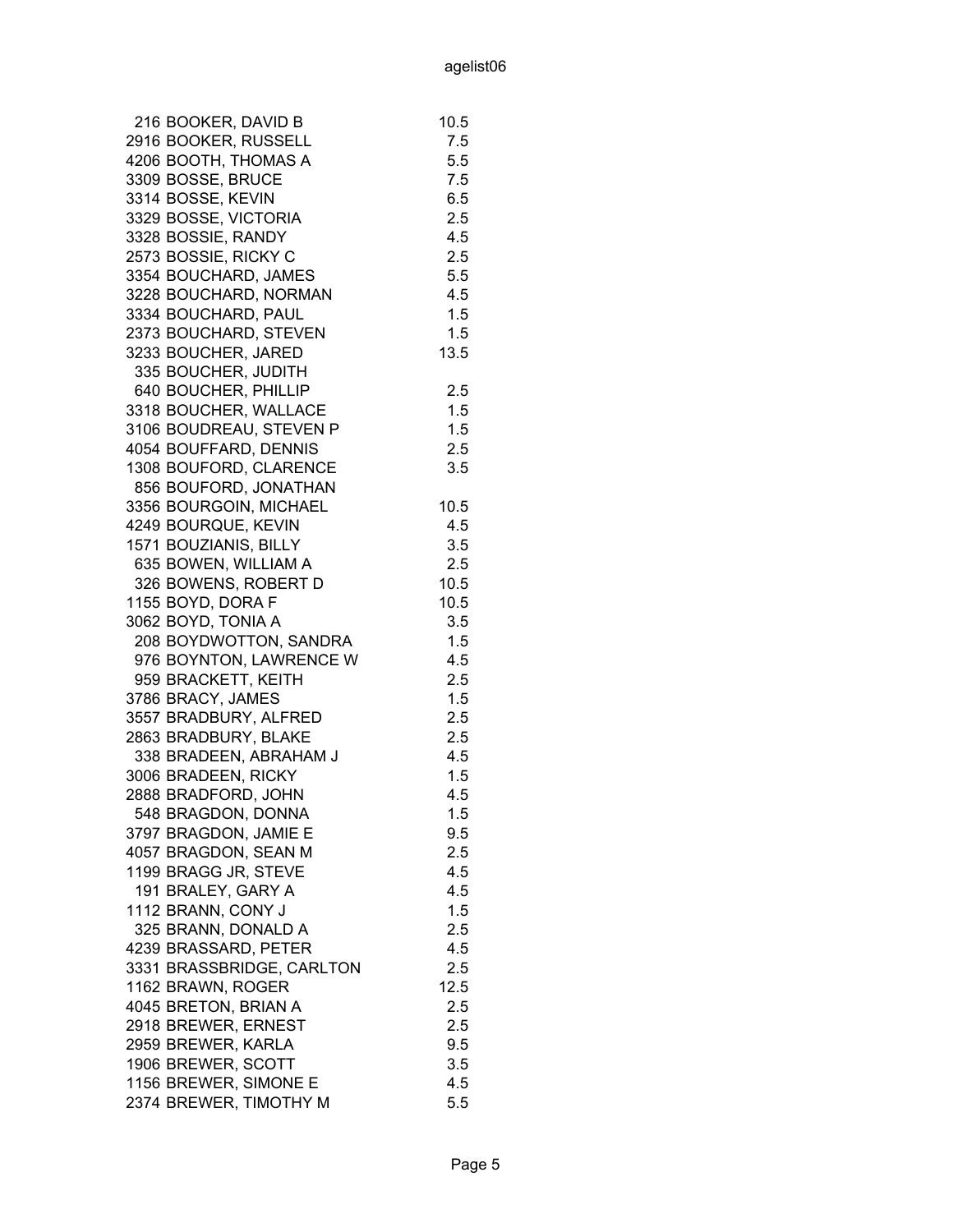| 2859 BRIENZO, VINCENT<br>4.5<br>1353 BRIGGS, RICHARD A<br>4.5<br>1478 BRISSETTE, CHRISTOPHE<br>1.5<br>706 BROCHU, GERALD R<br>0.5<br>1223 BROCHU, GUY A<br>4.5<br>2267 BROCHU, PAUL A<br>5.5<br>3961 BROOKS, ALFRED R<br>2090 BROOKS, ROBERT<br>1806 BROOKS, ROBERT J<br>9.5<br>3349 BROOKS, TIMOTHY<br>5.5<br>2380 BROOKS, YVONNE D<br>2.5<br>2071 BROWN, CALVIN<br>2.5<br>1715 BROWN, CHARLES W<br>4.5<br>3238 BROWN, CODY<br>199 BROWN, DAWN<br>3728 BROWN, ELIZABETH<br>1.5<br>1452 BROWN, HEATHER R<br>2.5<br>513 BROWN, KEVIN J<br>3.5<br>2228 BROWN, PETER<br>7.5<br>1950 BROWN, ROBERT F<br>6.5<br>605 BROWN, ROBERT W<br>1.5<br>603 BROWN, WADE<br>1.5<br>4251 BROWN, ZACHERY E<br>11.5<br>3212 BROWNELL, CHARLES<br>1.5<br>1.5<br>3466 BROWNING, GARY<br>3730 BRUNEAU, PAUL G<br>4.5<br>3320 BRUNO, CHRISTOPHER<br>3.5<br>477 BRYANT, BRUCE<br>1.5<br>2464 BRYANT, DONALD<br>2.5<br>481 BUBIER, DAVID R<br>8.5<br>1220 BUBIER, JAKOB I<br>4237 BUCCI, JEFF<br>3.5<br>2914 BUCHOLDT, PETER<br>2.5<br>3590 BUCK, ALTON<br>2.5<br>620 BUCK, JANNA<br>2.5<br>2563 BUCK, NEALE C<br>4.5<br>536 BUCK, SHAWN M<br>3.5<br>1.5<br>904 BUCKMAN, FRANCIS |
|---------------------------------------------------------------------------------------------------------------------------------------------------------------------------------------------------------------------------------------------------------------------------------------------------------------------------------------------------------------------------------------------------------------------------------------------------------------------------------------------------------------------------------------------------------------------------------------------------------------------------------------------------------------------------------------------------------------------------------------------------------------------------------------------------------------------------------------------------------------------------------------------------------------------------------------------------------------------------------------------------------------------------------------------------------------------------------------------------------------------------------------------------------|
|                                                                                                                                                                                                                                                                                                                                                                                                                                                                                                                                                                                                                                                                                                                                                                                                                                                                                                                                                                                                                                                                                                                                                         |
|                                                                                                                                                                                                                                                                                                                                                                                                                                                                                                                                                                                                                                                                                                                                                                                                                                                                                                                                                                                                                                                                                                                                                         |
|                                                                                                                                                                                                                                                                                                                                                                                                                                                                                                                                                                                                                                                                                                                                                                                                                                                                                                                                                                                                                                                                                                                                                         |
|                                                                                                                                                                                                                                                                                                                                                                                                                                                                                                                                                                                                                                                                                                                                                                                                                                                                                                                                                                                                                                                                                                                                                         |
|                                                                                                                                                                                                                                                                                                                                                                                                                                                                                                                                                                                                                                                                                                                                                                                                                                                                                                                                                                                                                                                                                                                                                         |
|                                                                                                                                                                                                                                                                                                                                                                                                                                                                                                                                                                                                                                                                                                                                                                                                                                                                                                                                                                                                                                                                                                                                                         |
|                                                                                                                                                                                                                                                                                                                                                                                                                                                                                                                                                                                                                                                                                                                                                                                                                                                                                                                                                                                                                                                                                                                                                         |
|                                                                                                                                                                                                                                                                                                                                                                                                                                                                                                                                                                                                                                                                                                                                                                                                                                                                                                                                                                                                                                                                                                                                                         |
|                                                                                                                                                                                                                                                                                                                                                                                                                                                                                                                                                                                                                                                                                                                                                                                                                                                                                                                                                                                                                                                                                                                                                         |
|                                                                                                                                                                                                                                                                                                                                                                                                                                                                                                                                                                                                                                                                                                                                                                                                                                                                                                                                                                                                                                                                                                                                                         |
|                                                                                                                                                                                                                                                                                                                                                                                                                                                                                                                                                                                                                                                                                                                                                                                                                                                                                                                                                                                                                                                                                                                                                         |
|                                                                                                                                                                                                                                                                                                                                                                                                                                                                                                                                                                                                                                                                                                                                                                                                                                                                                                                                                                                                                                                                                                                                                         |
|                                                                                                                                                                                                                                                                                                                                                                                                                                                                                                                                                                                                                                                                                                                                                                                                                                                                                                                                                                                                                                                                                                                                                         |
|                                                                                                                                                                                                                                                                                                                                                                                                                                                                                                                                                                                                                                                                                                                                                                                                                                                                                                                                                                                                                                                                                                                                                         |
|                                                                                                                                                                                                                                                                                                                                                                                                                                                                                                                                                                                                                                                                                                                                                                                                                                                                                                                                                                                                                                                                                                                                                         |
|                                                                                                                                                                                                                                                                                                                                                                                                                                                                                                                                                                                                                                                                                                                                                                                                                                                                                                                                                                                                                                                                                                                                                         |
|                                                                                                                                                                                                                                                                                                                                                                                                                                                                                                                                                                                                                                                                                                                                                                                                                                                                                                                                                                                                                                                                                                                                                         |
|                                                                                                                                                                                                                                                                                                                                                                                                                                                                                                                                                                                                                                                                                                                                                                                                                                                                                                                                                                                                                                                                                                                                                         |
|                                                                                                                                                                                                                                                                                                                                                                                                                                                                                                                                                                                                                                                                                                                                                                                                                                                                                                                                                                                                                                                                                                                                                         |
|                                                                                                                                                                                                                                                                                                                                                                                                                                                                                                                                                                                                                                                                                                                                                                                                                                                                                                                                                                                                                                                                                                                                                         |
|                                                                                                                                                                                                                                                                                                                                                                                                                                                                                                                                                                                                                                                                                                                                                                                                                                                                                                                                                                                                                                                                                                                                                         |
|                                                                                                                                                                                                                                                                                                                                                                                                                                                                                                                                                                                                                                                                                                                                                                                                                                                                                                                                                                                                                                                                                                                                                         |
|                                                                                                                                                                                                                                                                                                                                                                                                                                                                                                                                                                                                                                                                                                                                                                                                                                                                                                                                                                                                                                                                                                                                                         |
|                                                                                                                                                                                                                                                                                                                                                                                                                                                                                                                                                                                                                                                                                                                                                                                                                                                                                                                                                                                                                                                                                                                                                         |
|                                                                                                                                                                                                                                                                                                                                                                                                                                                                                                                                                                                                                                                                                                                                                                                                                                                                                                                                                                                                                                                                                                                                                         |
|                                                                                                                                                                                                                                                                                                                                                                                                                                                                                                                                                                                                                                                                                                                                                                                                                                                                                                                                                                                                                                                                                                                                                         |
|                                                                                                                                                                                                                                                                                                                                                                                                                                                                                                                                                                                                                                                                                                                                                                                                                                                                                                                                                                                                                                                                                                                                                         |
|                                                                                                                                                                                                                                                                                                                                                                                                                                                                                                                                                                                                                                                                                                                                                                                                                                                                                                                                                                                                                                                                                                                                                         |
|                                                                                                                                                                                                                                                                                                                                                                                                                                                                                                                                                                                                                                                                                                                                                                                                                                                                                                                                                                                                                                                                                                                                                         |
|                                                                                                                                                                                                                                                                                                                                                                                                                                                                                                                                                                                                                                                                                                                                                                                                                                                                                                                                                                                                                                                                                                                                                         |
|                                                                                                                                                                                                                                                                                                                                                                                                                                                                                                                                                                                                                                                                                                                                                                                                                                                                                                                                                                                                                                                                                                                                                         |
|                                                                                                                                                                                                                                                                                                                                                                                                                                                                                                                                                                                                                                                                                                                                                                                                                                                                                                                                                                                                                                                                                                                                                         |
|                                                                                                                                                                                                                                                                                                                                                                                                                                                                                                                                                                                                                                                                                                                                                                                                                                                                                                                                                                                                                                                                                                                                                         |
|                                                                                                                                                                                                                                                                                                                                                                                                                                                                                                                                                                                                                                                                                                                                                                                                                                                                                                                                                                                                                                                                                                                                                         |
|                                                                                                                                                                                                                                                                                                                                                                                                                                                                                                                                                                                                                                                                                                                                                                                                                                                                                                                                                                                                                                                                                                                                                         |
|                                                                                                                                                                                                                                                                                                                                                                                                                                                                                                                                                                                                                                                                                                                                                                                                                                                                                                                                                                                                                                                                                                                                                         |
|                                                                                                                                                                                                                                                                                                                                                                                                                                                                                                                                                                                                                                                                                                                                                                                                                                                                                                                                                                                                                                                                                                                                                         |
|                                                                                                                                                                                                                                                                                                                                                                                                                                                                                                                                                                                                                                                                                                                                                                                                                                                                                                                                                                                                                                                                                                                                                         |
| 553 BUCKNER, GORDON L<br>2.5                                                                                                                                                                                                                                                                                                                                                                                                                                                                                                                                                                                                                                                                                                                                                                                                                                                                                                                                                                                                                                                                                                                            |
| 3279 BUDLONG, MICHAEL<br>5.5                                                                                                                                                                                                                                                                                                                                                                                                                                                                                                                                                                                                                                                                                                                                                                                                                                                                                                                                                                                                                                                                                                                            |
| 1341 BUMFORD, RICHARD<br>8.5                                                                                                                                                                                                                                                                                                                                                                                                                                                                                                                                                                                                                                                                                                                                                                                                                                                                                                                                                                                                                                                                                                                            |
| 3885 BURGESS JR, GERALD                                                                                                                                                                                                                                                                                                                                                                                                                                                                                                                                                                                                                                                                                                                                                                                                                                                                                                                                                                                                                                                                                                                                 |
| 1195 BURGESS, RONALD E                                                                                                                                                                                                                                                                                                                                                                                                                                                                                                                                                                                                                                                                                                                                                                                                                                                                                                                                                                                                                                                                                                                                  |
| 1557 BURGOYNE, STEVE E<br>8.5                                                                                                                                                                                                                                                                                                                                                                                                                                                                                                                                                                                                                                                                                                                                                                                                                                                                                                                                                                                                                                                                                                                           |
|                                                                                                                                                                                                                                                                                                                                                                                                                                                                                                                                                                                                                                                                                                                                                                                                                                                                                                                                                                                                                                                                                                                                                         |
|                                                                                                                                                                                                                                                                                                                                                                                                                                                                                                                                                                                                                                                                                                                                                                                                                                                                                                                                                                                                                                                                                                                                                         |
| 3735 BURKE, MAGGIE<br>8.5                                                                                                                                                                                                                                                                                                                                                                                                                                                                                                                                                                                                                                                                                                                                                                                                                                                                                                                                                                                                                                                                                                                               |
| 986 BURLEIGH SR, PAUL I<br>1.5                                                                                                                                                                                                                                                                                                                                                                                                                                                                                                                                                                                                                                                                                                                                                                                                                                                                                                                                                                                                                                                                                                                          |
| 205 BURNELL, CARLTON F<br>3.5                                                                                                                                                                                                                                                                                                                                                                                                                                                                                                                                                                                                                                                                                                                                                                                                                                                                                                                                                                                                                                                                                                                           |
| 1972 BURNS III, JOHN E<br>5.5                                                                                                                                                                                                                                                                                                                                                                                                                                                                                                                                                                                                                                                                                                                                                                                                                                                                                                                                                                                                                                                                                                                           |
| 1926 BURNS, CHESTER H<br>3.5<br>2367 BURPEE, CARLENE M<br>3.5                                                                                                                                                                                                                                                                                                                                                                                                                                                                                                                                                                                                                                                                                                                                                                                                                                                                                                                                                                                                                                                                                           |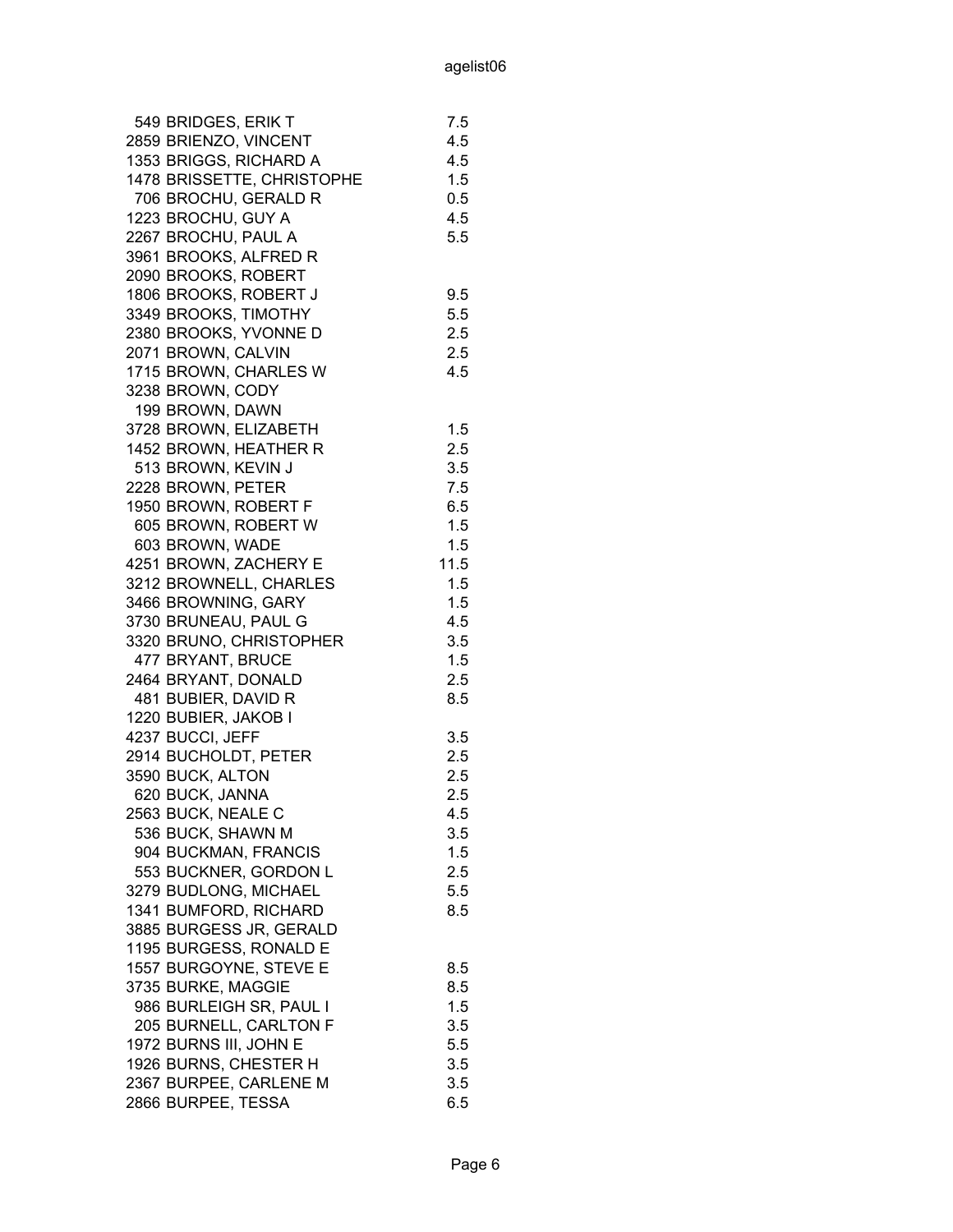| 1740 BURRILL, LINDA        |      |
|----------------------------|------|
| 1206 BURROWS, GERALD A     | 5.5  |
| 197 BURTT JR, EARL L       | 2.5  |
| 449 BURTT, EUGENE F        | 1.5  |
| 2531 BURTT, JERRY S        | 4.5  |
| 447 BUSHEY, JACK R         | 1.5  |
| 1369 BUSSELL, RUSSELL      | 7.5  |
| 851 BUTCHBAKER, ALLEN      |      |
| 1727 BUTERA, LAWRENCE      | 8.5  |
| 471 BUTLER SR, CARROLL     | 2.5  |
| 1939 BUTLER, GLEN A        | 6.5  |
| 3285 BUTLER, JASON         | 10.5 |
| 4284 BUZZELL, CHAD L       | 3.5  |
| 3261 CAHILL, TODD          | 3.5  |
| 3858 CAHOONE, RONALD H     | 4.5  |
| 2396 CAIN, MARK F          | 8.5  |
|                            |      |
| 1954 CALDWELL, ZACHARY N   | 1.5  |
| 2599 CAMMACK, HAROLD L     | 7.5  |
| 2227 CAMP, DONALD J        | 7.5  |
| 2099 CAMPBELL, BRIAN       | 1.5  |
| 3956 CAMPBELL, DAVID       |      |
| 2426 CAMPBELL, MICHAEL S   | 1.5  |
| 1006 CAMPBELL, WALTER      |      |
| 1355 CANDREVA, JEREMIAH    | 5.5  |
| 3113 CANWELL SR, TIMOTHY A | 5.5  |
| 2470 CARLIN, WILLIAM       | 1.5  |
| 2469 CARLSTROM, MARSHALL A | 4.5  |
| 2240 CARLTON, RONALD A     | 4.5  |
| 464 CARNEY, DEBORAH A      | 3.5  |
| 534 CARNEY, TAMMY L        | 2.5  |
| 3234 CARON, ADAM           | 11.5 |
| 2490 CARON, CHRIS          | 4.5  |
| 3345 CARON, TABITHA        | 4.5  |
| 2975 CARPENTER, CARL       | 2.5  |
| 4577 CARR, LYNSEY D        |      |
| 683 CARROLL JR, WILLIAM    | 4.5  |
| 3325 CARROLL, JOHN         | 1.5  |
| 2600 CARTER, ARTHUR V      | 0.5  |
| 436 CARTER, DAVID A        | 1.5  |
| 2377 CARTER, STEPHEN W     | 3.5  |
| 1978 CARTON, BEN           | 2.5  |
| 3476 CARUSO, ANGELO        | 4.5  |
| 2966 CARVELL, JOEL         | 3.5  |
| 1110 CASEY, JOHN J         | 7.5  |
| 1202 CASSANO, BRIAN        | 2.5  |
| 2547 CASTONGUAY, NORMAN    | 1.5  |
| 2409 CASTONGUAY, WAYNE     | 3.5  |
| 2365 CATES, CARYN L        | 3.5  |
| 2459 CATRUCH, CHARITY D    | 1.5  |
| 3724 CAYER, AARON F        | 6.5  |
| 983 CAYOUETTE, MICHAEL R   | 4.5  |
| 3865 CEGLARZ, STANISLAW    | 5.5  |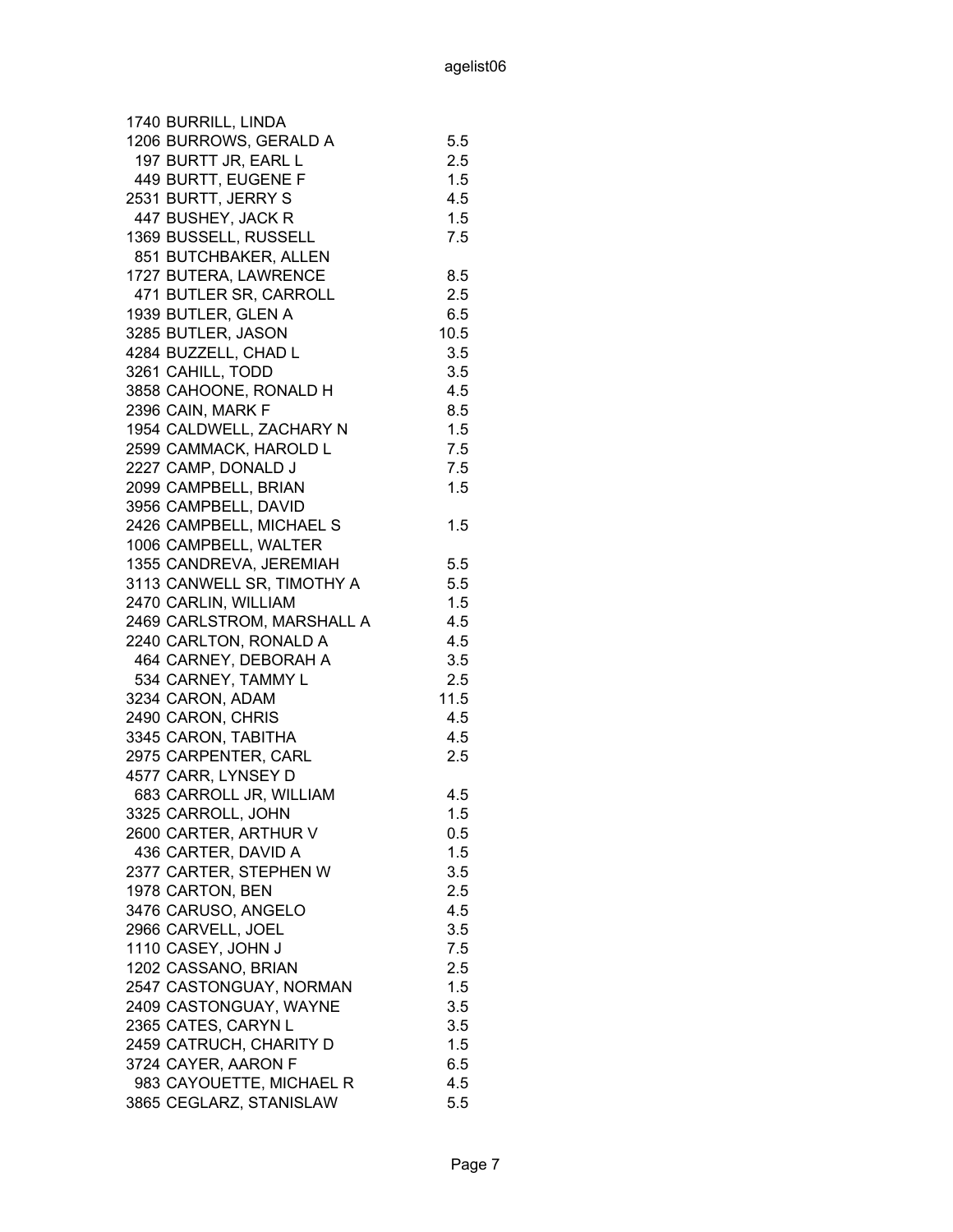| 2224 CHALOUX, DANIEL L    | 3.5  |
|---------------------------|------|
| 3293 CHAMBERLAND, JAMES   | 3.5  |
| 1803 CHAMBERLIN, BRUCE A  |      |
| 2566 CHAMBERS, GALEN F    | 4.5  |
| 2450 CHAMBERS, JACOB R    | 2.5  |
| 1160 CHAMPAGNE, DENNIS    | 6.5  |
| 160 CHAMPAGNE, ROBERT     | 3.5  |
| 163 CHAPLIN, TIMOTHY L    | 2.5  |
| 969 CHAPMAN JR, PHILIP F  |      |
| 4036 CHAPMAN, CALVIN M    | 7.5  |
| 631 CHAPMAN, CLAUDINE P   | 5.5  |
| 3467 CHAPMAN, DARLEEN     | 5.5  |
| 1193 CHAPMAN, GEORGE R    |      |
| 2584 CHARCZENKO, JACOB    | 3.5  |
| 4016 CHARD, STEPHEN W     | 5.5  |
| 2103 CHAREST, MAURICE P   | 2.5  |
| 3116 CHARLES, KATHLEEN    | 8.5  |
|                           |      |
| 288 CHARRIER, CALEB L     | 8.5  |
| 2595 CHASE, BASIL H       | 6.5  |
| 3715 CHASE, DONALD        | 4.5  |
| 1707 CHASE, KENNETH       | 5.5  |
| 2255 CHASE, PAUL A        | 9.5  |
| 3471 CHASSE, JOSEPH       | 1.5  |
| 2473 CHENEVERT, NORMAND   | 5.5  |
| 1957 CHERVENAK, JAMES J   | 13.5 |
| 2420 CHICK, GERALD T      | 4.5  |
| 657 CHICK, JON W          | 1.5  |
| 435 CHIER, JERRY          | 1.5  |
| 1943 CHILDS, JUSTIN I     | 3.5  |
| 103 CHOINIERE, SCOTT M    |      |
| 1367 CHRISTENSEN, ERIK D  | 10.5 |
| 1815 CHRISTENSEN, MICHAEL | 5.5  |
| 284 CHRISTIANSEN, JAY H   | 6.5  |
| 2208 CHRISTIANSON, STEVEN | 6.5  |
| 1224 CHURCHILL, BRADEN L  | 9.5  |
| 3219 CIMARELLI, ANTHONY   | 1.5  |
| 3251 CIMINO SR, JOSEPH    | 12.5 |
| 433 CINCOTTA, PHILLIP G   | 10.5 |
| 528 CIOMEI, LANCE R       | 5.5  |
| 421 CIPRIANO JR, MICHAEL  | 4.5  |
| 310 CLAIRMONT, JOHN A     |      |
| 2214 CLAPP, JOSHUA D      | 4.5  |
| 1328 CLARK, BRIAN         | 7.5  |
| 1757 CLARK, RICHARD A     | 1.5  |
| 611 CLARK, RYAN E         | 5.5  |
| 2873 CLARK, TIMOTHY       | 4.5  |
| 3297 CLARK, TRAVIS        | 5.5  |
| 570 CLARK, TRESTON S      | 7.5  |
| 1804 CLARKE, WILLIAM R    | 1.5  |
| 3375 CLAVETTE, PHILIP     |      |
| 1915 CLEAVES, JASON M     | 1.5  |
| 564 CLIFFORD, EARL W      | 4.5  |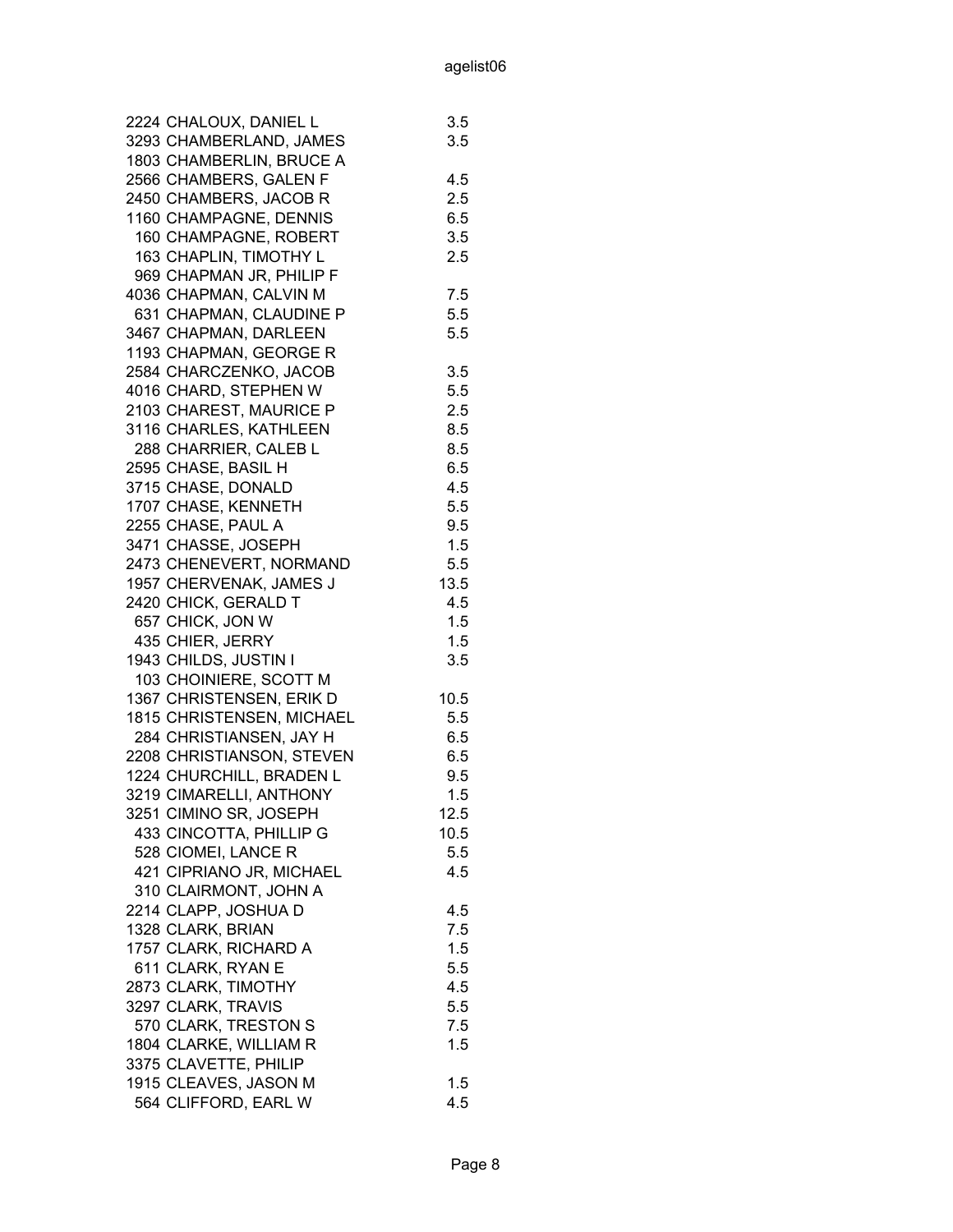| 493 CLIFFORD, JEFFREY C    | 7.5  |
|----------------------------|------|
| 4028 CLOAK, ANGELINE M     | 2.5  |
| 3614 CLOSSON, KYLE P       | 0.5  |
| 2217 CLOUTIER, DAVID E     | 1.5  |
| 1938 CLUFF, STEVEN L       |      |
| 503 CLUFF, TIMOTHY         | 3.5  |
| 1054 COBB, ROBERT K        |      |
| 206 COCHRAN, BRYAN E       | 2.5  |
| 2107 COGAN, CHRISTOPHER    | 3.5  |
| 3244 COGSWELL, JOHN        | 10.5 |
| 2076 COHEN, DAVID W        | 6.5  |
| 1102 COIGUERE, JON A       | 2.5  |
| 2432 COILEY, ANDREW C      | 4.5  |
| 636 COLAVECCHIO, JOHN      | 10.5 |
| 3104 COLBURN, JAMES W      | 4.5  |
| 1361 COLLAMORE, WILSON R   | 6.5  |
| 3881 COLLIER, THOMAS       | 8.5  |
| 1205 COLLINS, CHARLES F    | 5.5  |
| 321 COLLINS, FORREST       | 4.5  |
| 204 COLLINS, KATLYN C      | 8.5  |
| 1454 COLLINS, MARK         |      |
| 515 COLLINS, MARK A        | 5.5  |
| 3504 CONANT, JAMES         |      |
| 2401 CONARY, OLIN W        | 6.5  |
| 3492 CONDRON, PHILIP       | 3.5  |
| 1663 CONKLIN, JASON        |      |
| 2610 CONLEY, HERSHEL W     | 2.5  |
| 2477 CONLEY, TYLER         | 1.5  |
| 334 CONNER, DAVID          |      |
| 222 CONNORS, DANIEL S      |      |
| 3763 CONTOIS, THOMAS       | 2.5  |
| 4224 CONTOIS, TYLER        | 1.5  |
| 466 COOK JR, TERRY D       | 2.5  |
| 458 COOK, DAVID M          | 5.5  |
| 3255 COOK, LYNN M          | 3.5  |
| 1969 COOKE, JASON A        | 2.5  |
| 1227 COOLBROTH, CHRISTOPHE | 6.5  |
| 200 COOLEY, LEONARD F      |      |
| 2597 COOMBS, GUY           | 10.5 |
| 2896 COOMBS, TAMMIE        |      |
| 2352 COOPER, JOEY D        | 6.5  |
| 182 CORBIN, FLOYD K        | 4.5  |
| 572 CORBO, THOMAS          | 7.5  |
| 17 COREY, WADE             | 5.5  |
| 3342 CORMIER, EDWARD       | 4.5  |
| 106 CORMIER, JAMES A       | 2.5  |
| 220 CORSON, JEANNETTE      |      |
| 1920 COSTAIN, LARRY        | 12.5 |
| 2868 COTE, AARON           | 2.5  |
| 852 COTE, DANIEL           |      |
| 674 COTE, DANIEL K         | 7.5  |
| 282 COTE, JOSHUA M         | 3.5  |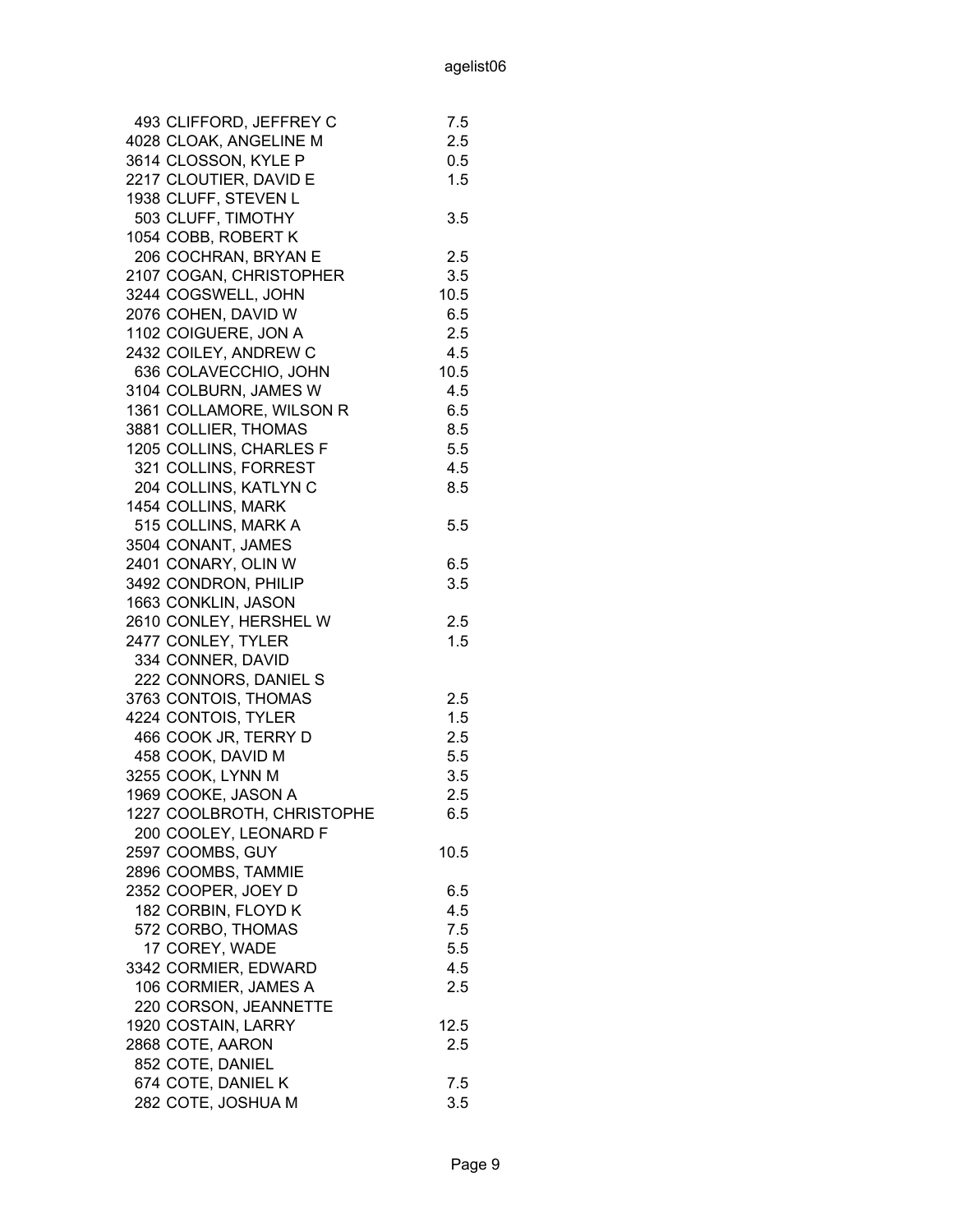| 2867 COTE, KAITLYN         | 2.5  |
|----------------------------|------|
| 2491 COTE, PETER           | 2.5  |
| 2596 COTE, PETER S         | 1.5  |
| 972 COTE, ROLAND J         | 4.5  |
| 1218 COTE, SHANE A         | 6.5  |
| 2476 COTE, TIMOTHY W       | 2.5  |
| 7 COUILLARD, DONALD        | 2.5  |
| 2446 COULON, GARY          | 3.5  |
| 1911 COUSENS, MICHAEL      | 2.5  |
| 678 COUTURE, GERALD        | 7.5  |
| 3718 COUTURE, JOHN         | 4.5  |
| 673 COWAN, DAVID N         | 3.5  |
| 1955 COX III, ALLEN        | 4.5  |
| 1358 COX, CHARLES E        | 1.5  |
| 3568 COYLE, THOMAS R       | 4.5  |
| 2429 CRAFT, DAVID          | 6.5  |
| 2114 CRAIG, CHERYL         | 8.5  |
| 658 CRAIG, ELSMORE         | 6.5  |
| 3343 CRAWFORD, CHRISTOPHER | 12.5 |
| 429 CRAWFORD, JASON        | 2.5  |
| 3052 CRAZIOSO, DEAN A      | 2.5  |
| 3481 CREASER, PETER        |      |
| 977 CRENNER, DENNIS P      |      |
| 1368 CRESS, ALLEN          | 9.5  |
| 2203 CRIDER, JEFFREY P     | 6.5  |
| 2259 CROCHERE, DOUGLAS J   | 1.5  |
| 1830 CROMAN, TYLER C       |      |
| 2933 CROPLEY, TAMMY L      | 8.5  |
| 1820 CROSBY, DAVID A       | 11.5 |
| 3873 CROSBY, FRANCIS L     | 6.5  |
| 577 CROSBY, MICHAEL        | 9.5  |
| 2656 CROSS, DONALD H       | 4.5  |
| 2515 CROSS, MICHAEL        | 3.5  |
| 1662 CROSS, PERRY          | 1.5  |
| 1985 CROSS, WILLIAM L      | 3.5  |
| 2412 CROSSLAND III, STANLE | 5.5  |
| 682 CROWELL, BRANDON       | 6.5  |
|                            |      |
| 3077 CROWLEY, ERIC         |      |
| 722 CULLINS, MELANIE       | 5.5  |
| 1961 CULLIVAN, DALE A      | 1.5  |
| 3564 CUMMINGS IV, THOMAS J | 2.5  |
| 1008 CUMMINGS, BRIAN W     | 1.5  |
| 1069 CUMMINGS, DAVID       | 1.5  |
| 4601 CUNNINGHAM, JAMES D   |      |
| 3574 CUNNINGHAM, LANCE D   | 2.5  |
| 2453 CURRIE, HERSCHEL      | 1.5  |
| 4262 CURTIS, BRIAN C       | 4.5  |
| 3464 CURTIS, JAMES         | 2.5  |
| 3589 CURTIS, STACEY        | 3.5  |
| 4221 CURTIS, WALTER        | 6.5  |
| 1910 CUSHMAN, KATHRYN      | 0.5  |
| 2447 CUTLER, KENNETH A     | 5.5  |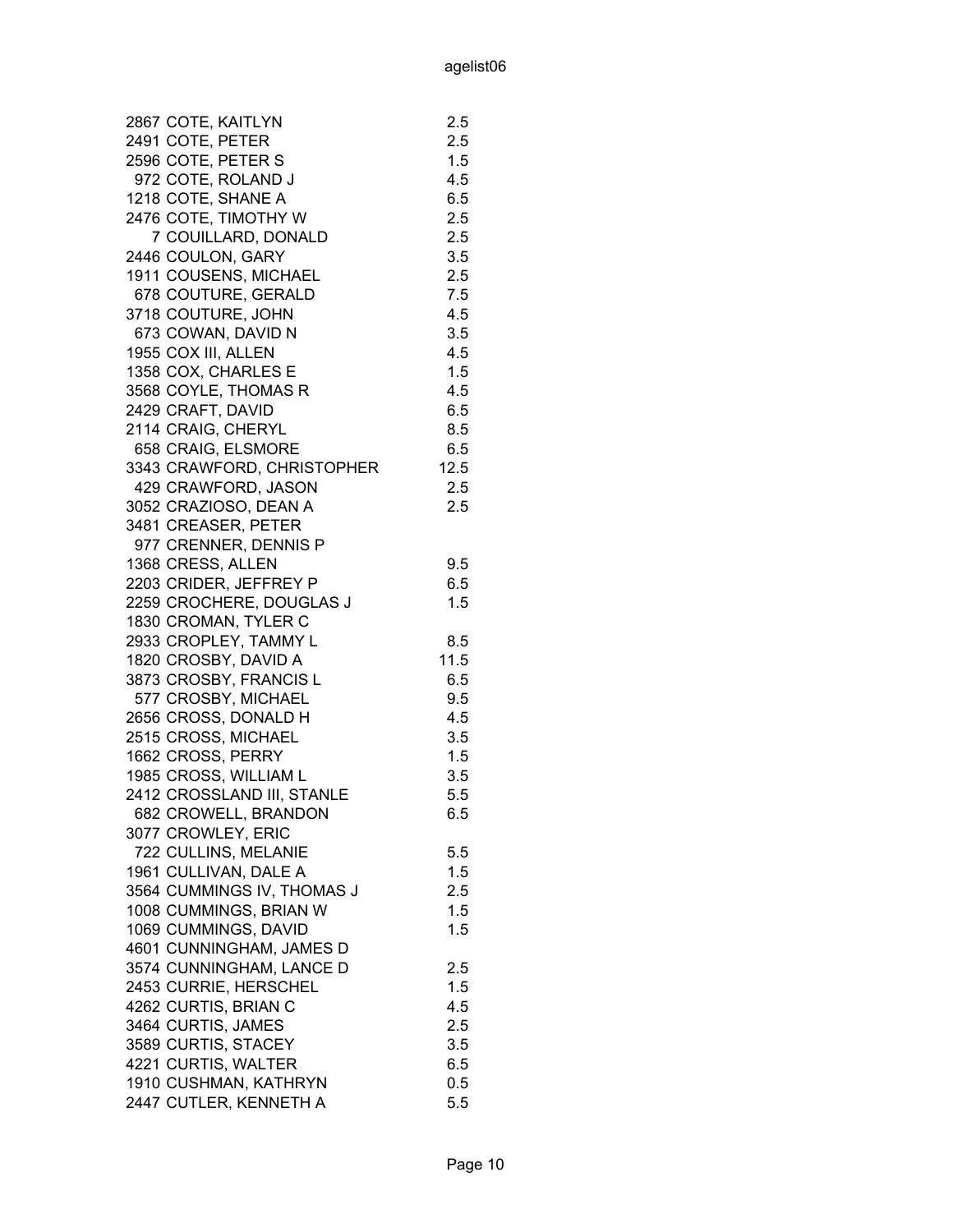| 2538 CYR, CURTIS          | 4.5  |
|---------------------------|------|
| 3295 CYR, DONAT           | 2.5  |
| 1177 CYR, ROBERT M        | 9.5  |
| 3088 CZACHOR, PETER S     | 11.5 |
| 2651 CZUBAS, ROBERT       | 5.5  |
| 2394 DAIGLE, DALE L       | 2.5  |
| 3312 DAIGLE, DIANE        | 6.5  |
| 2392 DAIGLE, DONALD L     | 8.5  |
| 2891 DAIGLE, GARY         | 1.5  |
| 2605 DAIGLE, STEPHEN      |      |
|                           | 2.5  |
| 2910 DALTON, HEIDI        | 4.5  |
| 2438 DAMBOISE, FRANCIS L  | 2.5  |
| 3705 DAMREN, EBEN         | 4.5  |
| 215 DANIELL, SCOTT        | 7.5  |
| 721 DANIELS, JOSEPH W     | 2.5  |
| 980 DANIELS, WILLIAM S    | 5.5  |
| 1339 DAVENPORT JR, JEROME | 2.5  |
| 499 DAVENPORT, STEPHEN P  | 1.5  |
| 4263 DAVIDSON, CYRIL      | 13.5 |
| 1577 DAVIES, LEON E       | 3.5  |
| 469 DAVIES, STEVEN        | 12.5 |
| 2368 DAVIS JR, WILLIAM E  | 3.5  |
| 2864 DAVIS, CHAD          | 4.5  |
| 2260 DAVIS, CLAYTON F     | 2.5  |
| 717 DAVIS, GUY F          | 1.5  |
| 4050 DAVIS, JOYCE L       | 11.5 |
| 2108 DAVIS, MICHAEL A     | 2.5  |
| 3203 DAVIS, ROBERT        | 2.5  |
| 3064 DAVOREN, TIMOTHY     |      |
| 1314 DAY, DEBRA           |      |
|                           | 1.5  |
| 2874 DAY, MICHAEL         | 4.5  |
| 2998 DAY, PERCY L         | 0.5  |
| 1568 DAY, WALTER E        | 12.5 |
| 336 DAYON, KEITH          |      |
| 4030 DEAL, REARDON        |      |
| 697 DEARBORN JR, LYLE E   | 2.5  |
| 1984 DEBOLT, DAVID L      | 2.5  |
| 634 DEERING, TERRY S      | 5.5  |
| 3085 DEGAN, JOHN          | 3.5  |
| 3271 DEGROOT, JEFFREY     | 2.5  |
| 1109 DELANO, JUDITH       | 3.5  |
| 3473 DELANO, SAMUEL       |      |
| 901 DELLARMA, ALEXANDER E | 1.5  |
| 2991 DEMERS, DAVID        | 3.5  |
| 2999 DEMERS, MARK         | 6.5  |
| 590 DEMING, JAMES         | 5.5  |
| 180 DENHOLM, KURT A       | 2.5  |
| 3243 DENNIS, RYAN         | 7.5  |
| 2993 DENNISON, ALLEN      |      |
| 283 DENNISON, RYAN M      | 8.5  |
| 2406 DENNISON, WENDELL H  | 6.5  |
|                           |      |
| 583 DEPASQUALE, LOUIS     | 9.5  |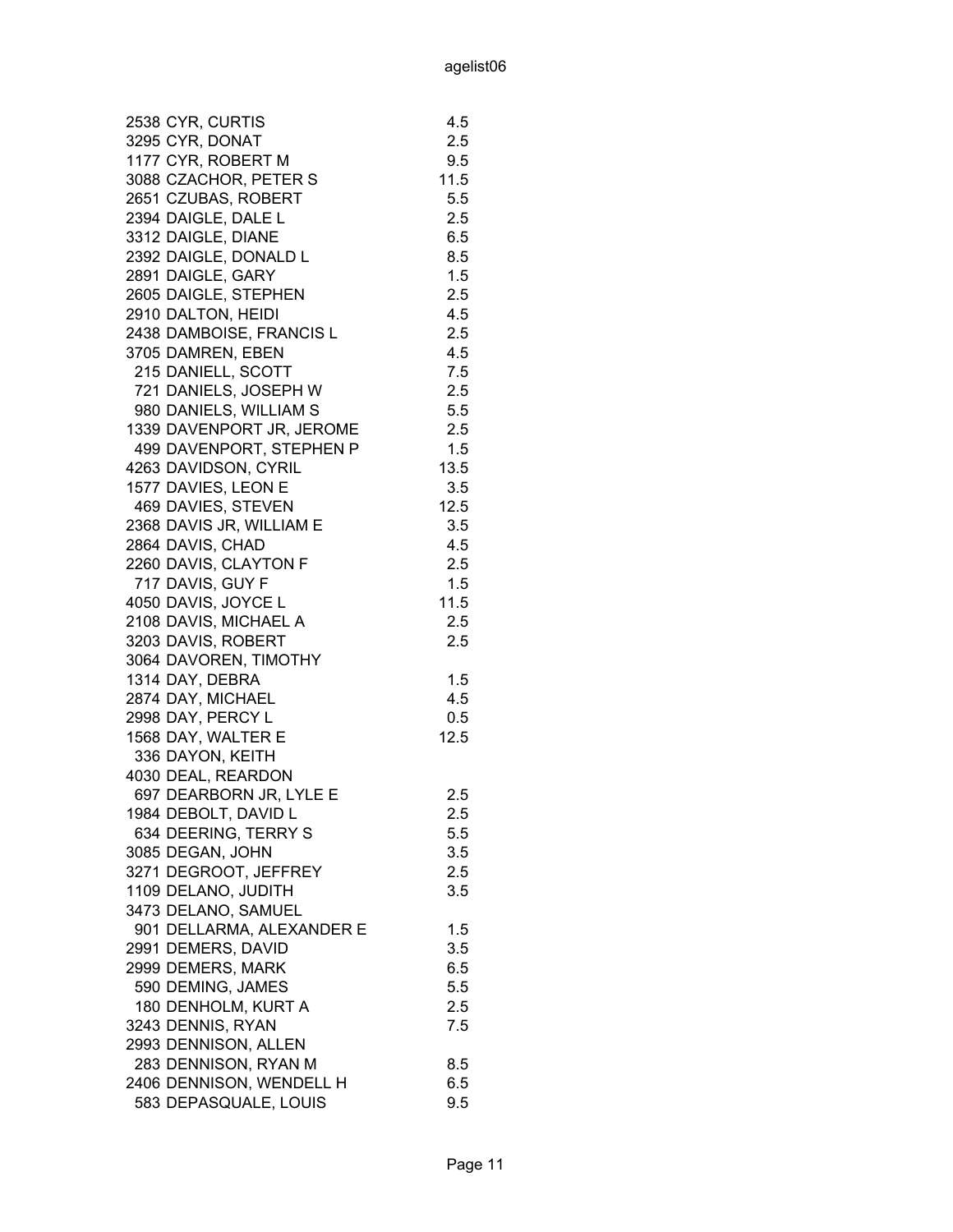| 1182 DERASPE, DAVID        | 3.5  |
|----------------------------|------|
| 202 DERASPE, ZACK          | 1.5  |
| 456 DEROSIER, BRANDON T    | 4.5  |
| 2436 DERRAH, KURT A        | 1.5  |
| 1068 DERSCH, DAVID         | 1.5  |
| 3292 DESCHENE, ROBERT      | 5.5  |
| 2983 DESJARDIN, WILLIAM    | 10.5 |
| 2427 DESJARDINS, DANIEL J  | 4.5  |
| 597 DESJARDINS, ORRIN      | 4.5  |
| 229 DESMARAIS, RAYMOND     |      |
| 2262 DESPRES, PAUL         | 3.5  |
| 2704 DEVISME, BRIAN        |      |
| 3247 DEVOLL, IAN           | 4.5  |
| 3623 DEWITT, GARY          | 4.5  |
| 3517 DICK, CARL            | 1.5  |
| 2856 DICKENS, BRENDA       | 5.5  |
| 1945 DICKEY, RICHARD E     | 1.5  |
| 1105 DIEHL, HARRY A        | 4.5  |
| 3108 DIETRICH, HENRY       | 2.5  |
| 455 DINGLEY, RAYMOND P     | 1.5  |
| 604 DINSMORE, KYLE C       | 2.5  |
| 498 DION, JEAN M           | 11.5 |
| 3336 DIONNE, ALLEN         |      |
| 3220 DIONNE, JAMES         | 6.5  |
| 2496 DIONNE, JOSEPH        | 3.5  |
| 3086 DIRAGO, KEITH         | 8.5  |
| 2098 DODGE JR, LEROY       | 2.5  |
| 1721 DODGE, WINFRED S      | 7.5  |
| 3794 DOHERTY, TRACY J      | 2.5  |
| 1986 DONALDSON, BRENDON R  |      |
| 4011 DONDLINGER, KENNETH R | 9.5  |
| 2104 DONNELLY, VINCENT     |      |
| 4586 DONOVAN, MIRANDA      |      |
| 1370 DONOVAN, ROBERT       | 4.5  |
| 2875 DORIO, STANLEY        |      |
| 4003 DORLER, RONALD J      | 1.5  |
| 2717 DORR, DARRYL E        |      |
| 3332 DORR, ERWIN           | 7.5  |
| 2568 DOSTIE, CLEMENT O     | 1.5  |
| 2243 DOSTIE, KARL M        | 2.5  |
| 178 DOSTIE, REBECCA        |      |
| 1992 DOUCETTE, DALE        | 3.5  |
| 2483 DOUCETTE, GUY         | 7.5  |
| 1473 DOUCETTE, MARK E      | 3.5  |
| 1154 DOUCETTE, THOMAS R    | 6.5  |
| 696 DOUGHTY SR, RONALD K   | 7.5  |
| 4207 DOUGLAS JR, FREDERICK | 4.5  |
| 2417 DOW SR, THOMAS C      | 4.5  |
| 1554 DOW, ANDREW S         | 7.5  |
| 14 DOW, JOHN R             |      |
| 2709 DOWLING, JAMES        |      |
|                            |      |
| 3759 DOWNING, PETER        |      |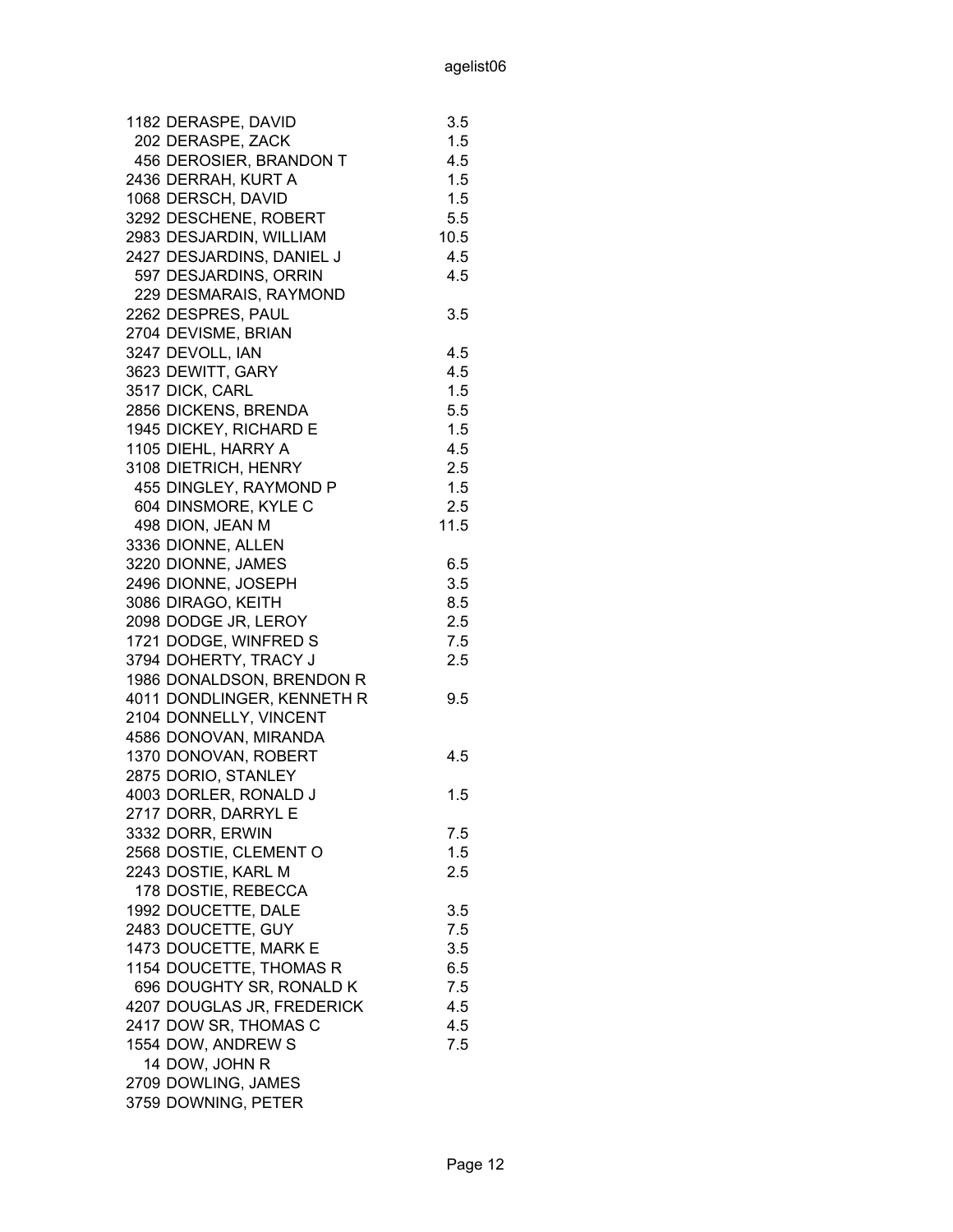| 4244 DRAGO, MICHAEL       | 8.5  |
|---------------------------|------|
| 2113 DREW, DENNIS         |      |
| 3722 DREW, IRVING         | 4.5  |
| 2929 DREW, LESTER         |      |
| 562 DRILLEN, LAUGHN       | 5.5  |
| 854 DROUIN, ROCK          |      |
| 3777 DRUMMOND, GREGORY P  |      |
| 538 DUBAY, DALE T         |      |
| 3235 DUBE, ADAM           | 7.5  |
| 190 DUBE, GILBERT P       | 5.5  |
| 3374 DUBE, JOHN           |      |
| 2064 DUBE, LAWRENCE       | 2.5  |
| 3253 DUBE, ROGER          | 4.5  |
| 3597 DUBOIS JR, LOUIS     | 1.5  |
| 3231 DUBOIS, JUSTIN       | 3.5  |
| 1717 DUBOIS, PAUL E       | 5.5  |
| 2950 DUFF, KEVIN          | 2.5  |
| 3367 DUFFY III, HOWARD A  | 11.5 |
| 3561 DUFFY, MATTHEW R     | 2.5  |
| 3317 DUFOUR, KEVIN        | 11.5 |
| 2528 DUMAIS, JAMIE        | 1.5  |
| 3348 DUMAIS, LINDA        | 3.5  |
| 1940 DUMAS, RICHARD J     | 2.5  |
| 209 DUMONT, DARRELL       | 2.5  |
| 612 DUMONT, RONALD H      | 2.5  |
| 2274 DUNCAN, TIMOTHY P    | 4.5  |
| 3729 DUNHAM, BETTY B      | 3.5  |
| 2444 DUNHAM, KEVIN        | 8.5  |
| 475 DUNN, WILLIAM         | 3.5  |
| 490 DUNNELLS, CHRISTINE M | 3.5  |
| 632 DUNNELLS, TRAVIS      | 6.5  |
| 2055 DUNNING JR, JAMES D  | 1.5  |
| 2484 DUQUETTE, DAVID      | 1.5  |
| 954 DURRELL, DONNA M      | 2.5  |
| 3078 DURRELL, MARK G      | 2.5  |
| 2525 DUSO, MYKEL          | 9.5  |
| 443 DUSOE, PETER B        | 1.5  |
| 4285 DUVAL, MARGARET      | 2.5  |
| 617 DUVAL, MELINDA        | 5.5  |
| 2093 DWELLEY, CHARLES     | 4.5  |
| 3556 DYER, DANIEL         | 2.5  |
| 3748 DYER, DEBRA          | 1.5  |
| 3068 DYER, GEORGE D       | 3.5  |
| 2898 DYER, GERALD E       | 12.5 |
| 2702 EARLS, LISA          |      |
| 3567 EASTMAN, PETER W     | 9.5  |
| 311 EASTMAN, THAINE       | 1.5  |
| 4213 EASTMAN, WALDO       | 6.5  |
| 428 EATON, DAVID          | 6.5  |
| 2087 EATON, EDWARD        |      |
| 1706 EATON, MICHAEL       |      |
| 2067 EDDY, DANIEL         | 5.5  |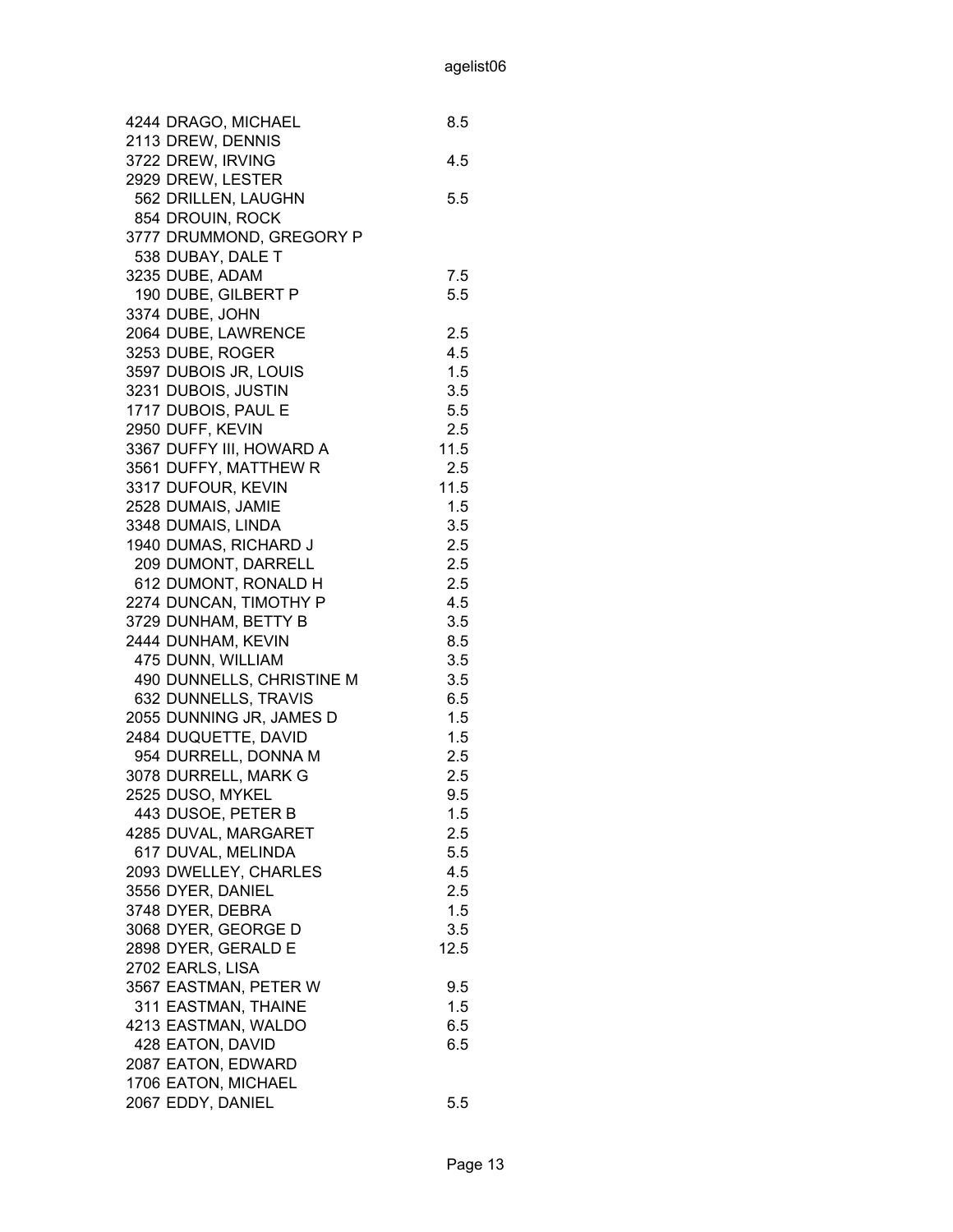| 555 EDDY, FRANCIS          | 4.5  |
|----------------------------|------|
| 1362 EDDY, JEFFREY         | 5.5  |
| 591 EDGECOMB JR, WALTER C  |      |
| 3080 EDGERLY, CORY         | 1.5  |
| 2870 EDWARDS, RANDY        | 3.5  |
| 624 EDWARDS, STEPHEN A     | 1.5  |
| 3252 EISELE SR, ROBERT A   | 3.5  |
| 164 ELA, KATHLEEN A        | 3.5  |
| 3470 ELLINWOOD, STEPHEN    | 2.5  |
| 3785 ELLIOT, CHRIS         | 7.5  |
| 3072 ELLIOT, WILLIAM       | 4.5  |
| 4002 ELLIOTT JR, JAMES     | 3.5  |
| 1166 ELLIS, JAMIE          |      |
| 476 ELLIS, MATTHEW T       | 5.5  |
| 2561 ELWELL, KEVIN S       | 0.5  |
| 4281 ELWELL, SHARON L      | 3.5  |
|                            | 1.5  |
| 3612 EMARD, SCOTT          |      |
| 4041 EMERY, CHARLES M      |      |
| 3095 EMMONS, RAYMOND       |      |
| 2362 ENGLISH, JAY H        | 3.5  |
| 506 ERCOLANI, MARIO A      |      |
| 3307 ERICKSON, ALLAN       | 9.5  |
| 3067 ERICKSON, DANIEL      | 1.5  |
| 2591 ERICKSON, ROBERT E    | 1.5  |
| 454 ERICSON, GEORGE        | 4.5  |
| 1566 ERSKINE, ROBERT H     | 1.5  |
| 1306 ERVING, LAWRENCE R    | 3.5  |
| 2454 ESKER, STEPHEN        | 6.5  |
| 3321 ESKETT, JOHN          | 3.5  |
| 2518 ESPLING, MICHAEL      | 4.5  |
| 2419 ESTES, KEVIN          | 3.5  |
| 1951 ESTEY, PAUL D         | 5.5  |
| 1469 EUGLEY, WAYNE L       | 10.5 |
| 181 EVANS, KENNETH         | 3.5  |
| 3365 EVANS, RICHARD        | 4.5  |
| 3884 EWING, MATTHEW        | 1.5  |
| 2536 EZZY, GEORGE R        | 5.5  |
| 4236 FANELLI, VICTOR J     | 2.5  |
| 558 FARMER, MARK E         | 1.5  |
| 2551 FARQUHAR JR, GORDON E | 0.5  |
| 2422 FARR, PHILIP L        |      |
| 1562 FARRAR, LANCE         | 3.5  |
| 2711 FARREN, MICHAEL       |      |
| 1744 FARRIN, BRIAN A       | 3.5  |
| 167 FARRINGTON, NORWOOD R  | 1.5  |
|                            | 11.5 |
| 2902 FAULKNER, MARLON      |      |
| 519 FAY, FRED              | 4.5  |
| 3071 FECTEAU, SANDRA       | 8.5  |
| 1184 FEENEY, SANDRA        | 4.5  |
| 2463 FEESE, BRAD E         | 3.5  |
| 2587 FELTIS, LESTER E      | 1.5  |
| 1211 FENERTY, RONALD L     | 6.5  |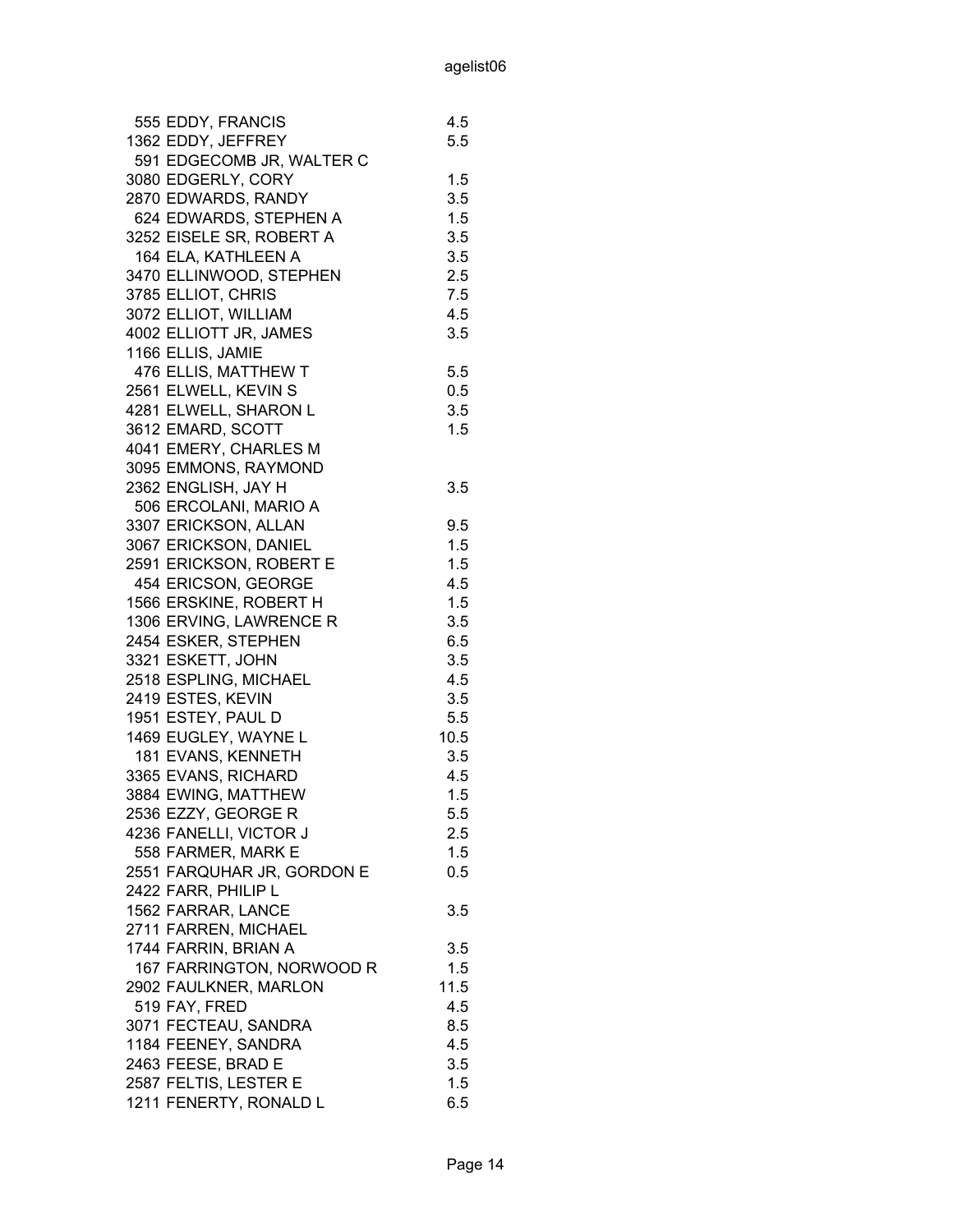| 1221 FERNALD, GEORGE M     | 5.5 |
|----------------------------|-----|
| 231 FERRARA JR, DONALD K   | 2.5 |
| 699 FERRELL, LARRY L       | 1.5 |
| 2467 FERRILL, WILLIAM G    | 1.5 |
| 3737 FIELD, JOHN           | 4.5 |
| 4026 FIELD, ROBERT         | 6.5 |
| 492 FIELD, STEVIE R        | 4.5 |
| 2899 FIELDS, JONATHAN      | 2.5 |
| 2861 FILES, CHRISTOPHER    | 2.5 |
| 438 FILES, KERRY R         | 1.5 |
| 3761 FILLMORE, NORRIS G    |     |
| 2094 FINCH, LARRY          |     |
| 3587 FIORE, NICHOLAS D     | 2.5 |
| 4007 FITCH, RALPH          | 2.5 |
| 2661 FITZHENRY, ALLAN W    | 1.5 |
| 2571 FITZHERBERT, ELVIN F  | 1.5 |
| 646 FLETCHER, ROBERT J     | 3.5 |
| 2884 FLEWELLING, DEBBY     | 1.5 |
|                            | 2.5 |
| 2882 FLEWELLING, GALEN     |     |
| 452 FLINT, MARK A          | 1.5 |
| 4275 FLOOD, KEITH E        | 4.5 |
| 295 FOGG, ERIC             | 1.5 |
| 1569 FOGG, RAYMOND         | 5.5 |
| 1198 FOLLANSBEE, MARK      | 8.5 |
| 1157 FOLLANSBEE, TAYLOR L  | 6.5 |
| 302 FONTAINE, MICHAEL      |     |
| 1372 FOOR, RICHARD         | 2.5 |
| 3211 FORGUES, RONALD D     | 2.5 |
| 531 FORTIN, GREGORY B      | 2.5 |
| 2355 FORTIN, KENNETH P     | 1.5 |
| 3380 FORTIN, NORMAN        | 1.5 |
| 1371 FORTIN, ROBERT        | 1.5 |
| 187 FORTUNA, LEONARD J     |     |
| 3864 FOSS, ALLYN           | 3.5 |
| 3889 FOSS, ALLYN           | 3.5 |
| 303 FOSTER, JOHN D         | 4.5 |
| 212 FOSTER, KATELYN        | 5.5 |
| 3753 FOSTER, SCOTT K       | 4.5 |
| 3381 FOURNIER, BRIAN       | 4.5 |
| 2247 FOURNIER, MARK S      | 1.5 |
| 3745 FOWLER JR, DONALD     | 3.5 |
| 2423 FOYE, MATTHEW S       | 2.5 |
| 319 FRANCOEUR, DONALD R    | 9.5 |
| 3055 FRANCOEUR, JAMES B    | 9.5 |
| 2206 FRANK, LEON N         | 4.5 |
| 1716 FRASER, DUANE H       | 2.5 |
| 2994 FRASER, ROGER         | 1.5 |
|                            | 6.5 |
| 3236 FRAZIER, CHADWICK     |     |
| 1312 FREDDETTE, DARIN      | 9.5 |
| 1190 FREDERICK, ROBERT     |     |
| 2521 FREDRICK IV, JOSEPH F | 2.5 |
| 3569 FREEMAN, MORRIS A     | 4.5 |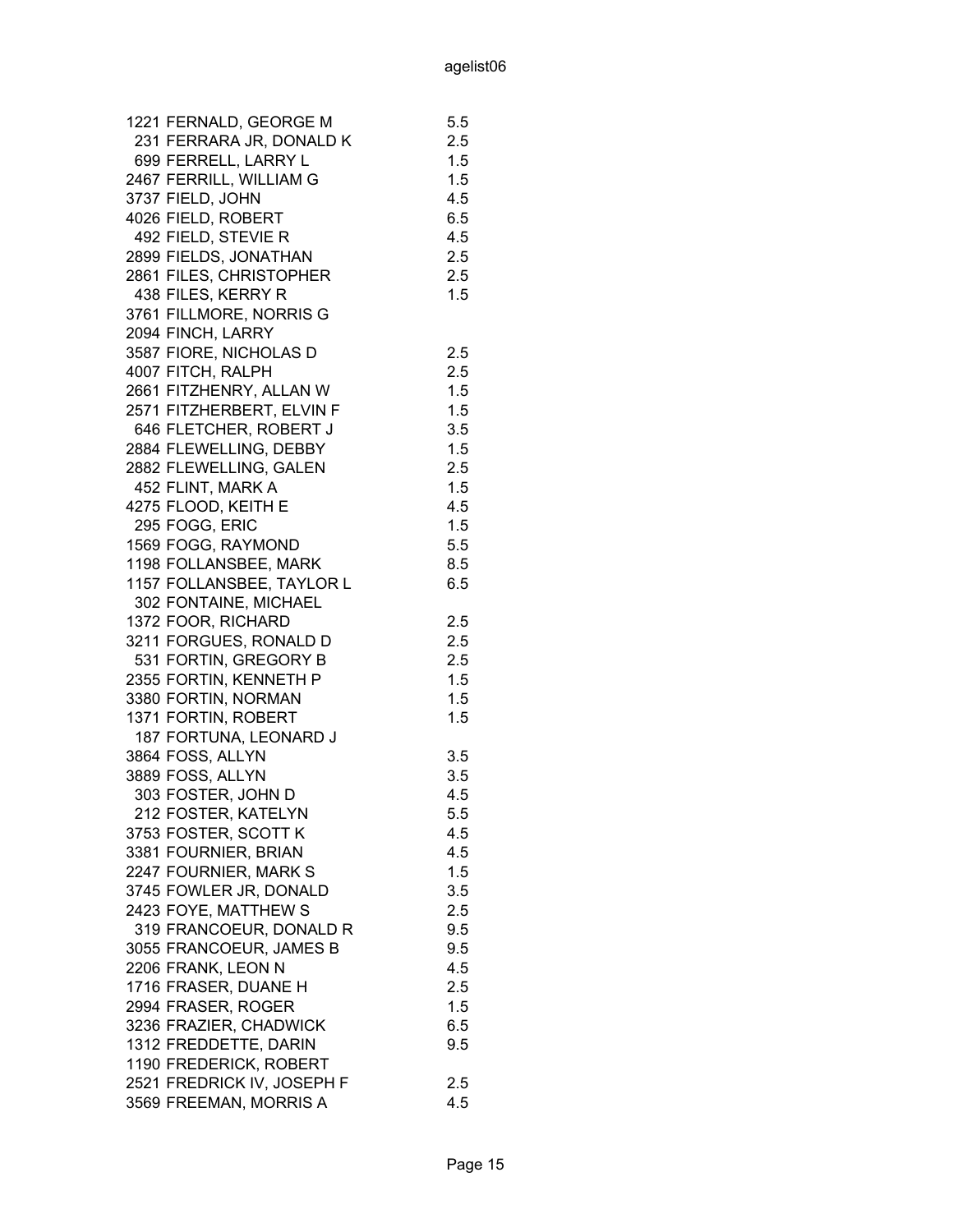| 1321 FRIGON, ERIK          | 2.5  |
|----------------------------|------|
| 3122 FROTHINGHAM, JONATHAN | 3.5  |
| 3061 FRYE, ADAM P          | 2.5  |
| 615 FULLER, JAMES R        | 7.5  |
| 3565 FULLINGTON, DON M     | 2.5  |
| 1817 FUSS, RICHARD N       | 2.5  |
| 2378 GAGNON, JACQUELINE D  | 5.5  |
| 3746 GAGNON, JOHN H        | 10.5 |
| 648 GAGNON, RONALD G       | 8.5  |
| 1233 GAIGNARD, RAYMOND P   |      |
| 660 GALE, BOYE             | 7.5  |
| 505 GALLAGHER, ANNA M      | 3.5  |
| 2456 GALLAGHER, BRIAN L    | 2.5  |
| 1320 GALLAGHER, DEAN       | 4.5  |
| 3552 GALLAGHER, RAYMOND    | 5.5  |
| 320 GALLANT, DANIEL        | 6.5  |
| 2462 GALLOP, LAWRENCE H    | 2.5  |
| 1078 GAMACHE, JAN          | 9.5  |
| 1052 GAMACHE, RICHARD L    | 7.5  |
| 3493 GARDINER, DAVID       | 8.5  |
| 2500 GARDINER, LUKE L      | 1.5  |
| 659 GARDINER, ROBERT C     | 4.5  |
| 1159 GARDNER, BROOK        | 9.5  |
| 666 GARDNER, JIMMY         | 3.5  |
| 2657 GARDNER, PATRICK R    |      |
| 4257 GARNER, ROBERT R      | 4.5  |
| 4279 GARNSEY, JOHN E       | 2.5  |
| 423 GATCOMB, ROSS E        | 1.5  |
| 2652 GATCOMB, STEPHEN      |      |
| 1465 GATES, CHADWICK P     | 5.5  |
| 3124 GATES, RUSSELL        | 2.5  |
| 3351 GENDREAU, DEEJAY      | 9.5  |
| 3315 GENDREAU, JOSEPH      | 0.5  |
| 3333 GENTHNER JR, NEIL     | 2.5  |
| 4283 GEORGITIS, ROBERT     | 4.5  |
| 593 GERALD, KEMPTON        | 0.5  |
| 3227 GERARD, THOMAS        | 3.5  |
| 2913 GERLT, LONNIE         | 2.5  |
| 3560 GEROW, AARON K        | 3.5  |
| 1153 GERVAIS, ROBERT R     | 8.5  |
| 1651 GETTIG, KIRK P        | 4.5  |
| 1169 GIBBONS, JAMES M      | 2.5  |
| 6 GIBBS, JOEL              |      |
| 1214 GIBBS, JOHN           | 2.5  |
| 3720 GIBLIN, GREGORY       | 4.5  |
| 304 GIECK JR, VINCENT W    | 8.5  |
| 439 GIGUERE JR, ROBERT R   | 1.5  |
| 1303 GIGUERE, JON A        | 1.5  |
| 3515 GILBERT, GARY         |      |
| 2084 GILBERT, MATTHEW      |      |
| 4031 GILBERT, SHANNON      | 3.5  |
| 962 GILBERT, VALERIE M     | 5.5  |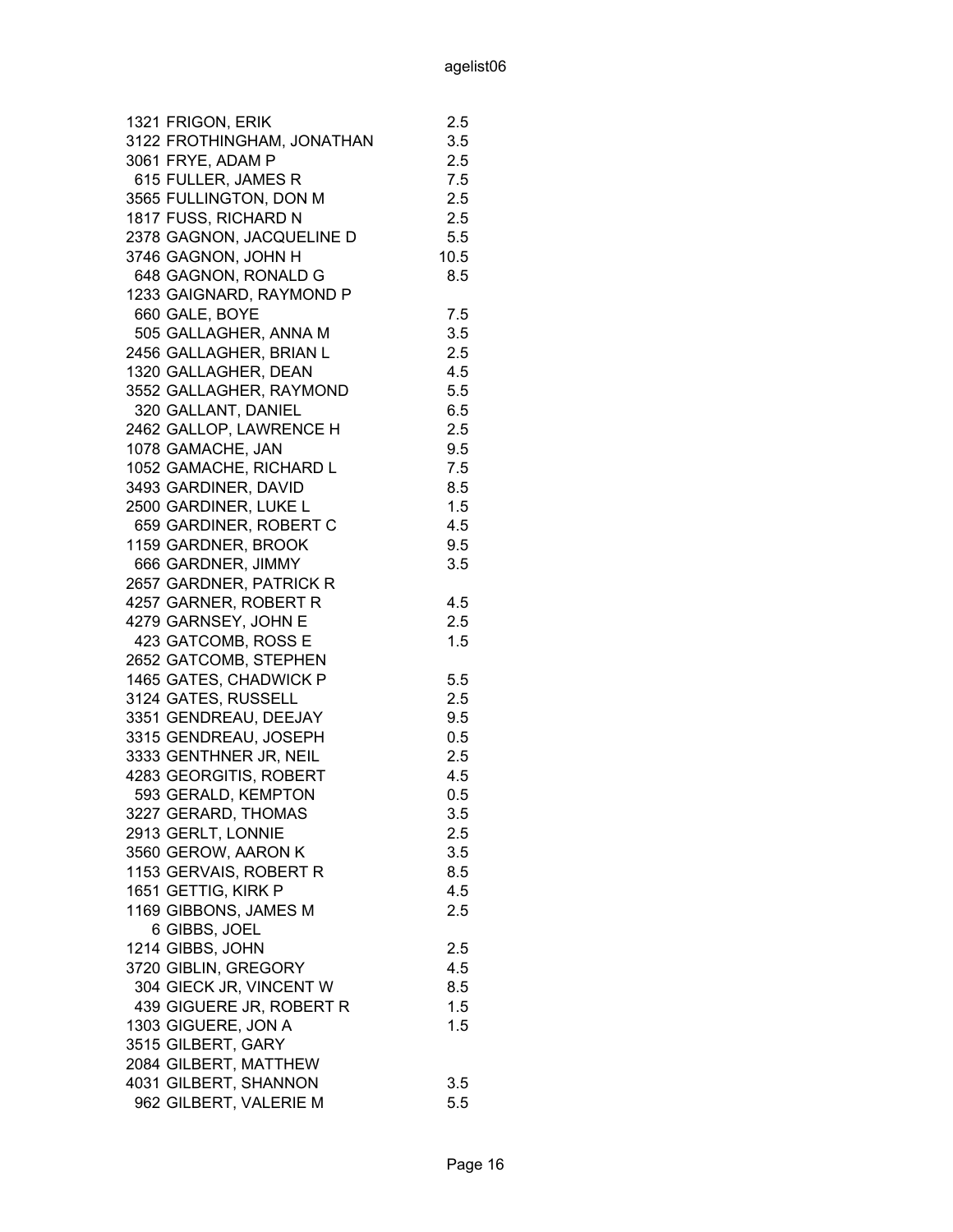| 408 GILES, KURT                       | 8.5        |
|---------------------------------------|------------|
| 437 GILL III, CHARLES                 | 10.5       |
| 1107 GILL, JANET S                    | 9.5        |
| 645 GILLES, ROSS                      | 4.5        |
| 1116 GILLEY, TRAVIS G                 | 2.5        |
| 4040 GILLIAM, DEWEY L                 | 7.5        |
| 465 GILMAN, NORMA J                   | 1.5        |
| 2234 GILMORE, ROBERT G                | 7.5        |
| 3248 GIOVACCHINI, DANIEL              | 3.5        |
| 2458 GLIDDEN, ERIC                    | 4.5        |
| 2572 GLOWISKI, RAYMOND                | 0.5        |
| 2246 GOAN, JASON T                    | 10.5       |
| 522 GODING, DWAYNE S                  | 2.5        |
| 2937 GOGAN, RICHARD A                 | 11.5       |
| 3767 GOLDRUP, BONNIE M                | 1.5        |
| 1912 GONYA, ROBERT                    | 3.5        |
| 2715 GONYAN, FRANCIS C                |            |
| 4037 GOODBLOOD, LINDA S               | 3.5        |
| 973 GOODWIN, ADAM D                   | 1.5        |
| 2220 GOODWIN, BEN C                   | 9.5        |
| 1467 GOODY, JOSEPH R                  |            |
| 3796 GORANSON, JAMES E                | 1.5        |
| 2353 GORDON, HERBERT E                | 1.5        |
| 3057 GORDON, RANDALL D                | 2.5        |
| 625 GOSS, ARTHUR                      | 3.5        |
| 4280 GOSSELIN, PETER D                | 1.5        |
| 4056 GOTT, DALE A                     | 2.5        |
| 1001 GOTT, SYLVIA H                   |            |
| 4230 GOTTLEIB, ROBERT                 | 9.5        |
| 3096 GOULD JR, CONLEY                 |            |
| 3110 GOULD, BETTY                     | 1.5        |
| 3117 GOULD, ROBERT                    | 11.5       |
| 710 GOULD, TYLER                      | 1.5        |
| 2403 GOULETTE, BENJAMIN H             | 2.5        |
| 3876 GOURLEY, STACY L                 | 3.5        |
| 3716 GRADIE JR, RICHARD               | 2.5        |
| 207 GRADY, DARRYL                     | 3.5        |
| 9999 GRADY, JOSEPH                    |            |
| 2967 GRADY, STEVEN J                  | 13.5       |
| 539 GRAFFAM III, GENE                 | 3.5        |
| 2917 GRAHAM, SHAWN                    | 1.5        |
| 3489 GRAMLICH, SUSAN B                | 7.5        |
| 3499 GRANT, CLYDE                     |            |
| 156 GRANT, DAVID                      | 3.5        |
| 329 GRANT, HAROLD                     |            |
| 964 GRANT, JAMES                      |            |
| 2236 GRANT, JAY D                     | 4.5        |
|                                       |            |
| 3053 GRANT, KIM M<br>1559 GRANT, LEVI | 3.5<br>3.5 |
| 3208 GRANT, MILES                     | 3.5        |
| 3886 GRANT, STEVEN R                  |            |
|                                       | 3.5        |
| 4282 GRASS, KEITH R                   | 1.5        |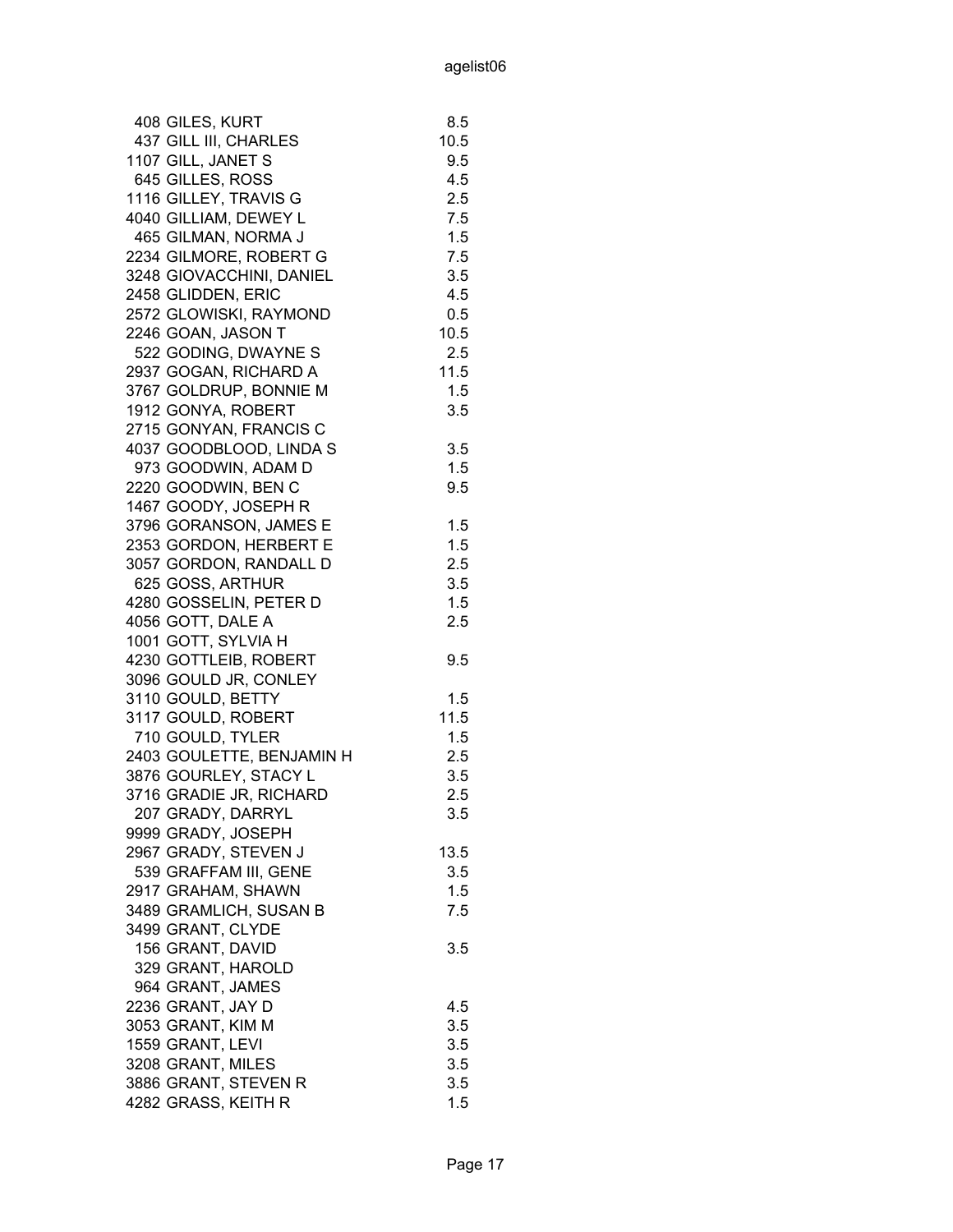| 1474 GRAVEL, CHRISTOPHER J                     | 3.5        |
|------------------------------------------------|------------|
| 2552 GRAVES SR, STEVEN L                       | 7.5        |
| 568 GRAVES, AIMEE                              | 1.5        |
| 2052 GRAVES, ARTHUR                            | 2.5        |
| 107 GRAVES, DALE                               | 7.5        |
| 2059 GRAVES, DALE                              |            |
| 2604 GRAVES, JOHN H                            | 2.5        |
| 3621 GRAY SR, ALEX L                           | 2.5        |
| 1456 GRAY, DARRELL W                           | 3.5        |
| 4043 GRAY, DENNIS M                            |            |
| 2853 GRAY, KENNETH                             | 6.5        |
| 2072 GRAY, WADE                                | 3.5        |
| 2526 GREAVES JR, JOSEPH                        | 1.5        |
| 1565 GREEN, GUY L                              | 5.5        |
| 445 GREENIER, PAUL                             | 5.5        |
| 1555 GREENIER, ZACHARY M                       | 4.5        |
| 3054 GREENLAW, DAVID B                         | 6.5        |
| 1470 GREENLEAF, ALAN L                         | 3.5        |
| 2238 GREENMAN, KARL                            | 4.5        |
| 592 GRIERSON SR, WILLIAM                       | 4.5        |
| 1960 GRIFFETH, GEORGE                          | 5.5        |
| 1964 GRINDLE, DARRIN                           | 2.5        |
| 1579 GRISWOLD, WILLIAM J                       | 1.5        |
| 3793 GRODER, SARAH                             |            |
| 227 GRONDIN SR, KENNETH                        |            |
| 661 GRONDIN, KEVIN P                           | 2.5        |
| 4024 GROSS, MELISSA A                          | 8.5        |
| 286 GROVER, DARYN                              | 1.5        |
| 1161 GROVER, JANET H                           | 9.5        |
| 486 GROVER, STANLEY C                          | 6.5        |
| 2987 GROVO, MIKE C                             | 1.5        |
| 610 GRUJICH, NICK                              | 3.5        |
| 3358 GUERRETTE, DUSTIN                         | 3.5        |
| 3313 GUERRETTE, MICHAEL                        | 5.5        |
| 3477 GUIMOND, GERALD                           | 3.5        |
| 3205 GUIMOND, TIMMY                            | 4.5        |
|                                                | 3.5        |
| 1907 GUSHEE, JAMES H<br>3713 GUSTO, KEVIN      | 7.5        |
| 172 GUY, LEO J                                 | 6.5        |
| 3795 HADDOCK, JAY                              | 1.5        |
| 285 HAFFORD JR, MICHAEL R                      | 2.5        |
| 3278 HAFFORD, RUSSELL                          | 6.5        |
| 3474 HAFFORD, TRAVIS                           | 3.5        |
| 3098 HAGAR III, PHILIP E                       | 2.5        |
| 3717 HAGEN, MICHAEL                            | 4.5        |
| 157 HAGER, MIKE                                |            |
|                                                |            |
| 3254 HAGGERTY, PAMELA<br>4241 HAIGH, RONANNE M | 4.5<br>1.5 |
| 1213 HAINES, HARLAND                           | 16.5       |
| 2369 HALEY, JUSTIN R                           | 5.5        |
|                                                | 7.5        |
| 3629 HALL JR, RICHARD D                        |            |
| 2405 HALL, GREGORY F                           | 6.5        |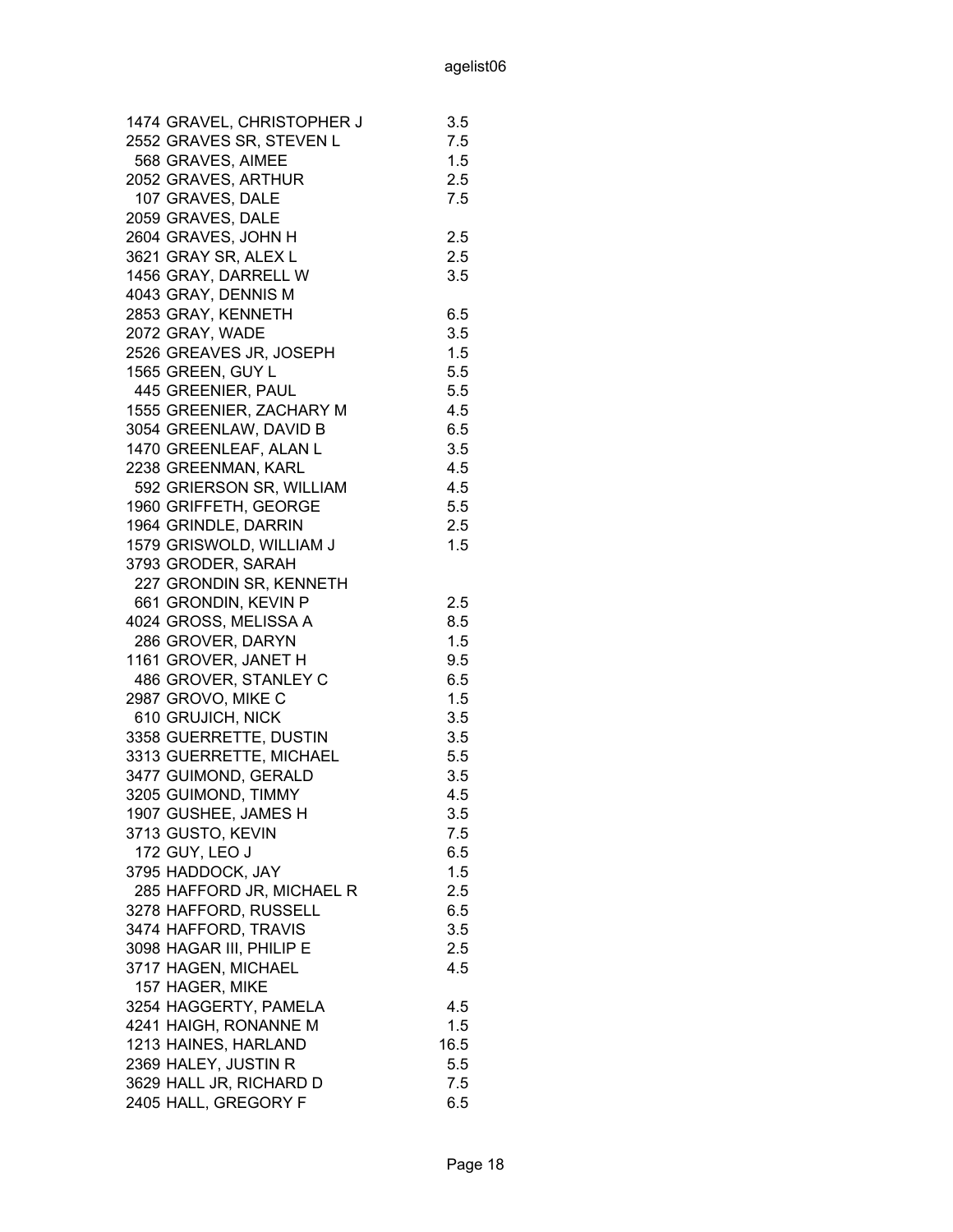| 442 HALL, KYLE A           | 1.5 |
|----------------------------|-----|
| 406 HALSEY, GEORGE A       | 1.5 |
| 3712 HAMEL, CHARLOTTE      | 3.5 |
| 3262 HAMILTON, EARL        | 8.5 |
| 1904 HAMM, EARL E          | 4.5 |
| 1004 HANDY, ALEXIS         | 5.5 |
| 444 HANDZEL, MICHAEL S     | 5.5 |
| 2673 HANDZLIK, ASHLEY R    | 1.5 |
| 2495 HANEY, TROY           | 1.5 |
| 3896 HANINGTON, BRENDA J   | 4.5 |
| 1739 HANINGTON, MICHAEL S  | 2.5 |
| 1761 HANINGTON, SCOTT M    | 4.5 |
| 496 HANLON, TERRENCE       | 3.5 |
| 1726 HANNA, PAUL L         | 1.5 |
| 2988 HANSCOMB, CLARENCE    | 7.5 |
| 3508 HANSON, NEIL          | 6.5 |
| 2895 HANSON, PRISCILLA     | 4.5 |
| 3618 HANSON, THEODORE D    | 8.5 |
| 1652 HARDING, CHARLES      | 9.5 |
| 714 HARDISON, TODD         | 2.5 |
| 3051 HARDT, WILLIAM        | 2.5 |
| 3114 HARDY, EARL W         | 1.5 |
| 3706 HARGER, DAVID         | 1.5 |
| 535 HARKINS, PATRICK       | 4.5 |
| 694 HARMON, ADAM           | 8.5 |
| 196 HARMON, DAMIEN M       |     |
| 3241 HARMON, DENISE        | 6.5 |
| 2257 HARMON, JOHN          | 5.5 |
| 647 HARPER, COREY          | 2.5 |
| 713 HARRIMAN, LEO R        | 1.5 |
| 3866 HARRIMAN, LINWOOD A   | 2.5 |
| 3376 HARRINGTON, DANIEL    | 2.5 |
| 3115 HARRINGTON, DANNY J   | 3.5 |
| 2105 HARRINGTON, ERIC      | 3.5 |
| 3121 HARRINGTON, RAMSEY G  | 1.5 |
| 3853 HARRINGTON, STEPHEN E | 2.5 |
| 1317 HARRIS, CATHY A       | 1.5 |
| 2415 HARRIS, ROBERT L      |     |
|                            |     |
| 494 HART, JAMES            | 7.5 |
| 960 HART, STEPHEN          | 8.5 |
| 405 HART, THOMAS           | 1.5 |
| 2 HARTFORD, BRUCE B        |     |
| 2116 HARTLEY, DAVID        |     |
| 3861 HARTMANN, FREDERICK   | 1.5 |
| 3583 HARTWELL, MARK A      | 3.5 |
| 4052 HARVELL, DAVID E      | 3.5 |
| 2871 HARVEY, CEDRIC        | 1.5 |
| 2582 HARVEY, GARY A        | 0.5 |
| 463 HARVEY, JENNIFER L     | 2.5 |
| 637 HARVEY, LARRY          | 5.5 |
| 2854 HARVEY, LISA          |     |
| 709 HASKELL JR, CHARLES    | 1.5 |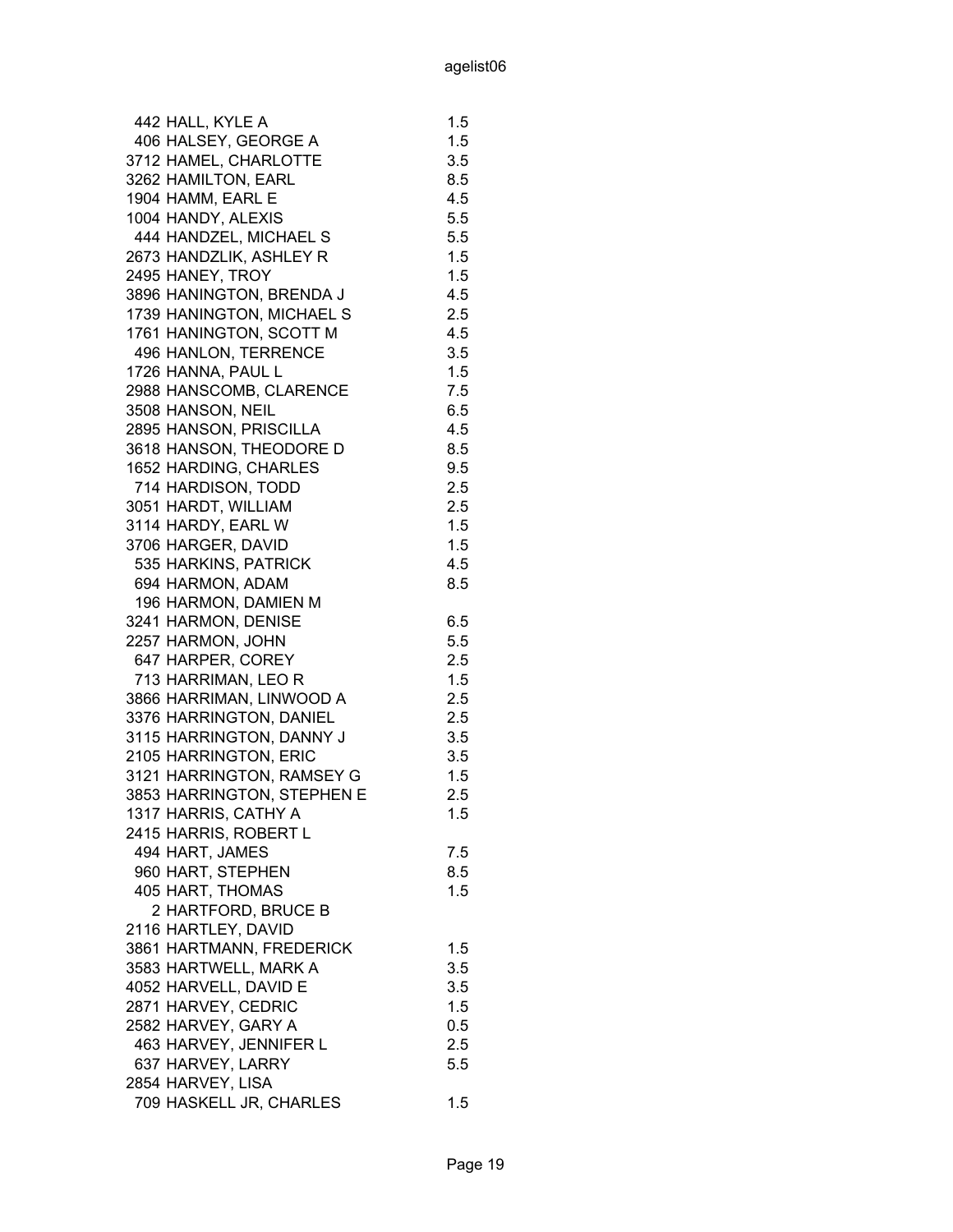| 1468 HASKELL, LEON L       | 2.5     |
|----------------------------|---------|
| 2980 HASSELMANN, MARK      | $2.5\,$ |
| 2250 HASSEN, DAVID E       |         |
| 693 HASTINGS, EDWARD       | 1.5     |
| 3099 HASTINGS, MARY C      | 2.5     |
| 4053 HASTINGS, RANDAL      | 5.5     |
| 4013 HAWES, DYLAN S        |         |
| 2939 HAWES, MAYNARD D      | 1.5     |
| 2588 HAYDEN, MITCHELL E    | 6.5     |
| 4201 HAYES, EUGENE A       |         |
|                            | 5.5     |
| 293 HAYES, MARK            | 7.5     |
| 1340 HAYNES, DANIEL R      | 10.5    |
| 2461 HAZELWOOD, WILLIAM J  | 3.5     |
| 3571 HEACOCK, PATRICK S    | 1.5     |
| 3570 HEADER, DAN           | 4.5     |
| 2449 HEALD, LARRY P        | 4.5     |
| 1946 HEATH, GERALD D       | 1.5     |
| 297 HEATH, SHANE           | 3.5     |
| 2558 HEBERT, BERTRAND      | 4.5     |
| 410 HEBERT, JOHN J         | 6.5     |
| 639 HEBERT, STEVEN         | 5.5     |
| 600 HEDRICH, GREGORY J     | 1.5     |
| 2110 HEGGEN, JARED S       | 2.5     |
| 3091 HEIKKINEN, STEPHEN    | 5.5     |
| 3 HEMINGWAY III, CLIFFO    | 3.5     |
| 2370 HENDERSON, JAY        | 3.5     |
| 2855 HENLEY, WILLIAM       | 2.5     |
| 1151 HENNELLY, WILLIAM C   |         |
| 2886 HENNESSEY, MICHAEL E  | 3.5     |
| 11 HERB, JAMES P           | 1.5     |
| 559 HERODES, HOWARD        | 1.5     |
| 626 HERRICK SR, DAVID A    | 3.5     |
| 1810 HERRINGTON, BARBARA L | 9.5     |
| 907 HERSEY, GARRETT R      | 1.5     |
| 2537 HEWES JR, WARREN G    | 2.5     |
|                            |         |
| 3782 HEWETT, BRYON C       |         |
| 1336 HICHENS, BEN          | 2.5     |
| 656 HIGGINS III, PAUL      | 1.5     |
| 571 HIGGINS, DONNA M       | 1.5     |
| 550 HIGGINS, THOMAS R      | 5.5     |
| 511 HILL, DEBORA G         | $2.5\,$ |
| 2223 HILL, LEO M           |         |
| 1660 HILL, LYNNETTE        |         |
| 3509 HILL, SUE             | 1.5     |
| 4012 HILLIARD, FRANCIS     |         |
| 3496 HILLIARD, ZACHARY R   | 1.5     |
| 3851 HINES, AMANDA E       | 4.5     |
| 2548 HINKLEY, CHAD         | 7.5     |
| 2265 HITCHCOCK, RICHARD A  | 10.5    |
| 3486 HITCHCOCK, STEVEN     | 11.5    |
| 524 HOBBS, TIMOTHY P       | 2.5     |
| 441 HOBSON, ERIC J         | 6.5     |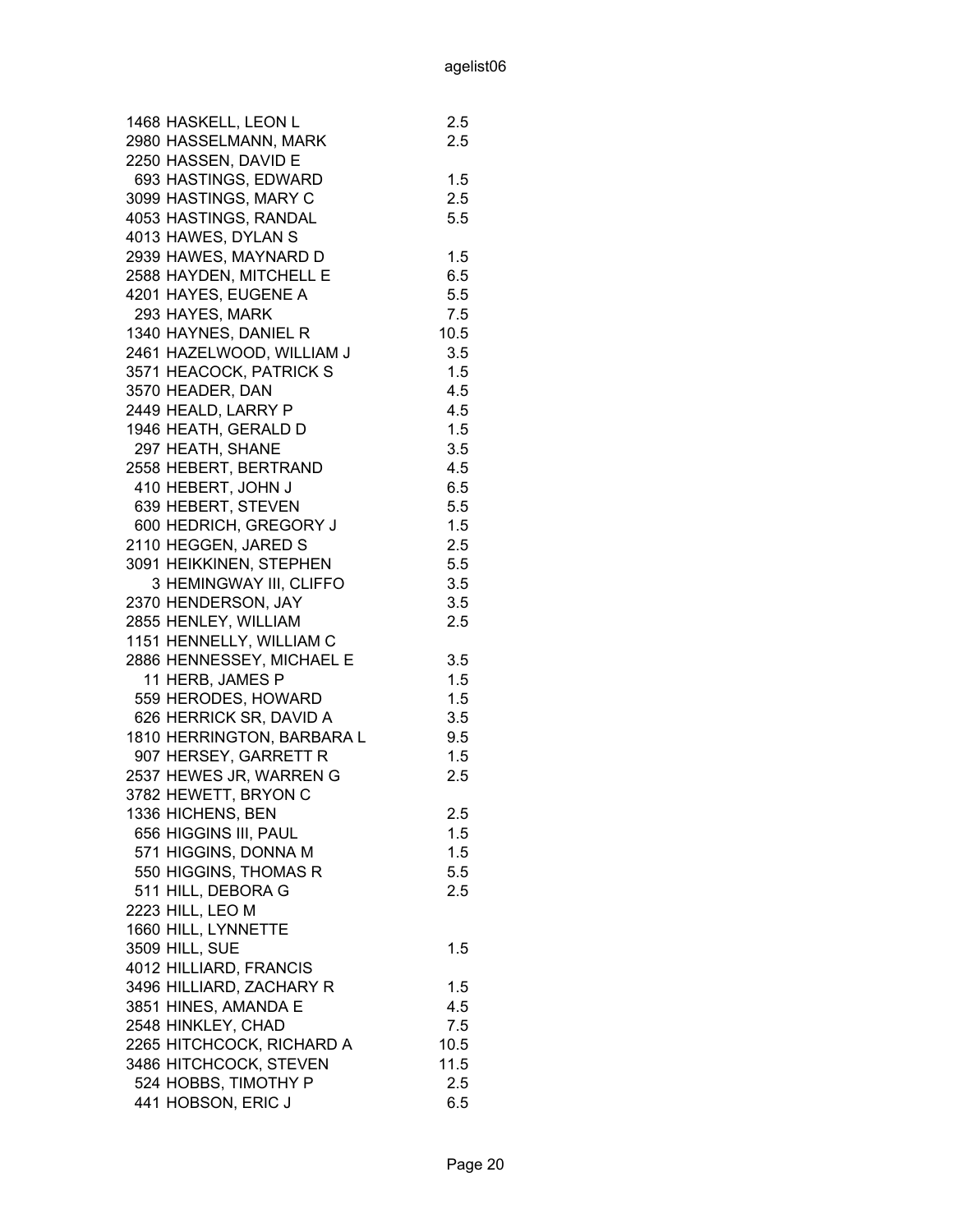| 502 HOBSON, GREGORY A      | 11.5 |
|----------------------------|------|
| 2924 HODGDON, ERICA M      | 3.5  |
| 323 HODGKINS, GARY S       | 6.5  |
| 3090 HOEFT, GREGORY        | 9.5  |
| 3373 HOLBROOK, BENJAMIN    | 8.5  |
| 2407 HOLMES, DELLA J       | 1.5  |
| 3001 HOLMES, EMOGENE       | 3.5  |
| 3488 HOLMES, JEFFERY       | 3.5  |
| 299 HOLMES, MATTHEW H      | 8.5  |
| 1735 HOLT, EARL D          |      |
| 1656 HOLTON, SHANE         | 8.5  |
| 965 HOLYOKE, JOHN R        | 2.5  |
| 198 HOOK, KATHERINE        |      |
| 669 HOOPER, BENJAMIN       | 3.5  |
| 1922 HOPKINS, PAUL R       | 1.5  |
| 3592 HOPKINS, RONNIE       | 6.5  |
| 1993 HORTON JR, GEORGE D   | 8.5  |
| 2095 HOSMER, SCOTT A       |      |
| 1762 HOUSE, AARON          |      |
| 2947 HOWARD, COREY         | 3.5  |
| 3246 HOWARD, DWIGHT        | 4.5  |
| 552 HOWARD, GARY D         | 3.5  |
| 2971 HOWE, MARY            | 1.5  |
| 906 HOWE, NELL             | 3.5  |
| 566 HOWES, MATTHEW         | 13.5 |
| 715 HOYT, ALBERT J         | 2.5  |
| 2877 HOYT, DARRELL W       | 2.5  |
| 1330 HOYT, PETER           | 2.5  |
| 516 HUBBARD, MARVIN        | 2.5  |
| 3494 HUBER, GARY           | 8.5  |
| 3732 HUNT, KENNETH         | 2.5  |
| 1114 HUNTLEY, MATHEW L     | 4.5  |
| 488 HUNTLEY, RANDY T       | 3.5  |
| 675 HUNTLEY, TIMOTHY G     | 2.5  |
| 1751 HURD, SHANE           | 9.5  |
| 2973 HUTCHINS, AARON       | 4.5  |
| 4223 HUTCHINS, BARRY J     | 2.5  |
| 1948 HUTCHINS, CHRISTOPHER | 1.5  |
| 474 HUTCHINS, KEITH E      | 2.5  |
| 332 HUTCHINS, PAUL         |      |
| 2111 HUTCHINSON, WARREN    |      |
| 450 INGERSON, WILLIAM      | 8.5  |
| 2921 INGRAHAM, PETER A     | 2.5  |
| 606 IRELAND, LUCAS W       |      |
| 3266 IRVING, BENJAMIN      | 2.5  |
| 1455 JACKSON, EDWARD       |      |
| 2539 JACKSON, FREDERICK    | 5.5  |
| 3214 JACKSON, MATTHEW      | 2.5  |
| 704 JACOBS, STEVEN M       | 6.5  |
| 3350 JALBERT, DANIEL       | 0.5  |
| 1215 JAMES, NATHAN M       | 2.5  |
|                            |      |
| 2542 JAMESON, CHRISTOPHER  | 4.5  |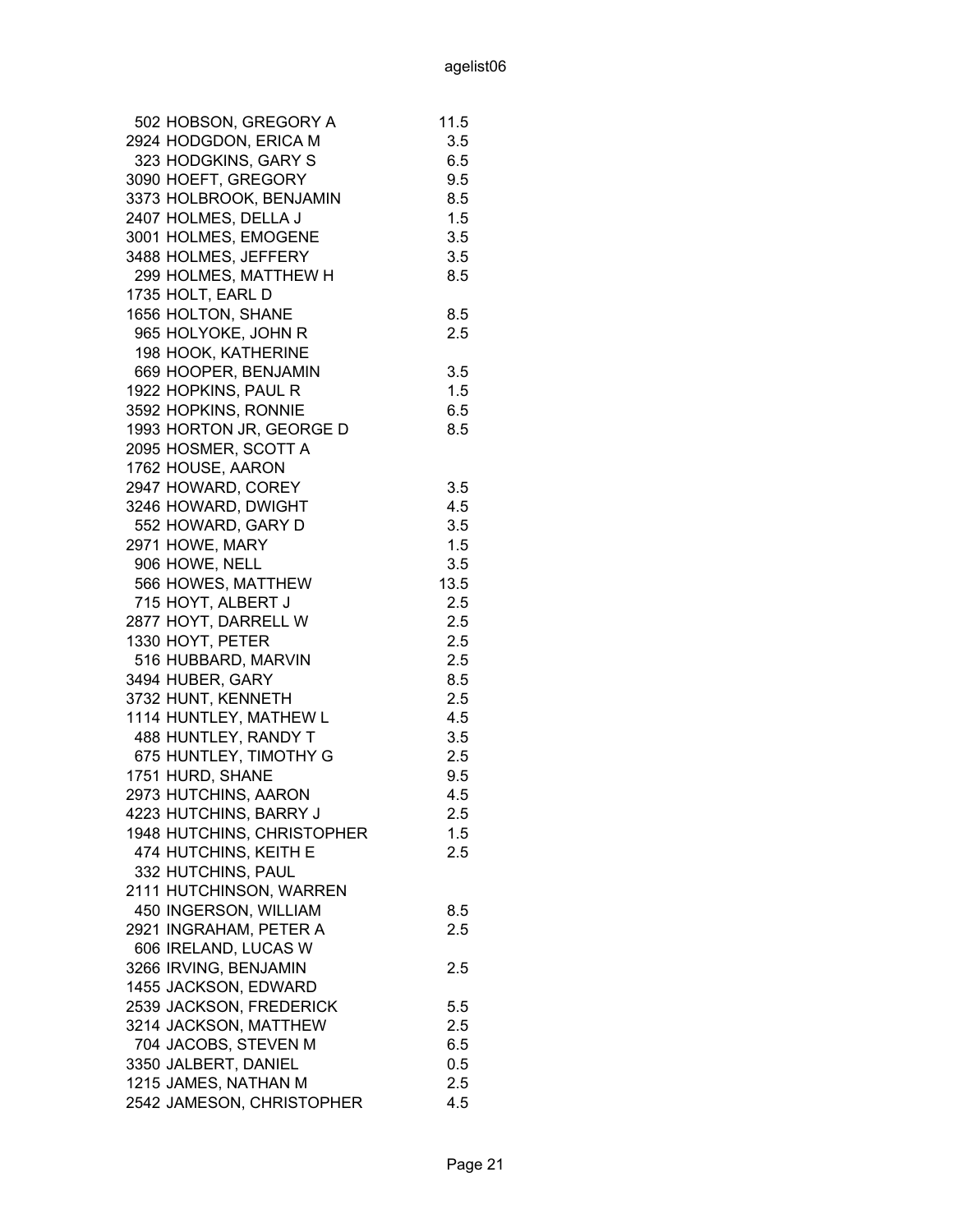| 1464 JAMESON, KIMBERLY M   | 2.5 |
|----------------------------|-----|
| 3210 JANDREAU, BENJY P     | 3.5 |
| 2487 JANDREAU, KEVIN A     | 2.5 |
| 3362 JANDREAU, NELSON      |     |
| 3378 JANDREAU, TODD        | 1.5 |
| 556 JARDINE, JOHN C        | 1.5 |
| 4033 JARVIS, DAVID         | 2.5 |
| 3066 JASUD, DONALD         |     |
| 161 JAY, BENJAMIN          |     |
| 2879 JAY, MARY             | 0.5 |
| 2872 JELLEY, PAMELA        | 1.5 |
| 2885 JENKINS III, WILLIAM  | 7.5 |
| 2901 JENKINS, ANN          | 3.5 |
| 1561 JENKINS, RICHARD D    | 2.5 |
| 1071 JEROME, GABRIEL P     | 2.5 |
| 2964 JIPSON, BRIAN         | 0.5 |
| 422 JIPSON, JEREMY C       | 6.5 |
| 649 JOHNSEN, MARTIN W      | 3.5 |
| 1753 JOHNSON, ALAN         |     |
| 4042 JOHNSON, ARTHUR E     | 7.5 |
| 525 JOHNSON, CORY L        | 4.5 |
| 586 JOHNSON, JOHN          |     |
| 2564 JOHNSON, SUSAN        | 8.5 |
| 2932 JOHNSTON, DAVID V     | 2.5 |
| 3462 JOHNSTON, LOREN       |     |
| 2360 JOHNSTON, SUELLEN J   | 3.5 |
| 3857 JONES, EDWIN          | 6.5 |
| 2212 JONES, JOYCE N        | 4.5 |
| 1701 JONES, ROLAND         | 2.5 |
| 3249 JONES, SANDRA         | 5.5 |
| 177 JONES, VALERIE M       |     |
| 3741 JORDAN, CHRISTOPHER G | 3.5 |
| 2077 JORDAN, GARRETT       | 1.5 |
| 22 JORDAN, GARY            |     |
| 1737 JORDAN, RICHARD       |     |
| 3495 JORDAN, ROBERT        | 2.5 |
| 2202 JORDAN, WILLIAM A     | 2.5 |
| 2393 KAISER, THOMAS M      | 3.5 |
| 3555 KAKALIS JR, GEORGE    | 6.5 |
| 4209 KANE, JAMES G         | 8.5 |
| 4029 KANGAS, WILLIAM J     | 2.5 |
| 1061 KARCZEWSKI, CHRIS     | 2.5 |
| 333 KAY, BRIAN C           |     |
| 497 KAZEL III, STANLEY     | 8.5 |
| 2801 KEACH, JAMES M        |     |
| 2213 KEACH, RICHARD        | 2.5 |
| 582 KEENE, RUSSELL         | 1.5 |
| 3955 KEEZER JR, ROGER      |     |
| 1928 KEHR, GLEN W          | 3.5 |
| 2481 KELLEY, AMBER L       | 8.5 |
| 2070 KELLEY, CHAD M        | 4.5 |
| 3340 KELLEY, KENNETH       | 4.5 |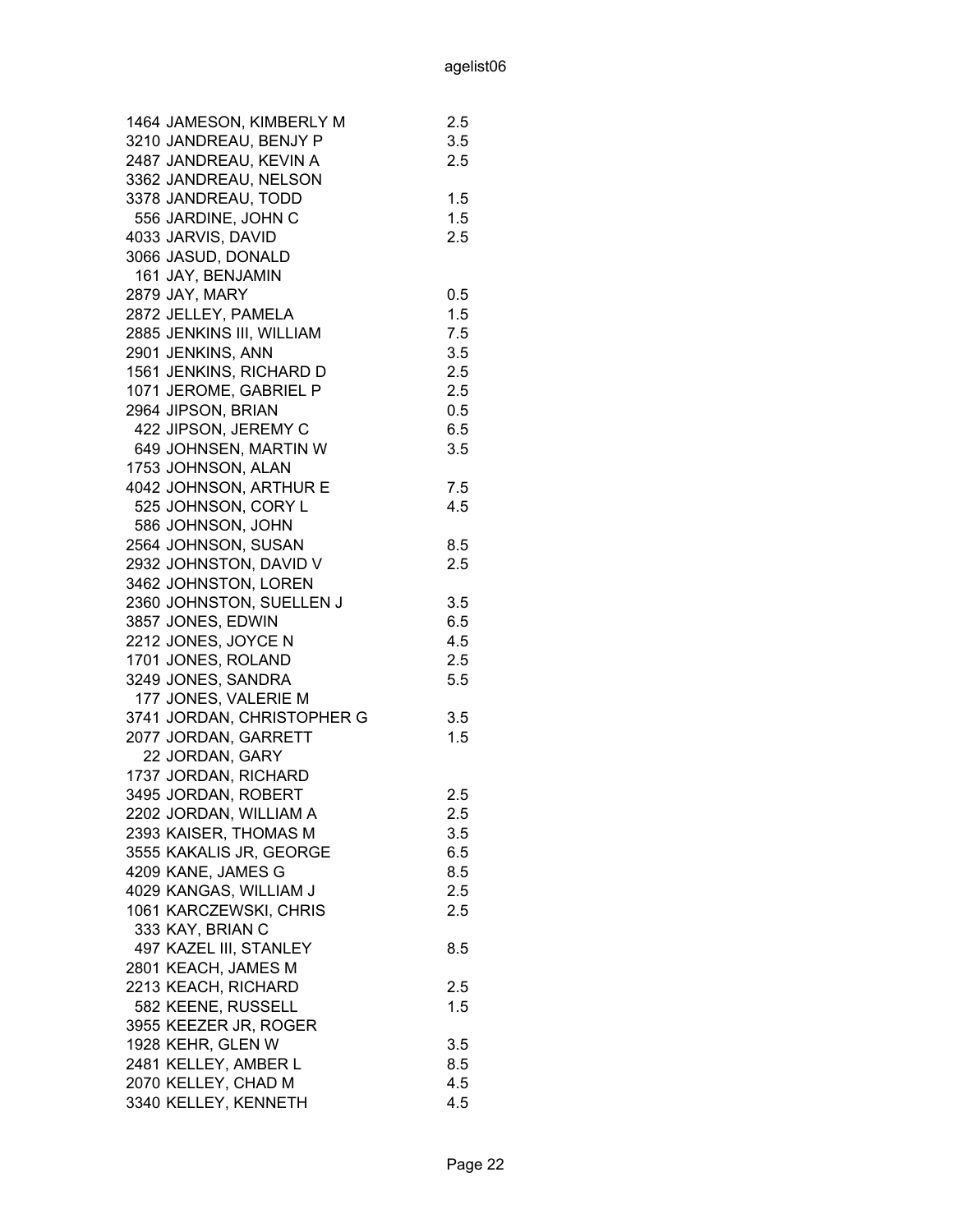| 2106 KELLY, PHILIP<br>4.5<br>415 KEMPTON, GERALD<br>4.5<br>2716 KENNEDY, ADAM<br>3379 KENNEDY, EVELYN<br>6.5<br>3239 KENNEDY, JAMIE<br>4.5<br>1231 KENNEDY, JEFFREY S<br>680 KENNEDY, PATRICK H<br>3.5<br>2869 KENNEY, BARRY<br>5.5<br>413 KENNEY, MICHAEL A<br>2956 KERHONEN, PHILIP<br>1.5<br>412 KERN JR, DAVID<br>1.5<br>5.5<br>670 KERSCHENSTEINER, DALE<br>2357 KETCH, MARK A<br>6.5<br>565 KETCHUM, KENNETH E<br>6.5<br>4025 KEYES, RICHARD<br>3081 KIMBALL, RICHARD<br>2.5<br>1.5<br>2601 KING, JAMES<br>3256 KING, JOHN<br>8.5<br>1947 KING, LEO J<br>4.5<br>952 KING, MICHAEL H<br>3.5<br>3482 KINGSBURY, JERRY<br>6.5<br>2216 KINGSBURY, RICHARD C<br>4.5<br>561 KINNEY, PAUL<br>2.5<br>2097 KIRLIN, ZACHARY J<br>4.5<br>4266 KISENWETHER, ROBERT E<br>7.5<br>1719 KNIGHT, JAMIE<br>1329 KNIGHT, ROLAND<br>4.5<br>2912 KNIPPING, RICHARD<br>1.5<br>2575 KOCIK, JOSHUA<br>1.5<br>2066 KOEHLING, ANDREW J<br>8.5<br>3322 KOLB, HARLOWE<br>7.5<br>3743 KOLOFSKY, PETER<br>8.5<br>2.5<br>3780 KOLREG, WILLIAM J<br>4004 KOSKELA, KENNETH T<br>2.5<br>300 KOTLARSZ, JOHN<br>7.5<br>2589 KRENITSKY, PAUL J<br>616 KRESS, LEWIS<br>4.5<br>318 KUCZYNSKI, ROLAND<br>2.5<br>3598 KUDLACIK, JOSEPH L<br>3.5<br>1.5<br>3497 KURR, BARBARA<br>211 KURUCZ, JOHN<br>2.5<br>2499 LABBE, BUCK<br>4.5<br>3240 LABBE, DENNIS<br>3.5<br>3217 LABBE, JEFFREY<br>2.5<br>2581 LABBE, LEO D<br>2.5<br>1703 LABBE, RICHARD<br>12.5 |
|-----------------------------------------------------------------------------------------------------------------------------------------------------------------------------------------------------------------------------------------------------------------------------------------------------------------------------------------------------------------------------------------------------------------------------------------------------------------------------------------------------------------------------------------------------------------------------------------------------------------------------------------------------------------------------------------------------------------------------------------------------------------------------------------------------------------------------------------------------------------------------------------------------------------------------------------------------------------------------------------------------------------------------------------------------------------------------------------------------------------------------------------------------------------------------------------------------------------------------------------------------------------------------------------------------------------------------------------------------------------------------------------------------------------------|
|                                                                                                                                                                                                                                                                                                                                                                                                                                                                                                                                                                                                                                                                                                                                                                                                                                                                                                                                                                                                                                                                                                                                                                                                                                                                                                                                                                                                                       |
|                                                                                                                                                                                                                                                                                                                                                                                                                                                                                                                                                                                                                                                                                                                                                                                                                                                                                                                                                                                                                                                                                                                                                                                                                                                                                                                                                                                                                       |
|                                                                                                                                                                                                                                                                                                                                                                                                                                                                                                                                                                                                                                                                                                                                                                                                                                                                                                                                                                                                                                                                                                                                                                                                                                                                                                                                                                                                                       |
|                                                                                                                                                                                                                                                                                                                                                                                                                                                                                                                                                                                                                                                                                                                                                                                                                                                                                                                                                                                                                                                                                                                                                                                                                                                                                                                                                                                                                       |
|                                                                                                                                                                                                                                                                                                                                                                                                                                                                                                                                                                                                                                                                                                                                                                                                                                                                                                                                                                                                                                                                                                                                                                                                                                                                                                                                                                                                                       |
|                                                                                                                                                                                                                                                                                                                                                                                                                                                                                                                                                                                                                                                                                                                                                                                                                                                                                                                                                                                                                                                                                                                                                                                                                                                                                                                                                                                                                       |
|                                                                                                                                                                                                                                                                                                                                                                                                                                                                                                                                                                                                                                                                                                                                                                                                                                                                                                                                                                                                                                                                                                                                                                                                                                                                                                                                                                                                                       |
|                                                                                                                                                                                                                                                                                                                                                                                                                                                                                                                                                                                                                                                                                                                                                                                                                                                                                                                                                                                                                                                                                                                                                                                                                                                                                                                                                                                                                       |
|                                                                                                                                                                                                                                                                                                                                                                                                                                                                                                                                                                                                                                                                                                                                                                                                                                                                                                                                                                                                                                                                                                                                                                                                                                                                                                                                                                                                                       |
|                                                                                                                                                                                                                                                                                                                                                                                                                                                                                                                                                                                                                                                                                                                                                                                                                                                                                                                                                                                                                                                                                                                                                                                                                                                                                                                                                                                                                       |
|                                                                                                                                                                                                                                                                                                                                                                                                                                                                                                                                                                                                                                                                                                                                                                                                                                                                                                                                                                                                                                                                                                                                                                                                                                                                                                                                                                                                                       |
|                                                                                                                                                                                                                                                                                                                                                                                                                                                                                                                                                                                                                                                                                                                                                                                                                                                                                                                                                                                                                                                                                                                                                                                                                                                                                                                                                                                                                       |
|                                                                                                                                                                                                                                                                                                                                                                                                                                                                                                                                                                                                                                                                                                                                                                                                                                                                                                                                                                                                                                                                                                                                                                                                                                                                                                                                                                                                                       |
|                                                                                                                                                                                                                                                                                                                                                                                                                                                                                                                                                                                                                                                                                                                                                                                                                                                                                                                                                                                                                                                                                                                                                                                                                                                                                                                                                                                                                       |
|                                                                                                                                                                                                                                                                                                                                                                                                                                                                                                                                                                                                                                                                                                                                                                                                                                                                                                                                                                                                                                                                                                                                                                                                                                                                                                                                                                                                                       |
|                                                                                                                                                                                                                                                                                                                                                                                                                                                                                                                                                                                                                                                                                                                                                                                                                                                                                                                                                                                                                                                                                                                                                                                                                                                                                                                                                                                                                       |
|                                                                                                                                                                                                                                                                                                                                                                                                                                                                                                                                                                                                                                                                                                                                                                                                                                                                                                                                                                                                                                                                                                                                                                                                                                                                                                                                                                                                                       |
|                                                                                                                                                                                                                                                                                                                                                                                                                                                                                                                                                                                                                                                                                                                                                                                                                                                                                                                                                                                                                                                                                                                                                                                                                                                                                                                                                                                                                       |
|                                                                                                                                                                                                                                                                                                                                                                                                                                                                                                                                                                                                                                                                                                                                                                                                                                                                                                                                                                                                                                                                                                                                                                                                                                                                                                                                                                                                                       |
|                                                                                                                                                                                                                                                                                                                                                                                                                                                                                                                                                                                                                                                                                                                                                                                                                                                                                                                                                                                                                                                                                                                                                                                                                                                                                                                                                                                                                       |
|                                                                                                                                                                                                                                                                                                                                                                                                                                                                                                                                                                                                                                                                                                                                                                                                                                                                                                                                                                                                                                                                                                                                                                                                                                                                                                                                                                                                                       |
|                                                                                                                                                                                                                                                                                                                                                                                                                                                                                                                                                                                                                                                                                                                                                                                                                                                                                                                                                                                                                                                                                                                                                                                                                                                                                                                                                                                                                       |
|                                                                                                                                                                                                                                                                                                                                                                                                                                                                                                                                                                                                                                                                                                                                                                                                                                                                                                                                                                                                                                                                                                                                                                                                                                                                                                                                                                                                                       |
|                                                                                                                                                                                                                                                                                                                                                                                                                                                                                                                                                                                                                                                                                                                                                                                                                                                                                                                                                                                                                                                                                                                                                                                                                                                                                                                                                                                                                       |
|                                                                                                                                                                                                                                                                                                                                                                                                                                                                                                                                                                                                                                                                                                                                                                                                                                                                                                                                                                                                                                                                                                                                                                                                                                                                                                                                                                                                                       |
|                                                                                                                                                                                                                                                                                                                                                                                                                                                                                                                                                                                                                                                                                                                                                                                                                                                                                                                                                                                                                                                                                                                                                                                                                                                                                                                                                                                                                       |
|                                                                                                                                                                                                                                                                                                                                                                                                                                                                                                                                                                                                                                                                                                                                                                                                                                                                                                                                                                                                                                                                                                                                                                                                                                                                                                                                                                                                                       |
|                                                                                                                                                                                                                                                                                                                                                                                                                                                                                                                                                                                                                                                                                                                                                                                                                                                                                                                                                                                                                                                                                                                                                                                                                                                                                                                                                                                                                       |
|                                                                                                                                                                                                                                                                                                                                                                                                                                                                                                                                                                                                                                                                                                                                                                                                                                                                                                                                                                                                                                                                                                                                                                                                                                                                                                                                                                                                                       |
|                                                                                                                                                                                                                                                                                                                                                                                                                                                                                                                                                                                                                                                                                                                                                                                                                                                                                                                                                                                                                                                                                                                                                                                                                                                                                                                                                                                                                       |
|                                                                                                                                                                                                                                                                                                                                                                                                                                                                                                                                                                                                                                                                                                                                                                                                                                                                                                                                                                                                                                                                                                                                                                                                                                                                                                                                                                                                                       |
|                                                                                                                                                                                                                                                                                                                                                                                                                                                                                                                                                                                                                                                                                                                                                                                                                                                                                                                                                                                                                                                                                                                                                                                                                                                                                                                                                                                                                       |
|                                                                                                                                                                                                                                                                                                                                                                                                                                                                                                                                                                                                                                                                                                                                                                                                                                                                                                                                                                                                                                                                                                                                                                                                                                                                                                                                                                                                                       |
|                                                                                                                                                                                                                                                                                                                                                                                                                                                                                                                                                                                                                                                                                                                                                                                                                                                                                                                                                                                                                                                                                                                                                                                                                                                                                                                                                                                                                       |
|                                                                                                                                                                                                                                                                                                                                                                                                                                                                                                                                                                                                                                                                                                                                                                                                                                                                                                                                                                                                                                                                                                                                                                                                                                                                                                                                                                                                                       |
|                                                                                                                                                                                                                                                                                                                                                                                                                                                                                                                                                                                                                                                                                                                                                                                                                                                                                                                                                                                                                                                                                                                                                                                                                                                                                                                                                                                                                       |
|                                                                                                                                                                                                                                                                                                                                                                                                                                                                                                                                                                                                                                                                                                                                                                                                                                                                                                                                                                                                                                                                                                                                                                                                                                                                                                                                                                                                                       |
|                                                                                                                                                                                                                                                                                                                                                                                                                                                                                                                                                                                                                                                                                                                                                                                                                                                                                                                                                                                                                                                                                                                                                                                                                                                                                                                                                                                                                       |
|                                                                                                                                                                                                                                                                                                                                                                                                                                                                                                                                                                                                                                                                                                                                                                                                                                                                                                                                                                                                                                                                                                                                                                                                                                                                                                                                                                                                                       |
|                                                                                                                                                                                                                                                                                                                                                                                                                                                                                                                                                                                                                                                                                                                                                                                                                                                                                                                                                                                                                                                                                                                                                                                                                                                                                                                                                                                                                       |
|                                                                                                                                                                                                                                                                                                                                                                                                                                                                                                                                                                                                                                                                                                                                                                                                                                                                                                                                                                                                                                                                                                                                                                                                                                                                                                                                                                                                                       |
|                                                                                                                                                                                                                                                                                                                                                                                                                                                                                                                                                                                                                                                                                                                                                                                                                                                                                                                                                                                                                                                                                                                                                                                                                                                                                                                                                                                                                       |
|                                                                                                                                                                                                                                                                                                                                                                                                                                                                                                                                                                                                                                                                                                                                                                                                                                                                                                                                                                                                                                                                                                                                                                                                                                                                                                                                                                                                                       |
|                                                                                                                                                                                                                                                                                                                                                                                                                                                                                                                                                                                                                                                                                                                                                                                                                                                                                                                                                                                                                                                                                                                                                                                                                                                                                                                                                                                                                       |
|                                                                                                                                                                                                                                                                                                                                                                                                                                                                                                                                                                                                                                                                                                                                                                                                                                                                                                                                                                                                                                                                                                                                                                                                                                                                                                                                                                                                                       |
|                                                                                                                                                                                                                                                                                                                                                                                                                                                                                                                                                                                                                                                                                                                                                                                                                                                                                                                                                                                                                                                                                                                                                                                                                                                                                                                                                                                                                       |
| 4259 LABLANC, DEVENEE<br>7.5                                                                                                                                                                                                                                                                                                                                                                                                                                                                                                                                                                                                                                                                                                                                                                                                                                                                                                                                                                                                                                                                                                                                                                                                                                                                                                                                                                                          |
| 1927 LABOMBARD, GARY<br>3.5                                                                                                                                                                                                                                                                                                                                                                                                                                                                                                                                                                                                                                                                                                                                                                                                                                                                                                                                                                                                                                                                                                                                                                                                                                                                                                                                                                                           |
| 154 LABRECQUE, PAUL F                                                                                                                                                                                                                                                                                                                                                                                                                                                                                                                                                                                                                                                                                                                                                                                                                                                                                                                                                                                                                                                                                                                                                                                                                                                                                                                                                                                                 |
| 3105 LABRECQUE, ZACHARY<br>1.5                                                                                                                                                                                                                                                                                                                                                                                                                                                                                                                                                                                                                                                                                                                                                                                                                                                                                                                                                                                                                                                                                                                                                                                                                                                                                                                                                                                        |
|                                                                                                                                                                                                                                                                                                                                                                                                                                                                                                                                                                                                                                                                                                                                                                                                                                                                                                                                                                                                                                                                                                                                                                                                                                                                                                                                                                                                                       |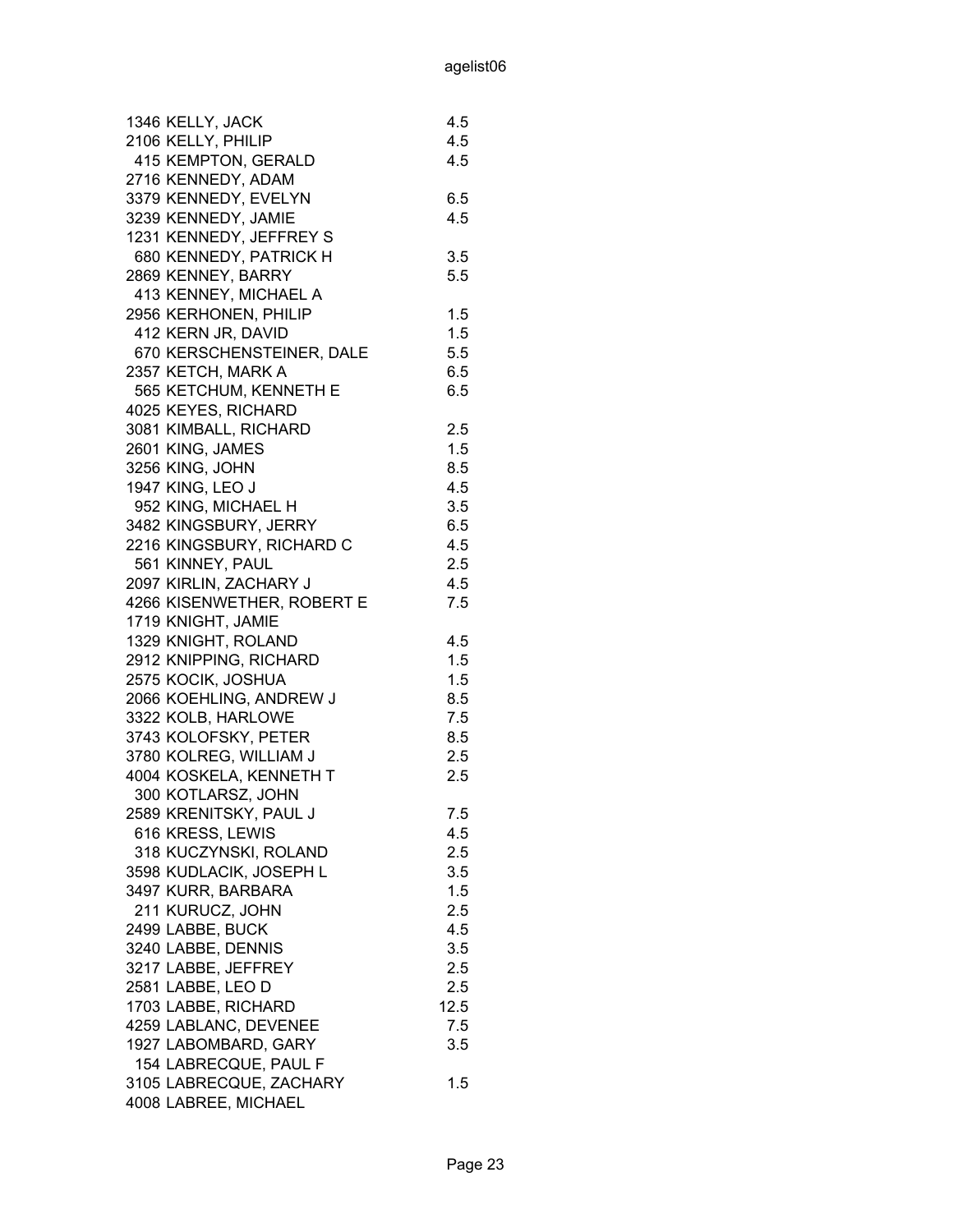| 1949 LACADIE, DONALD      | 5.5  |
|---------------------------|------|
| 213 LACROIX, STEVEN       | 6.5  |
| 1219 LADD, KEVIN S        |      |
| 2567 LAGACE, RAYMOND R    | 3.5  |
| 185 LAGOMARSINO, EUGENE   | 6.5  |
| 1814 LAJOIE, NORMAN       | 3.5  |
| 2498 LAKE, KATHLEEN L     | 0.5  |
| 3087 LAKE, NATHAN R       | 1.5  |
| 1980 LALIBERTE, SCOTT     | 4.5  |
| 981 LAMB, JEFFERY         | 4.5  |
| 2608 LAMBERT, DON P       | 0.5  |
| 1704 LAMBERTON, IAN R     | 2.5  |
| 3573 LAMONTAGNE, DENNIS   | 3.5  |
| 2984 LAMOREAU, STEPHEN C  | 0.5  |
| 1983 LANCASTER, CLYDE V   | 2.5  |
| 23 LANDER, LEIGH          |      |
| 1937 LANDRY, BRENDON K    | 10.5 |
| 1189 LANE, ROY L          | 3.5  |
| 3463 LANGLEY, KELLY       |      |
| 2413 LANPHER, ORTHELLE A  | 5.5  |
| 1759 LANTZ, KEN H         | 4.5  |
| 1921 LARLEE, EUGENE       | 5.5  |
| 3276 LARRABEE, KRISTAL    | 8.5  |
| 2560 LARSEN, BRADLEY      | 1.5  |
| 1326 LARUE, CONRAD R      | 4.5  |
| 2530 LARY, RANDY A        | 8.5  |
| 1802 LASKEY, ARVID        | 8.5  |
| 2364 LAUSIER, EMILIEN R   | 2.5  |
| 1575 LAVERY, JOSHUA M     | 1.5  |
| 2399 LAVIGNE, WAYNE D     | 7.5  |
| 2434 LAVOIE, ADAM R       | 5.5  |
| 3491 LAVOIE, DAVID        | 2.5  |
| 467 LAVOIE, JONATHAN T    | 7.5  |
| 1376 LAVOIE, MICHAEL P    | 4.5  |
| 3265 LAVOIE, RHONDA       | 7.5  |
| 2242 LAVORGNA, JOHN J     | 6.5  |
| 1936 LAWLOR, MARK         | 8.5  |
| 3880 LAWRENCE, AMOS P     | 1.5  |
| 3870 LAWRENCE, BONNIE L   | 3.5  |
| 1173 LAWRENCE, DAVID A    | 4.5  |
| 3631 LAWRENCE, ROBERT     | 5.5  |
| 2857 LAWRENCE, WALTER     |      |
|                           | 3.5  |
| 2416 LAWSON, MILES E      | 3.5  |
| 3594 LEACH, ANN M         | 3.5  |
| 2534 LEBEL, ALFRED R      |      |
| 1832 LEBEL, ERNEST        |      |
| 2535 LEBEL, LANCE         | 1.5  |
| 3206 LEBLANC, MATTHEW     | 2.5  |
| 3323 LEBOEUF, EMILE       | 2.5  |
| 3588 LEBREUX, ALAIN E     | 0.5  |
| 629 LECLAIR, MAUREEN E    | 7.5  |
| 3514 LECONTE, CHRISTOPHER |      |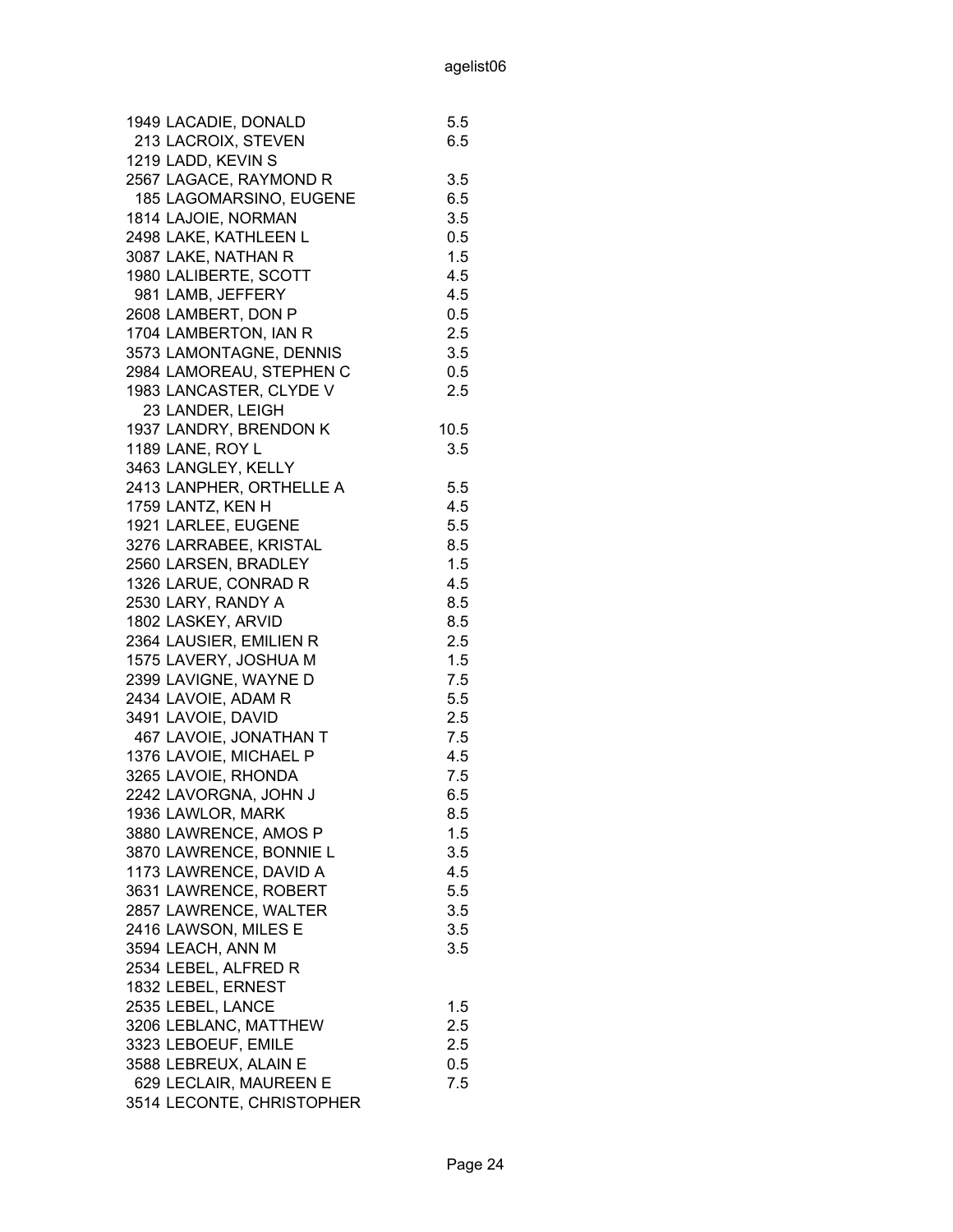| 1310 LEDDEN, HARRY F       | 7.5 |
|----------------------------|-----|
| 4034 LEEMAN, WILLIAM A     |     |
| 322 LEFEBVRE, JULIEN       | 1.5 |
| 3951 LEIGHTON, JAMES       | 1.5 |
| 654 LEIGHTON, MARK         | 7.5 |
| 641 LEIGHTON, MICHAEL J    | 3.5 |
| 2404 LEIGHTON, TERRY L     | 2.5 |
| 1331 LELAND, CLIFFORD      | 5.5 |
| 1556 LELAND, HAROLD        | 4.5 |
| 4217 LEMAR, DENNIS W       | 3.5 |
| 1055 LEMAR, JOHN F         | 1.5 |
| 1567 LEMIEUX, FERNAND J    | 8.5 |
| 4204 LEMIEUX, STEPHEN J    | 5.5 |
| 2851 LENTO, AMBER E        | 4.5 |
| 3613 LEONHARTT, RICHARD E  | 1.5 |
| 3359 LEPAK, MARTIN         | 2.5 |
| 2421 LEROUX, JOSEPH        | 3.5 |
| 3738 LESSARD, JAMES        | 4.5 |
| 720 LESSNER, SARAH         | 3.5 |
| 2852 LETELLIER, ROBERT     | 9.5 |
| 2583 LEVEILLE, ERNEST      | 3.5 |
| 3277 LEVEILLE, ROGER       | 4.5 |
| 1196 LEVESQUE SR, JOHN J   | 2.5 |
| 3302 LEVESQUE, NATHAN      | 7.5 |
| 4255 LEVESQUE, STEVE M     | 7.5 |
| 3630 LEWANDOWSKI, MARK     | 1.5 |
| 2607 LEWIA, KATHLEEN       | 2.5 |
| 1007 LEWIS JR, CHESTER A   | 3.5 |
| 1232 LIBBY JR, MAHLON A    |     |
| 418 LIBBY, DONALD E        | 7.5 |
| 1461 LIBBY, DOUGLAS        |     |
| 3259 LIBBY, KATHERINE J    | 7.5 |
| 2714 LIBBY, MICHELLE       |     |
| 2996 LIBBY, PERLENE H      |     |
| 1991 LIBBY, RICHARD        | 3.5 |
| 2577 LICHTENBERG SR, ROBER | 0.5 |
| 1377 LIDDY, MEGAN H        | 5.5 |
| 3284 LIETZ, ANDREW S       | 2.5 |
| 601 LILLIS, THOMAS S       | 1.5 |
| 622 LILLY, SUSAN B         | 1.5 |
| 4222 LIMEBURNER, YVONNE M  | 4.5 |
| 643 LINDSEY, JEFFREY L     | 2.5 |
| 2376 LINSCOTT II, RUSS A   | 6.5 |
| 3578 LINSCOTT, STERLING W  | 6.5 |
| 1914 LITTLE, JOHN W        | 6.5 |
| 4229 LITTLEFIELD, ADAM W   | 2.5 |
|                            |     |
| 2382 LITTLEFIELD, AMANDA L | 5.5 |
| 3855 LITTLEFIELD, CHARLES  | 3.5 |
| 955 LITTLEFIELD, LOUIS E   | 9.5 |
| 3304 LIZOTTE, DAVID        | 1.5 |
| 1833 LLOYD, DONALD T       | 0.5 |
| 2385 LODOLA, JOHN P        | 3.5 |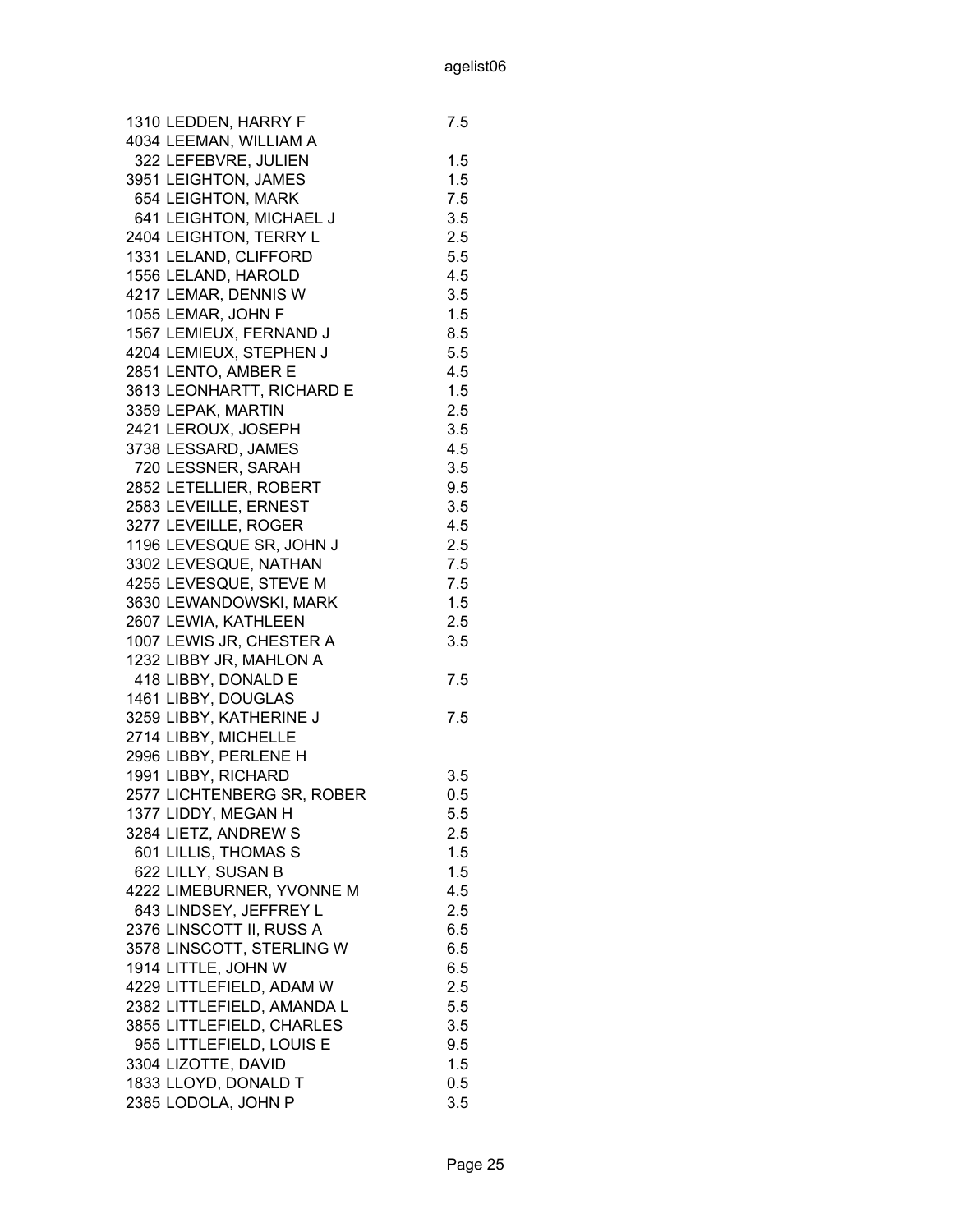| 3628 LONDON, TREVOR        | 7.5     |
|----------------------------|---------|
| 1731 LONGCHAMPS, ERIC      | 3.5     |
| 2433 LONGLEY, SEAN         | 5.5     |
| 3213 LONGWAY, ADAM         | 6.5     |
| 2245 LORD, RICHARD T       | 6.5     |
| 1179 LORENZ, ALLEN         | 5.5     |
| 2889 LOUGEE, TOBY          | 3.5     |
| 1077 LOWE, TIMOTHY         | 10.5    |
| 3619 LOWELL, CHRISTOPHER M | 2.5     |
| 4022 LOWELL, JOHN          | 3.5     |
| 621 LOWERY, KENNETH G      | 2.5     |
| 532 LUCAS, DANIEL          | 6.5     |
| 3516 LUCAS, PAUL           | 1.5     |
| 1163 LUCE, SCOTT A         | 9.5     |
| 4252 LUDDEN, DEBRA         | 3.5     |
| 3267 LUGDON, ROCHELLE      | 1.5     |
| 4044 LUNT, CARROLL W       | 2.5     |
| 3281 LUTES, DAVE           | 7.5     |
| 4 LYFORD JR, KENNETH E     |         |
| 4216 LYMAN, JAMES F        | 2.5     |
| 2448 LYNCH, NATHAN J       | 3.5     |
| 2053 LYONS, KEVIN J        | 6.5     |
| 971 MACCABE, KRISTOPHER R  | 3.5     |
| 2101 MACDONALD, KEITH      | 3.5     |
| 3502 MACDONALD, RICHARD    | 9.5     |
| 650 MACDOUGALL, MICHELLE   | 2.5     |
| 3004 MACE, LAWRENCE        | 7.5     |
| 1728 MACGREGOR, DANIEL     | 7.5     |
| 2269 MACKIN, JAMIE         |         |
| 219 MACKINNON, ROBERT      | 2.5     |
| 3856 MACLEOD, DAVID W      | 4.5     |
| 1188 MACMILLAN, CRAIG      | 2.5     |
| 1576 MACNEILL, DAVE        | 1.5     |
| 2977 MADDEN II, WILLIAM    | 1.5     |
| 495 MADDEN, ANDREW S       | 3.5     |
| 1970 MADDOCKS, DAVID       | 2.5     |
| 1118 MADIERA, NICHOLAS     | 12.5    |
| 3472 MADORE, BRYANT        | $3.5\,$ |
| 3609 MADORE, PETER         | 6.5     |
| 3512 MAGDINEC, MARC S      |         |
| 712 MAGEE, JARROD N        | 6.5     |
| 1809 MAHAN, DAVID          | 2.5     |
| 214 MAHANEY, BASIL C       | 2.5     |
| 3268 MAHAR, LAWRENCE       | 1.5     |
| 1058 MAIN, ANNETTE E       | 3.5     |
| 2970 MAINS, JEFFREY        |         |
| 3287 MAINS, KIRK           |         |
| 2614 MAKEVICH, WALTER J    | 2.5     |
| 155 MALCOLM, LEO           |         |
| 3094 MALIA, JUSTIN         |         |
| 473 MALLORY, RALPH T       | 1.5     |
| 3898 MALONE, BRUCE G       | 3.5     |
|                            |         |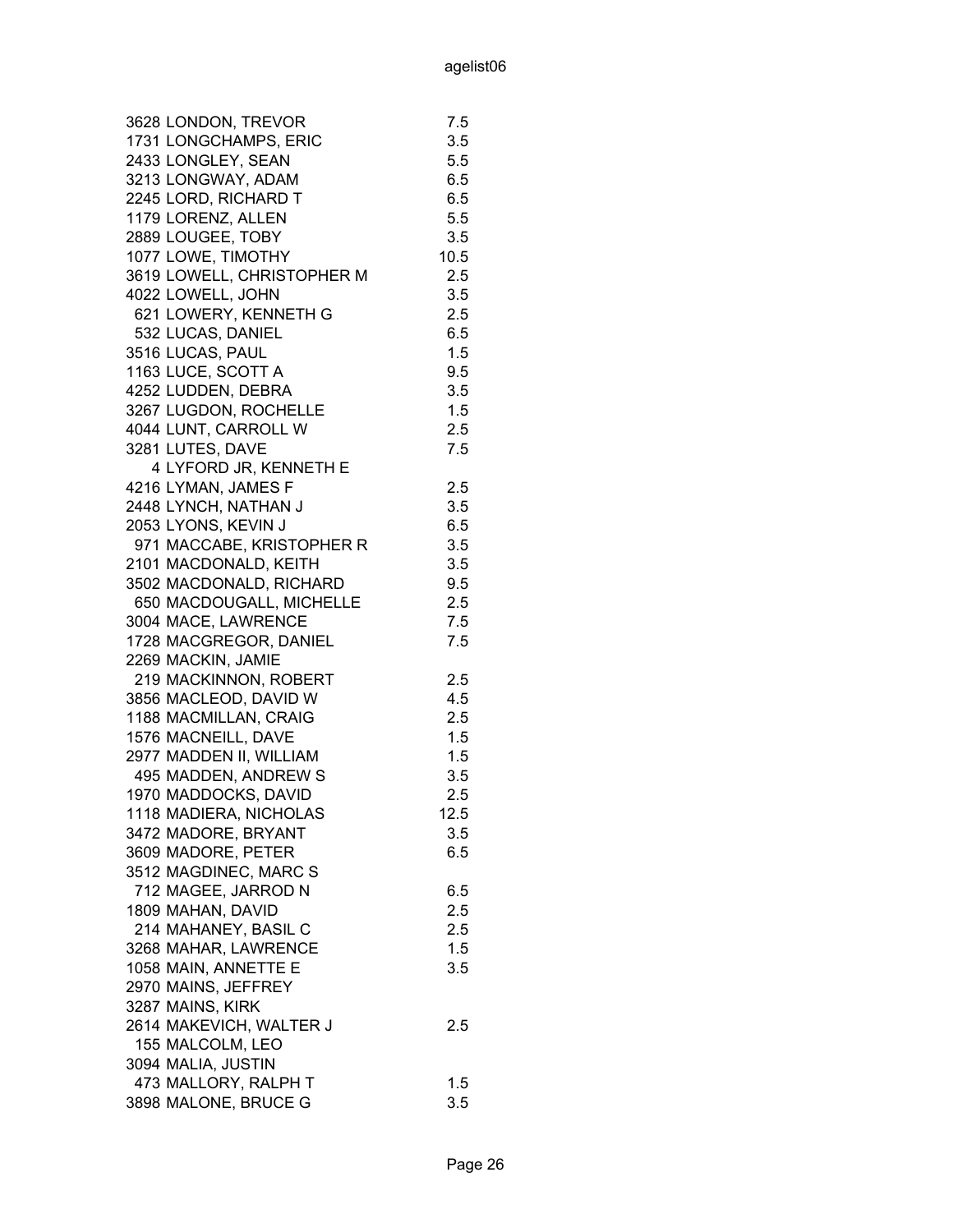| 3708 MANNING, WILLIAM      | $2.5\,$ |
|----------------------------|---------|
| 331 MANSON, DAVID W        |         |
| 510 MANZO, ZACHARY         | 3.5     |
| 2230 MARASCIO, JAMES B     | 7.5     |
| 2361 MARASS, NELSON S      | 3.5     |
| 4234 MARBLE, STEVEN B      | 4.5     |
| 2893 MARCEAU, WILLIAM      | 10.5    |
| 1479 MARDEN, KENDALL R     | 4.5     |
| 3711 MARDEN, STEVEN        | 10.5    |
| 194 MARDEN, TIMOTHY        | 8.5     |
| 665 MARECAUX, ROGER P      | 11.5    |
| 1736 MAROON, JORDAN        | 11.5    |
| 3511 MARQUIS, DUANE        | 2.5     |
| 3577 MARSHALL JR, LARRY M  | 6.5     |
| 563 MARSTON, CORY W        | 1.5     |
| 1818 MARTEL, THOMAS        | 2.5     |
| 2944 MARTIN, ADAM          | 2.5     |
| 2479 MARTIN, GERALD A      | 3.5     |
| 967 MARTIN, JESSICA L      | 3.5     |
| 2520 MARTIN, KEITH J       | 6.5     |
| 4001 MARTIN, ROSE M        | 1.5     |
|                            | 8.5     |
| 3082 MARTIN, TIMOTHY D     |         |
| 184 MARTYN JR, HARRY E     | 3.5     |
| 3566 MASCHINO SR, GEORGE   | 2.5     |
| 905 MASON, EARNEST         | 3.5     |
| 861 MASON, JOANNE          |         |
| 3758 MASON, PHYLLIS        | 1.5     |
| 218 MASSE, PATRICK         | 7.5     |
| 1158 MATTESON, FRANCIS J   | 10.5    |
| 723 MATTHEWS SR, JAMES     | 4.5     |
| 3487 MAURER, RICHARD       | 4.5     |
| 1743 MAY, TROY L           | 3.5     |
| 1733 MAYNOR JR, JAMES C    | 4.5     |
| 2205 MAYO, LEO E           | 2.5     |
| 1101 MAYO, MICHAEL D       | 3.5     |
| 1664 MAYOU, ALBERT         |         |
| 2553 MAZGAJ, KATRINA       | 6.5     |
| 702 MAZZA, FRANK           | 6.5     |
| 3475 MAZZA, SAL            | 3.5     |
| 2972 MCAFEE, MATTHEW       | 4.5     |
| 663 MCALLISTER, DONALD S   | 3.5     |
| 3784 MCALLISTER, PATRICK   | 3.5     |
| 2056 MCALLISTER, SCOTT     | 1.5     |
| 2930 MCALLISTER, SCOTT     | 3.5     |
| 1745 MCALPINE, SCOT A      | 7.5     |
| 2576 MCATTEE, JAMES        | 7.5     |
| 1574 MCCLEARY, PAUL        | 2.5     |
| 3622 MCCOLLUM, JOHN C      | 1.5     |
| 1581 MCCORRISON, RICHARD W | 3.5     |
| 2425 MCCROSSIN, GARY E     | 3.5     |
| 1471 MCDANIEL, JOHN T      | 2.5     |
| 3897 MCDANIEL, MICHAEL     | 2.5     |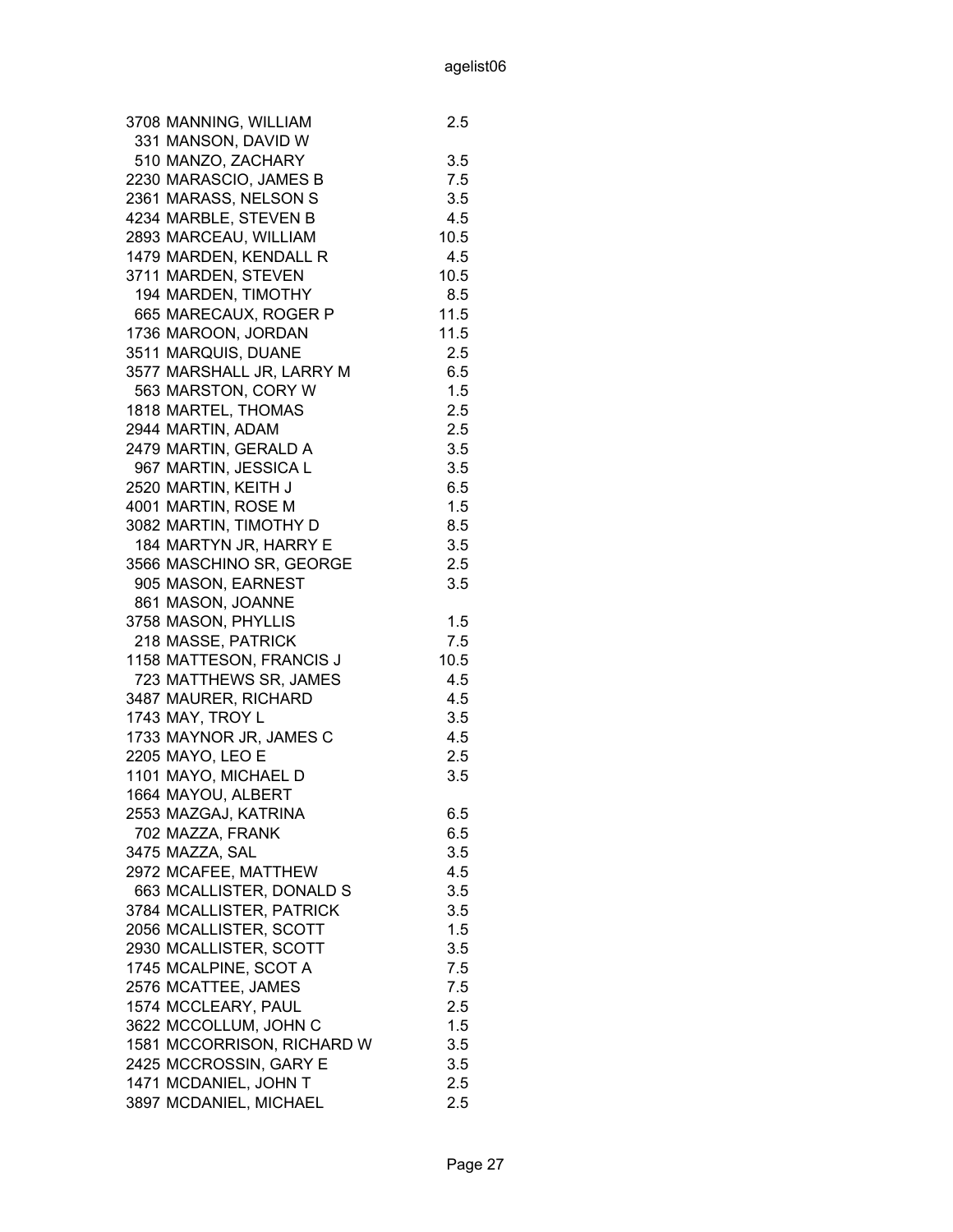| 3591 MCDEVITT, PETER                          | 3.5 |
|-----------------------------------------------|-----|
| 2489 MCELWAIN, DAVID A                        | 9.5 |
| 1931 MCEVOY, MATTHEW F                        | 4.5 |
| 2990 MCFARLAND, ANDREW                        | 2.5 |
| 595 MCFARLAND, EMMA                           | 1.5 |
| 3703 MCGINLEY, JAMES T                        | 9.5 |
| 1475 MCGINN, JOHN                             | 3.5 |
| 153 MCGOWAN, JEFFREY A                        |     |
| 3774 MCGUIGAN, NICOLE                         | 1.5 |
| 2578 MCGUIRE, BRETT A                         | 4.5 |
| 324 MCINNES, ROBERT B                         | 4.5 |
| 4014 MCINTIRE, ELINOR G                       | 5.5 |
| 2443 MCINTIRE, MICHAEL                        | 1.5 |
| 414 MCINTYRE, ROBERT C                        | 1.5 |
| 2590 MCKAY, DAVID L                           | 3.5 |
| 3888 MCKAY, GILBERT R                         | 1.5 |
| 1747 MCKECHNIE SR, RICHARD                    |     |
| 3269 MCKEE, ANDREW                            | 7.5 |
| 908 MCKENNA, DONALD                           |     |
| 292 MCKENNEY, BARBARA D                       | 6.5 |
| 3770 MCKENNEY, JAMES                          | 1.5 |
| 2465 MCKINNEY, JOHN D                         | 3.5 |
| 3576 MCLAUGHLIN, CHARLES                      | 2.5 |
| 3868 MCLEOD, TROY                             | 3.5 |
| 162 MCLEON, MICHAEL                           | 3.5 |
| 1930 MCMAHAN, JAMES R                         | 1.5 |
| 4215 MCMANUS, TRAVIS                          | 9.5 |
| 3490 MCMULLEN, RICHARD                        | 1.5 |
| 1491 MCNELLY, JEFFREY L                       |     |
| 2366 MCPHAIL, PAUL E                          | 8.5 |
| 2876 MCPHAIL, ROY                             |     |
| 2858 MCPHERSON, NORMAN                        | 5.5 |
| 1811 MEADER, BERNARD                          |     |
| 2860 MEKLIN, ISAAC                            | 4.5 |
| 459 MELBYE, WILLIAM A                         | 7.5 |
| 173 MELLO, ROBERT                             | 6.5 |
| 679 MERCURE, JOSHUA                           | 1.5 |
| 3900 MERRIFIELD, BRIAN                        | 1.5 |
| 1959 MERRIFIELD, PAUL L                       | 5.5 |
| 664 MESERVEY, CLIFFORD                        | 8.5 |
| 2887 MESSENGER, RANDALL                       | 6.5 |
| 1108 METCALF, KYLE                            | 1.5 |
| 1724 METCALF, RICHARD                         | 4.5 |
| 3059 MEUSE, PHILLIP                           | 3.5 |
| 432 MEYER, CHERYL A                           | 8.5 |
| 533 MEYER, LAURA                              | 5.5 |
| 1309 MICHAUD, DANIEL J                        | 1.5 |
|                                               |     |
| 2115 MICHAUD, FREDERICK L                     |     |
| 3484 MICHAUD, GERALD<br>2906 MICHAUD, RICHARD |     |
| 2523 MICHAUD, RICHARD A                       | 1.5 |
|                                               | 1.5 |
| 1063 MICHAUD, THOMAS                          |     |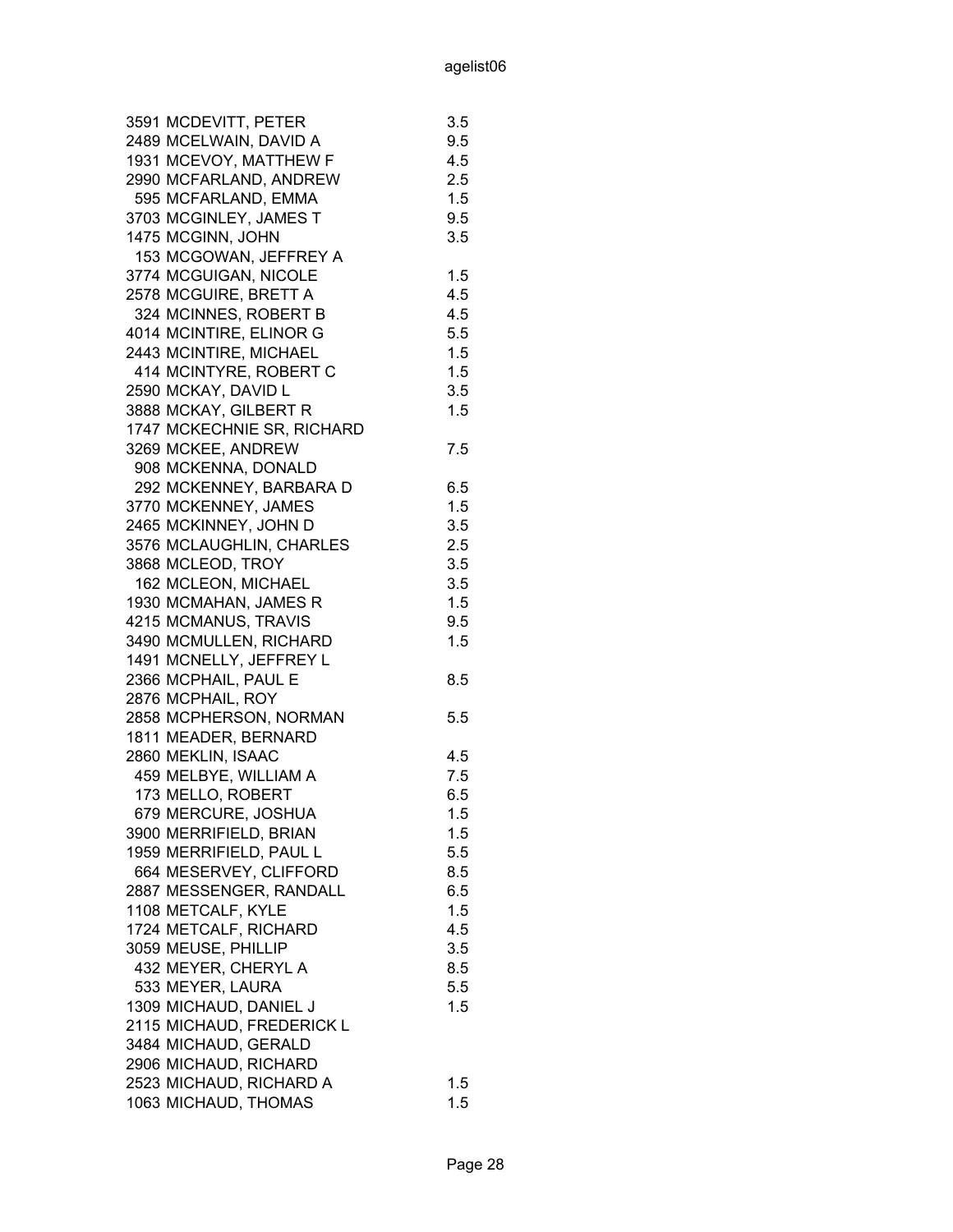| 2606 MILES, DARRELL L     | 1.5  |
|---------------------------|------|
| 3854 MILK, LESTER         | 11.5 |
| 2609 MILK, RYAN S         | 3.5  |
| 1824 MILLAR, KRISTEN T    | 2.5  |
| 2659 MILLAY JR, ROBERT    |      |
| 2660 MILLAY, RYAN R       | 2.5  |
| 3742 MILLER JR, ROBERT N  | 5.5  |
| 1668 MILLER, JAMES        | 3.5  |
| 3242 MILLER, LARRY        | 5.5  |
| 1981 MILLER, ROSS R       | 1.5  |
| 676 MILLETT, SHAUGHN I    | 6.5  |
|                           |      |
| 3101 MILLETTE, DAVID W    | 5.5  |
| 581 MILLIGAN, DAVID R     | 5.5  |
| 179 MILLIGAN, GREGORY     |      |
| 3305 MILLIGAN, JOHN       | 2.5  |
| 1988 MILLIKEN, LANCE D    | 4.5  |
| 3580 MILLS, OWEN          | 3.5  |
| 708 MIMS, CHARLES E       | 1.5  |
| 1760 MINER JR, DANIEL H   | 3.5  |
| 3230 MINER, MICHAEL       | 2.5  |
| 2512 MINIUTTI, VINCENT E  | 8.5  |
| 1965 MITCHELL, AARON O    | 8.5  |
| 3274 MITCHELL, DAVID      | 2.5  |
| 158 MITCHELL, FRANK       | 2.5  |
| 1051 MITCHELL, JARED W    | 9.5  |
| 703 MITCHELL, JOHN R      | 1.5  |
| 523 MITCHELL, KENT A      | 10.5 |
| 530 MITCHELL, LLOYD J     | 3.5  |
| 3089 MITCHELL, ROBERT D   | 2.5  |
| 3875 MITCHELL, STEVEN M   | 3.5  |
| 1115 MOFFAT, RUSSELL G    | 9.5  |
| 2063 MOFFATT, WILLIAM A   | 2.5  |
| 1741 MOGAN, RANDY C       | 4.5  |
| 1956 MONK, ANTHONY B      | 2.5  |
| 5 MONROE, SHAUN A         |      |
| 2431 MONROE, ZACHARY      |      |
|                           | 2.5  |
| 1216 MOOAR JR, ANTHONY E  | 3.5  |
| 957 MOODY, BRANDON M      | 5.5  |
| 2580 MOODY, GEORGE C      | 1.5  |
| 4214 MOODY, ROGER E       | 4.5  |
| 2920 MOODY, THOMAS        | 2.5  |
| 2451 MOORE, AUDREY        | 5.5  |
| 1653 MOORE, DAVID         | 3.5  |
| 1819 MOORE, JON           |      |
| 1075 MOORE, WAVERLY       | 3.5  |
| 15 MOORES, RANDOLPH       | 3.5  |
| 484 MORAN, STEPHEN M      | 1.5  |
| 3601 MORELLI, JOSEPH W    | 10.5 |
| 2585 MORGAN SR, MICHAEL J | 0.5  |
| 403 MORIN, AARON M        | 1.5  |
| 3306 MORIN, ALAN          | 3.5  |
| 2354 MORIN, CLAUDIA P     | 1.5  |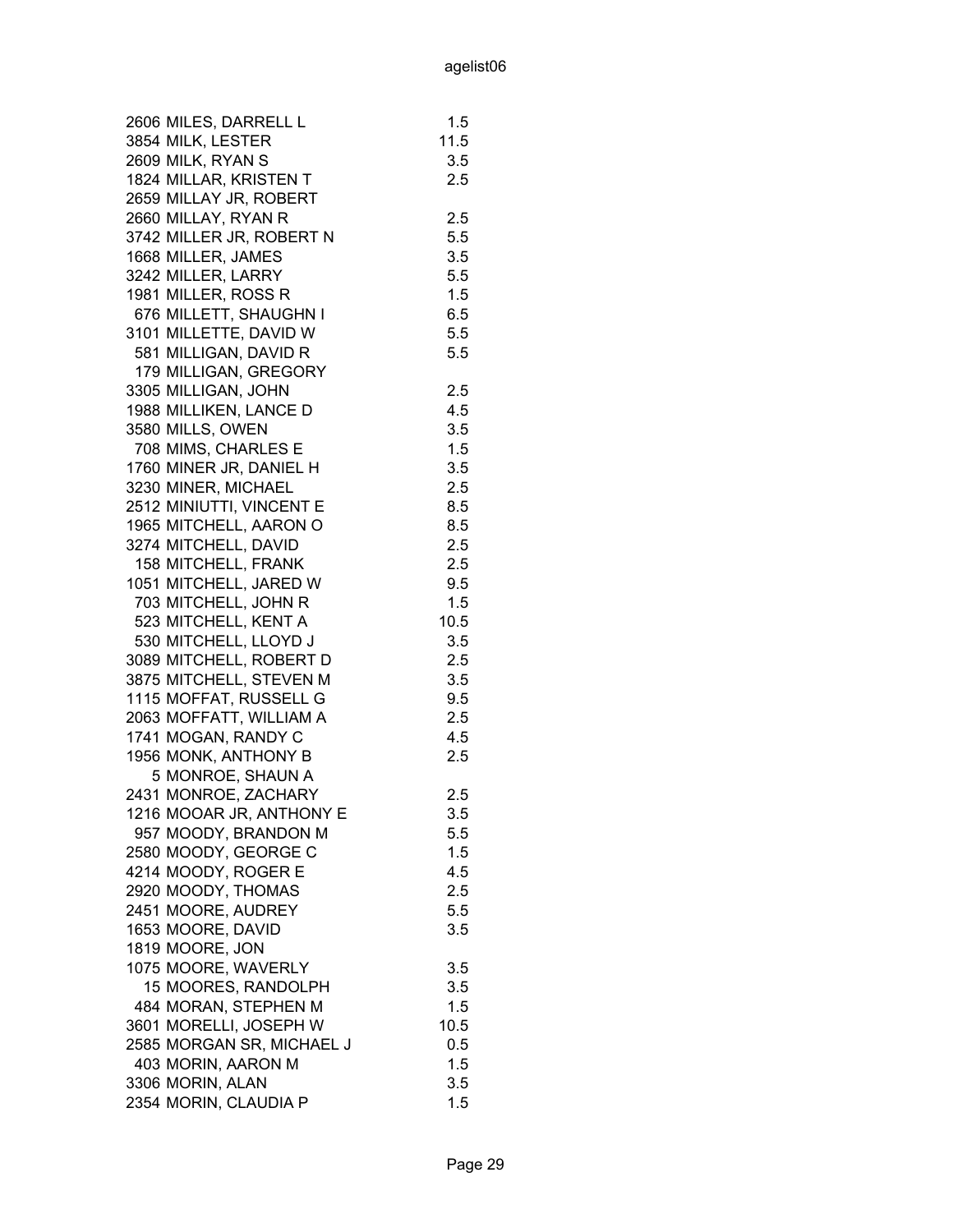| 13 MORNEAULT, NORMAND<br>3.5<br>3585 MORRELL JR, JEFFREY H<br>1.5<br>1725 MORREN, JONATHAN L<br>5.5<br>1.5<br>4271 MORRIS, JESSE J<br>1923 MORSE III, GEORGE C<br>5.5<br>1457 MORSE, DAVID F<br>3.5<br>1905 MORSE, DONALD J<br>2493 MORSE, VICKI<br>1.5<br>1.5<br>903 MORTIMER, DAVID H<br>1564 MORTON, MICHAEL<br>4.5<br>1552 MOSKAL JR, JOHN<br>3.5<br>3330 MOULTON, ALAN<br>10.5<br>1551 MOULTON, JEFFREY A<br>6.5<br>228 MOULTON, LESLEY P<br>1324 MOULTON, PAUL E<br>11.5<br>707 MOULTON, THOMAS A<br>4.5<br>1174 MULHERIN, NICHOLAS J<br>8.5<br>2065 MULLANEY, MARK S<br>1345 MULLOY, JERALD<br>6.5<br>3627 MUNCEY, VIRGIL<br>4.5<br>1659 MUNCY, ROBERT<br>3.5<br>2522 MURCH, ROBERT<br>12.5<br>3895 MURCHISON, BICK<br>1.5<br>3790 MURGITA, BRIAN<br>1.5<br>2410 MURPHY JR, LARRY D<br>4.5<br>2946 MURPHY, ANDREW<br>7.5<br>3003 MURPHY, CHRISTOPHER<br>2.5<br>598 MURPHY, LAWRENCE B<br>1338 MURPHY, WILLIAM<br>1.5<br>1718 MURRAY III, JOHN E<br>7.5<br>3707 MURRAY, GREGORY<br>4.5<br>4046 MURRAY, STEVEN S<br>4.5<br>2617 MURRAY, THOMAS E<br>1.5<br>2953 MUSHERO, ADAM<br>13.5<br>3097 MUSTOE, PATRICK<br>6.5<br>613 MYERS, WALTER E<br>3.5<br>1.5<br>2532 NABOROWSKY, JEFFERY<br>1.5<br>1572 NADEAU, FREDRICK J<br>684 NADEAU, JAMES A<br>3.5<br>3280 NADEAU, MARCEL R<br>1.5<br>3891 NADEAU, THOMAS<br>12.5<br>1987 NALE, MICHAEL T<br>614 NAPOLITANO, JOSEPH E<br>7.5<br>1669 NARDI, JOHN P<br>3371 NAROTSKY, JASON<br>2.5<br>3710 NASON SR, PETER<br>1.5<br>3507 NASON, JERRY<br>1.5<br>541 NASON, RICHARD<br>4.5<br>1201 NEAL, JAMES<br>8.5<br>1825 NEAL, JEFFREY<br>2.5 | 3311 MORIN, RODNEY     | 6.5 |
|-------------------------------------------------------------------------------------------------------------------------------------------------------------------------------------------------------------------------------------------------------------------------------------------------------------------------------------------------------------------------------------------------------------------------------------------------------------------------------------------------------------------------------------------------------------------------------------------------------------------------------------------------------------------------------------------------------------------------------------------------------------------------------------------------------------------------------------------------------------------------------------------------------------------------------------------------------------------------------------------------------------------------------------------------------------------------------------------------------------------------------------------------------------------------------------------------------------------------------------------------------------------------------------------------------------------------------------------------------------------------------------------------------------------------------------------------------------------------------------------------------------------------------------------------------------------------------------------|------------------------|-----|
|                                                                                                                                                                                                                                                                                                                                                                                                                                                                                                                                                                                                                                                                                                                                                                                                                                                                                                                                                                                                                                                                                                                                                                                                                                                                                                                                                                                                                                                                                                                                                                                           |                        |     |
|                                                                                                                                                                                                                                                                                                                                                                                                                                                                                                                                                                                                                                                                                                                                                                                                                                                                                                                                                                                                                                                                                                                                                                                                                                                                                                                                                                                                                                                                                                                                                                                           |                        |     |
|                                                                                                                                                                                                                                                                                                                                                                                                                                                                                                                                                                                                                                                                                                                                                                                                                                                                                                                                                                                                                                                                                                                                                                                                                                                                                                                                                                                                                                                                                                                                                                                           |                        |     |
|                                                                                                                                                                                                                                                                                                                                                                                                                                                                                                                                                                                                                                                                                                                                                                                                                                                                                                                                                                                                                                                                                                                                                                                                                                                                                                                                                                                                                                                                                                                                                                                           |                        |     |
|                                                                                                                                                                                                                                                                                                                                                                                                                                                                                                                                                                                                                                                                                                                                                                                                                                                                                                                                                                                                                                                                                                                                                                                                                                                                                                                                                                                                                                                                                                                                                                                           |                        |     |
|                                                                                                                                                                                                                                                                                                                                                                                                                                                                                                                                                                                                                                                                                                                                                                                                                                                                                                                                                                                                                                                                                                                                                                                                                                                                                                                                                                                                                                                                                                                                                                                           |                        |     |
|                                                                                                                                                                                                                                                                                                                                                                                                                                                                                                                                                                                                                                                                                                                                                                                                                                                                                                                                                                                                                                                                                                                                                                                                                                                                                                                                                                                                                                                                                                                                                                                           |                        |     |
|                                                                                                                                                                                                                                                                                                                                                                                                                                                                                                                                                                                                                                                                                                                                                                                                                                                                                                                                                                                                                                                                                                                                                                                                                                                                                                                                                                                                                                                                                                                                                                                           |                        |     |
|                                                                                                                                                                                                                                                                                                                                                                                                                                                                                                                                                                                                                                                                                                                                                                                                                                                                                                                                                                                                                                                                                                                                                                                                                                                                                                                                                                                                                                                                                                                                                                                           |                        |     |
|                                                                                                                                                                                                                                                                                                                                                                                                                                                                                                                                                                                                                                                                                                                                                                                                                                                                                                                                                                                                                                                                                                                                                                                                                                                                                                                                                                                                                                                                                                                                                                                           |                        |     |
|                                                                                                                                                                                                                                                                                                                                                                                                                                                                                                                                                                                                                                                                                                                                                                                                                                                                                                                                                                                                                                                                                                                                                                                                                                                                                                                                                                                                                                                                                                                                                                                           |                        |     |
|                                                                                                                                                                                                                                                                                                                                                                                                                                                                                                                                                                                                                                                                                                                                                                                                                                                                                                                                                                                                                                                                                                                                                                                                                                                                                                                                                                                                                                                                                                                                                                                           |                        |     |
|                                                                                                                                                                                                                                                                                                                                                                                                                                                                                                                                                                                                                                                                                                                                                                                                                                                                                                                                                                                                                                                                                                                                                                                                                                                                                                                                                                                                                                                                                                                                                                                           |                        |     |
|                                                                                                                                                                                                                                                                                                                                                                                                                                                                                                                                                                                                                                                                                                                                                                                                                                                                                                                                                                                                                                                                                                                                                                                                                                                                                                                                                                                                                                                                                                                                                                                           |                        |     |
|                                                                                                                                                                                                                                                                                                                                                                                                                                                                                                                                                                                                                                                                                                                                                                                                                                                                                                                                                                                                                                                                                                                                                                                                                                                                                                                                                                                                                                                                                                                                                                                           |                        |     |
|                                                                                                                                                                                                                                                                                                                                                                                                                                                                                                                                                                                                                                                                                                                                                                                                                                                                                                                                                                                                                                                                                                                                                                                                                                                                                                                                                                                                                                                                                                                                                                                           |                        |     |
|                                                                                                                                                                                                                                                                                                                                                                                                                                                                                                                                                                                                                                                                                                                                                                                                                                                                                                                                                                                                                                                                                                                                                                                                                                                                                                                                                                                                                                                                                                                                                                                           |                        |     |
|                                                                                                                                                                                                                                                                                                                                                                                                                                                                                                                                                                                                                                                                                                                                                                                                                                                                                                                                                                                                                                                                                                                                                                                                                                                                                                                                                                                                                                                                                                                                                                                           |                        |     |
|                                                                                                                                                                                                                                                                                                                                                                                                                                                                                                                                                                                                                                                                                                                                                                                                                                                                                                                                                                                                                                                                                                                                                                                                                                                                                                                                                                                                                                                                                                                                                                                           |                        |     |
|                                                                                                                                                                                                                                                                                                                                                                                                                                                                                                                                                                                                                                                                                                                                                                                                                                                                                                                                                                                                                                                                                                                                                                                                                                                                                                                                                                                                                                                                                                                                                                                           |                        |     |
|                                                                                                                                                                                                                                                                                                                                                                                                                                                                                                                                                                                                                                                                                                                                                                                                                                                                                                                                                                                                                                                                                                                                                                                                                                                                                                                                                                                                                                                                                                                                                                                           |                        |     |
|                                                                                                                                                                                                                                                                                                                                                                                                                                                                                                                                                                                                                                                                                                                                                                                                                                                                                                                                                                                                                                                                                                                                                                                                                                                                                                                                                                                                                                                                                                                                                                                           |                        |     |
|                                                                                                                                                                                                                                                                                                                                                                                                                                                                                                                                                                                                                                                                                                                                                                                                                                                                                                                                                                                                                                                                                                                                                                                                                                                                                                                                                                                                                                                                                                                                                                                           |                        |     |
|                                                                                                                                                                                                                                                                                                                                                                                                                                                                                                                                                                                                                                                                                                                                                                                                                                                                                                                                                                                                                                                                                                                                                                                                                                                                                                                                                                                                                                                                                                                                                                                           |                        |     |
|                                                                                                                                                                                                                                                                                                                                                                                                                                                                                                                                                                                                                                                                                                                                                                                                                                                                                                                                                                                                                                                                                                                                                                                                                                                                                                                                                                                                                                                                                                                                                                                           |                        |     |
|                                                                                                                                                                                                                                                                                                                                                                                                                                                                                                                                                                                                                                                                                                                                                                                                                                                                                                                                                                                                                                                                                                                                                                                                                                                                                                                                                                                                                                                                                                                                                                                           |                        |     |
|                                                                                                                                                                                                                                                                                                                                                                                                                                                                                                                                                                                                                                                                                                                                                                                                                                                                                                                                                                                                                                                                                                                                                                                                                                                                                                                                                                                                                                                                                                                                                                                           |                        |     |
|                                                                                                                                                                                                                                                                                                                                                                                                                                                                                                                                                                                                                                                                                                                                                                                                                                                                                                                                                                                                                                                                                                                                                                                                                                                                                                                                                                                                                                                                                                                                                                                           |                        |     |
|                                                                                                                                                                                                                                                                                                                                                                                                                                                                                                                                                                                                                                                                                                                                                                                                                                                                                                                                                                                                                                                                                                                                                                                                                                                                                                                                                                                                                                                                                                                                                                                           |                        |     |
|                                                                                                                                                                                                                                                                                                                                                                                                                                                                                                                                                                                                                                                                                                                                                                                                                                                                                                                                                                                                                                                                                                                                                                                                                                                                                                                                                                                                                                                                                                                                                                                           |                        |     |
|                                                                                                                                                                                                                                                                                                                                                                                                                                                                                                                                                                                                                                                                                                                                                                                                                                                                                                                                                                                                                                                                                                                                                                                                                                                                                                                                                                                                                                                                                                                                                                                           |                        |     |
|                                                                                                                                                                                                                                                                                                                                                                                                                                                                                                                                                                                                                                                                                                                                                                                                                                                                                                                                                                                                                                                                                                                                                                                                                                                                                                                                                                                                                                                                                                                                                                                           |                        |     |
|                                                                                                                                                                                                                                                                                                                                                                                                                                                                                                                                                                                                                                                                                                                                                                                                                                                                                                                                                                                                                                                                                                                                                                                                                                                                                                                                                                                                                                                                                                                                                                                           |                        |     |
|                                                                                                                                                                                                                                                                                                                                                                                                                                                                                                                                                                                                                                                                                                                                                                                                                                                                                                                                                                                                                                                                                                                                                                                                                                                                                                                                                                                                                                                                                                                                                                                           |                        |     |
|                                                                                                                                                                                                                                                                                                                                                                                                                                                                                                                                                                                                                                                                                                                                                                                                                                                                                                                                                                                                                                                                                                                                                                                                                                                                                                                                                                                                                                                                                                                                                                                           |                        |     |
|                                                                                                                                                                                                                                                                                                                                                                                                                                                                                                                                                                                                                                                                                                                                                                                                                                                                                                                                                                                                                                                                                                                                                                                                                                                                                                                                                                                                                                                                                                                                                                                           |                        |     |
|                                                                                                                                                                                                                                                                                                                                                                                                                                                                                                                                                                                                                                                                                                                                                                                                                                                                                                                                                                                                                                                                                                                                                                                                                                                                                                                                                                                                                                                                                                                                                                                           |                        |     |
|                                                                                                                                                                                                                                                                                                                                                                                                                                                                                                                                                                                                                                                                                                                                                                                                                                                                                                                                                                                                                                                                                                                                                                                                                                                                                                                                                                                                                                                                                                                                                                                           |                        |     |
|                                                                                                                                                                                                                                                                                                                                                                                                                                                                                                                                                                                                                                                                                                                                                                                                                                                                                                                                                                                                                                                                                                                                                                                                                                                                                                                                                                                                                                                                                                                                                                                           |                        |     |
|                                                                                                                                                                                                                                                                                                                                                                                                                                                                                                                                                                                                                                                                                                                                                                                                                                                                                                                                                                                                                                                                                                                                                                                                                                                                                                                                                                                                                                                                                                                                                                                           |                        |     |
|                                                                                                                                                                                                                                                                                                                                                                                                                                                                                                                                                                                                                                                                                                                                                                                                                                                                                                                                                                                                                                                                                                                                                                                                                                                                                                                                                                                                                                                                                                                                                                                           |                        |     |
|                                                                                                                                                                                                                                                                                                                                                                                                                                                                                                                                                                                                                                                                                                                                                                                                                                                                                                                                                                                                                                                                                                                                                                                                                                                                                                                                                                                                                                                                                                                                                                                           |                        |     |
|                                                                                                                                                                                                                                                                                                                                                                                                                                                                                                                                                                                                                                                                                                                                                                                                                                                                                                                                                                                                                                                                                                                                                                                                                                                                                                                                                                                                                                                                                                                                                                                           |                        |     |
|                                                                                                                                                                                                                                                                                                                                                                                                                                                                                                                                                                                                                                                                                                                                                                                                                                                                                                                                                                                                                                                                                                                                                                                                                                                                                                                                                                                                                                                                                                                                                                                           |                        |     |
|                                                                                                                                                                                                                                                                                                                                                                                                                                                                                                                                                                                                                                                                                                                                                                                                                                                                                                                                                                                                                                                                                                                                                                                                                                                                                                                                                                                                                                                                                                                                                                                           |                        |     |
|                                                                                                                                                                                                                                                                                                                                                                                                                                                                                                                                                                                                                                                                                                                                                                                                                                                                                                                                                                                                                                                                                                                                                                                                                                                                                                                                                                                                                                                                                                                                                                                           |                        |     |
|                                                                                                                                                                                                                                                                                                                                                                                                                                                                                                                                                                                                                                                                                                                                                                                                                                                                                                                                                                                                                                                                                                                                                                                                                                                                                                                                                                                                                                                                                                                                                                                           |                        |     |
|                                                                                                                                                                                                                                                                                                                                                                                                                                                                                                                                                                                                                                                                                                                                                                                                                                                                                                                                                                                                                                                                                                                                                                                                                                                                                                                                                                                                                                                                                                                                                                                           |                        |     |
|                                                                                                                                                                                                                                                                                                                                                                                                                                                                                                                                                                                                                                                                                                                                                                                                                                                                                                                                                                                                                                                                                                                                                                                                                                                                                                                                                                                                                                                                                                                                                                                           |                        |     |
|                                                                                                                                                                                                                                                                                                                                                                                                                                                                                                                                                                                                                                                                                                                                                                                                                                                                                                                                                                                                                                                                                                                                                                                                                                                                                                                                                                                                                                                                                                                                                                                           |                        |     |
|                                                                                                                                                                                                                                                                                                                                                                                                                                                                                                                                                                                                                                                                                                                                                                                                                                                                                                                                                                                                                                                                                                                                                                                                                                                                                                                                                                                                                                                                                                                                                                                           | 4267 NELSON, ANTHONY J | 4.5 |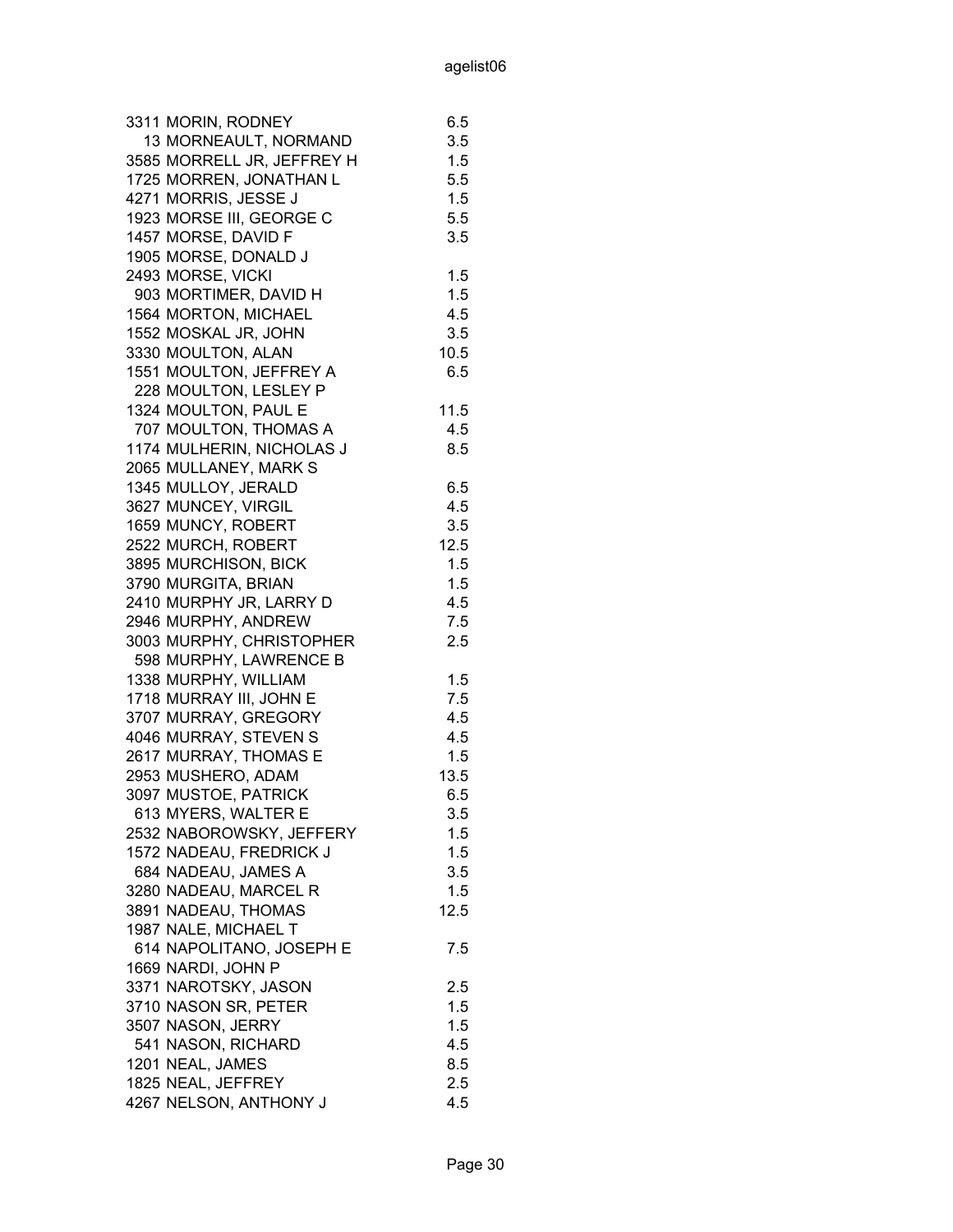| 1005 NELSON, CHRISTOPHER W |      |
|----------------------------|------|
| 2092 NELSON, KATRINA       |      |
| 1477 NELSON, KRISTIAN T    | 7.5  |
| 1973 NELSON, NORA          | 4.5  |
| 1152 NELSON, RANDALL A     | 1.5  |
| 451 NEWTON, JAMES W        | 7.5  |
| 2390 NICHOLAS, BRIAN S     | 3.5  |
| 1318 NICHOLS, BRADLEY F    | 1.5  |
| 507 NICHOLS, JEAN          | 2.5  |
| 224 NICHOLS, MARY A        |      |
| 232 NICHOLS, MYRTLE A      |      |
| 2488 NICHOLS, STEVEN L     | 1.5  |
| 1327 NICKERSON, MICHAEL    | 2.5  |
| 453 NIGHTINGALE, RANDALL   | 3.5  |
| 3065 NOBLE, DWIGHT         | 2.5  |
| 419 NOBLE, FREDERICK       | 3.5  |
| 2570 NOBLE, TRAVIS         | 8.5  |
| 3103 NOLAN, KEVIN          | 3.5  |
| 1106 NOLIN, DENNIS A       | 6.5  |
| 3005 NORWOOD, FRANK        | 13.5 |
| 2388 NUGENT JR, RUSSELL A  | 1.5  |
| 1971 NUGENT, JOSH A        |      |
| 1304 NUTTER, ROBERT        | 6.5  |
| 3734 NYE, LINCOLN H        | 3.5  |
| 3769 NYE, PERRY            | 4.5  |
| 176 NYGAARD JR, GENE A     |      |
| 1755 OBER, DANIEL J        | 4.5  |
| 2358 OBRIAN, MICHAEL E     | 4.5  |
| 3607 OBRIEN, ROSE M        | 5.5  |
| 2457 OBRIEN, SANDRA        | 4.5  |
| 578 OCLAIR, ARNOLD         | 1.5  |
| 3232 OCONNOR, DENNIS       | 5.5  |
| 2501 ODONNELL, SCOTT R     | 2.5  |
| 2903 OGDON, LOUIS          | 6.5  |
| 401 OHMAN, SCOTT           | 1.5  |
| 1654 OJALA JR, JOHN C      | 4.5  |
| 3771 OLIVER, HERBERT E     | 1.5  |
| 2602 OLVER, ANDREW J       | 6.5  |
| 2586 ONEAL, JAMES J        | 5.5  |
| 1064 ONEILL, DOUGLAS       | 3.5  |
| 4272 OOSTING, RUDOLF       | 4.5  |
| 21 OPENSHAW JR, EDWARD L   |      |
| 537 ORNE, WILLIAM          | 6.5  |
| 1460 OSBORN, MATTHEW L     |      |
| 3319 OUELLET, RICHARD      | 1.5  |
| 857 OUELLET, ROGER         |      |
| 3222 OUELLETTE, NADIA      | 8.5  |
| 3357 OUELLETTE, SCOTT      | 2.5  |
| 2516 OUELLETTE, STEPHEN C  | 5.5  |
| 2068 OUELLETTE, TAMMY J    | 6.5  |
| 2529 OUELLETTE, WILLIAM    | 7.5  |
| 3892 PADULA, ANTHONY J     | 2.5  |
|                            |      |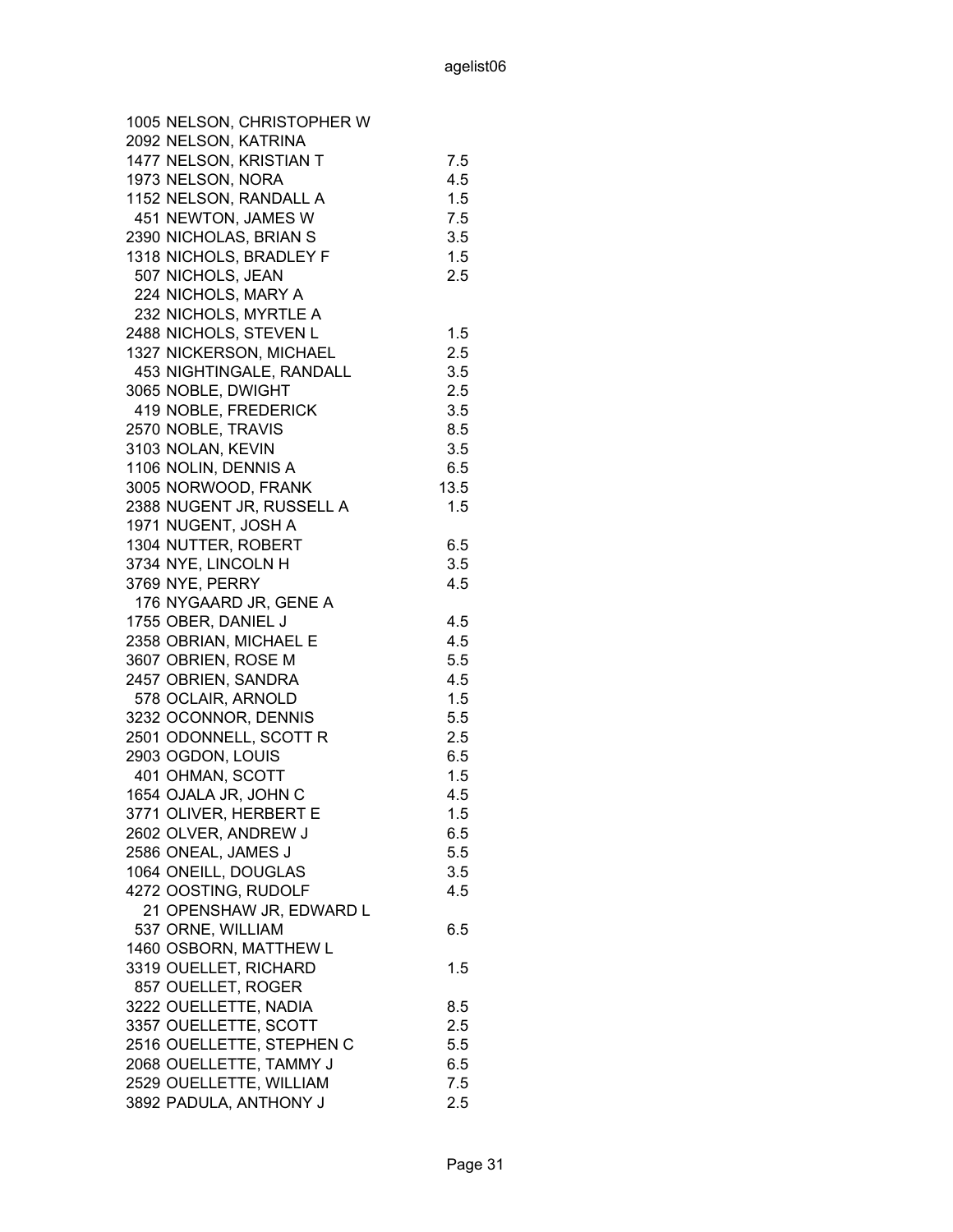| 1754 PAGE, DANIEL N       | 3.5  |
|---------------------------|------|
| 1319 PAGE, GARY           | 2.5  |
| 2383 PAGE, SHARI A        | 3.5  |
| 16 PALMAN, DEBORAH S      | 0.5  |
| 2229 PALMER III, ROBERT W | 8.5  |
| 4226 PALMER, CARL E       | 3.5  |
| 3608 PALMER, FREDERICK A  | 4.5  |
| 3611 PALMER, JOHN         | 7.5  |
| 1458 PALMETER, DOUGLASS R | 3.5  |
| 3605 PANICCIA, LOUIS      | 8.5  |
| 2089 PAOLINO, JOSEPH      |      |
| 3291 PARADIS, DANIEL      | 3.5  |
| 1563 PARADIS, GUY         | 5.5  |
| 3301 PARADIS, ROLAND      | 1.5  |
| 985 PARE, NICHOLAS P      |      |
| 2527 PARENT, CHRISTIAN    | 1.5  |
| 2559 PARENT, RODNEY       |      |
|                           | 2.5  |
| 3209 PARIS, RICHARD       |      |
| 1826 PARKER, DONALD A     |      |
| 3723 PARKER, GORDON       | 3.5  |
| 3624 PARKER, JONATHAN H   | 8.5  |
| 2402 PARLEE, SCOTT R      |      |
| 3063 PARSONS, STEVEN B    | 4.5  |
| 2391 PATRICK, ROBERT D    | 6.5  |
| 3615 PATTERSON, DANIEL S  | 11.5 |
| 3551 PATTON, MARK         | 6.5  |
| 3894 PAUL, STEPHEN        | 7.5  |
| 2371 PAUL, STERLING R     | 1.5  |
| 4009 PAYMOND, MARK A      | 6.5  |
| 2387 PAYNE, DANNY J       | 5.5  |
| 4212 PEARSON, NANCY E     | 1.5  |
| 547 PEASE, JEFFREY        | 7.5  |
| 2978 PEASE, PATRICIA      | 4.5  |
| 3215 PEAVEY, DAVID        | 1.5  |
| 2504 PEITRAS, ERIK        | 3.5  |
| 1307 PELKEY, RICHARD L    | 6.5  |
| 2395 PELKEY, RODNEY R     | 3.5  |
| 698 PELKEY, RONALD L      | 4.5  |
| 2613 PELLETIER, ANDREW M  | 3.5  |
| 3226 PELLETIER, CLIFFORD  | 8.5  |
| 3310 PELLETIER, CLIFFORD  | 5.5  |
| 3352 PELLETIER, DAVID     |      |
| 2201 PELLETIER, ERIC      | 8.5  |
| 2078 PELLETIER, MICHAEL   |      |
| 3370 PELLETIER, RICHARD   | 3.5  |
| 2408 PELLETIER, RICKY J   | 2.5  |
| 3298 PELLETIER, TAYLOR    | 1.5  |
| 3872 PEPIN II, RICHARD    | 1.5  |
| 1209 PEPPER JR, LESLIE C  | 5.5  |
| 3207 PERKINS II, JOHN     | 2.5  |
| 3874 PERREAVIT, JOSEPH    |      |
| 4017 PERRON, NORMAN J     | 4.5  |
|                           |      |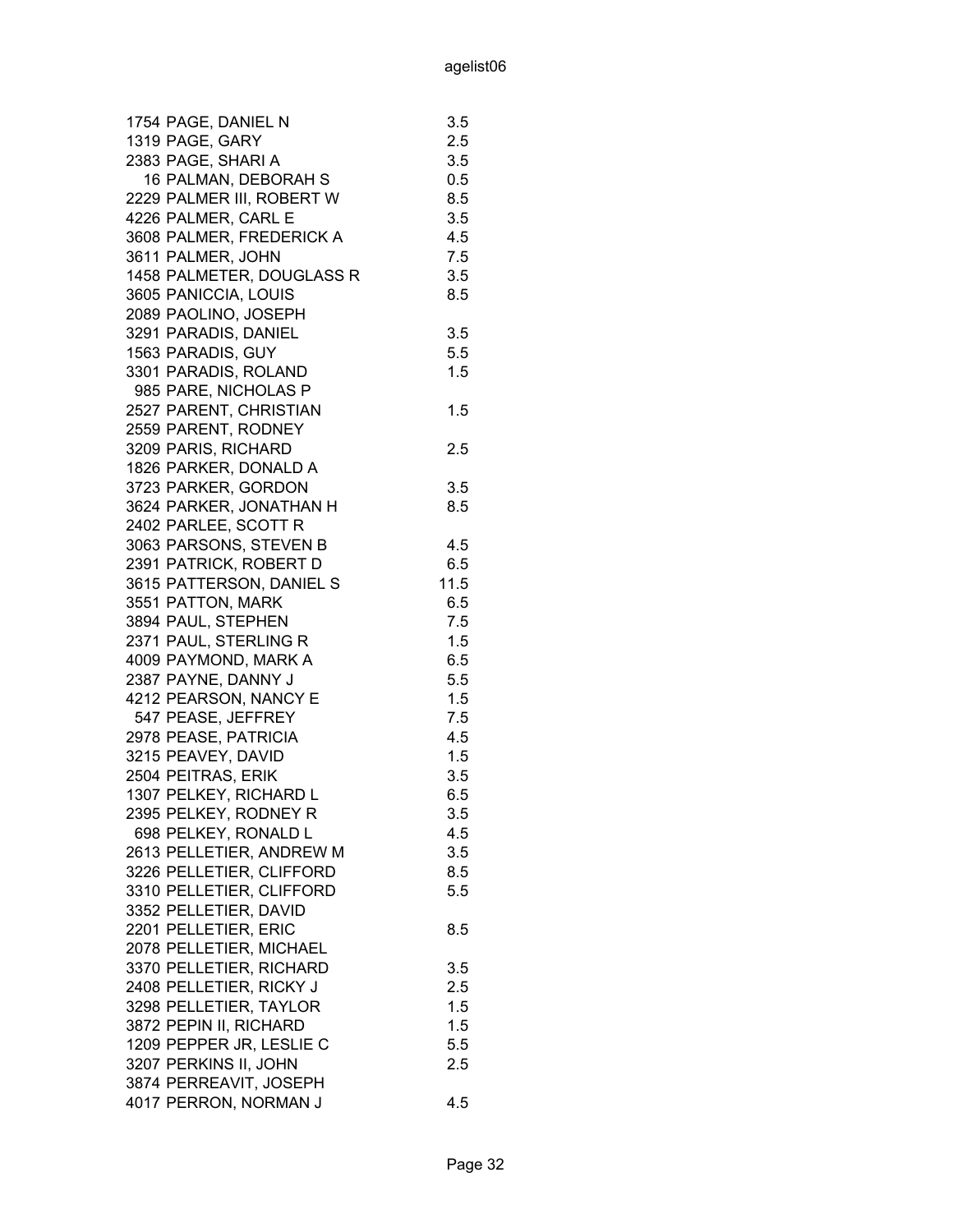| 2232 PERRY, JAMES W      | 3.5     |
|--------------------------|---------|
| 2968 PERRY, JAMES W      | 2.5     |
| 3111 PERRY, LAWRENCE J   | 5.5     |
| 4019 PERRY, STEPHEN      | 4.5     |
| 3505 PERT, CORINNE       |         |
| 2503 PETERSON, ELDON G   | 2.5     |
| 3480 PETERSON, JOHN      |         |
| 3750 PETRIE, GERRY M     | 1.5     |
| 1356 PETRIN, ROBERT R    | 4.5     |
| 183 PETRUCCI, LOUIS      | 3.5     |
| 1343 PETTEGROW, COREY D  | 2.5     |
| 1801 PHELPS, JAMES       | 2.5     |
| 1332 PHELPS, MICHAEL     | 3.5     |
| 1909 PHILLIPS JR, DALE   | 1.5     |
| 4021 PHILLIPS, ERIC L    |         |
| 3887 PHILLIPS, GRAY S    | 10.5    |
| 2414 PHINNEY, MICHAEL J  | 10.5    |
| 301 PIAWLOCK, BRIAN      | 3.5     |
| 1222 PICARD JR, JOSEPH L | 2.5     |
| 2480 PICARD, ANDRE       | 3.5     |
| 1210 PICARD, GILES R     | 2.5     |
| 3617 PICARD, HECTOR      | 5.5     |
| 1181 PIEKART, MARY E     | 4.5     |
| 3766 PIERCE, EMERY E     | 2.5     |
| 705 PIERCE, KELLEY       | 7.5     |
| 2073 PIKE, CORIE A       | 4.5     |
| 518 PIKE, WAYNE R        | 2.5     |
| 2271 PILATSKY, DONALD T  | 2.5     |
| 4240 PINETTE, CLAYTON A  | 9.5     |
| 3058 PINGREE, NICHOLAS S | 2.5     |
| 1 PINGREE, SEWALL R      |         |
| 24 PINKHAM, ALLISON      |         |
| 1062 PINKHAM, MAURICE    | 2.5     |
| 2549 PINKHAM, MICHAEL A  | 6.5     |
| 1665 PINKHAM, ROBERT M   | 2.5     |
| 1738 PITCHER, TIMOTHY D  | 7.5     |
| 3335 PLOURDE, MICHAEL    | 2.5     |
| 3218 PLOURDE, TODD       | 2.5     |
| 644 PLUMMER, BETH A      | 1.5     |
| 853 PLUMMER, CLIFFORD    |         |
| 1933 POCOCK, CHAD E      |         |
| 1212 POHPEK, MICHAEL J   | $1.5\,$ |
| 1963 POITRAS, GARRETT    | 6.5     |
| 4258 POLAND, PHILIP M    | 6.5     |
| 3007 POLK, VINTON D      | 1.5     |
| 430 POLLIS, MIA L        | 10.5    |
| 2545 POND, ROGER         | 2.5     |
| 298 POOLER JR, ROY A     | 4.5     |
| 575 POOLER, LINWOOD H    | 3.5     |
| 671 POORE, RODNEY E      | 3.5     |
| 3562 PORKOLAB, ROBERT J  | 10.5    |
| 3626 PORTER JR, DAVID A  | 2.5     |
|                          |         |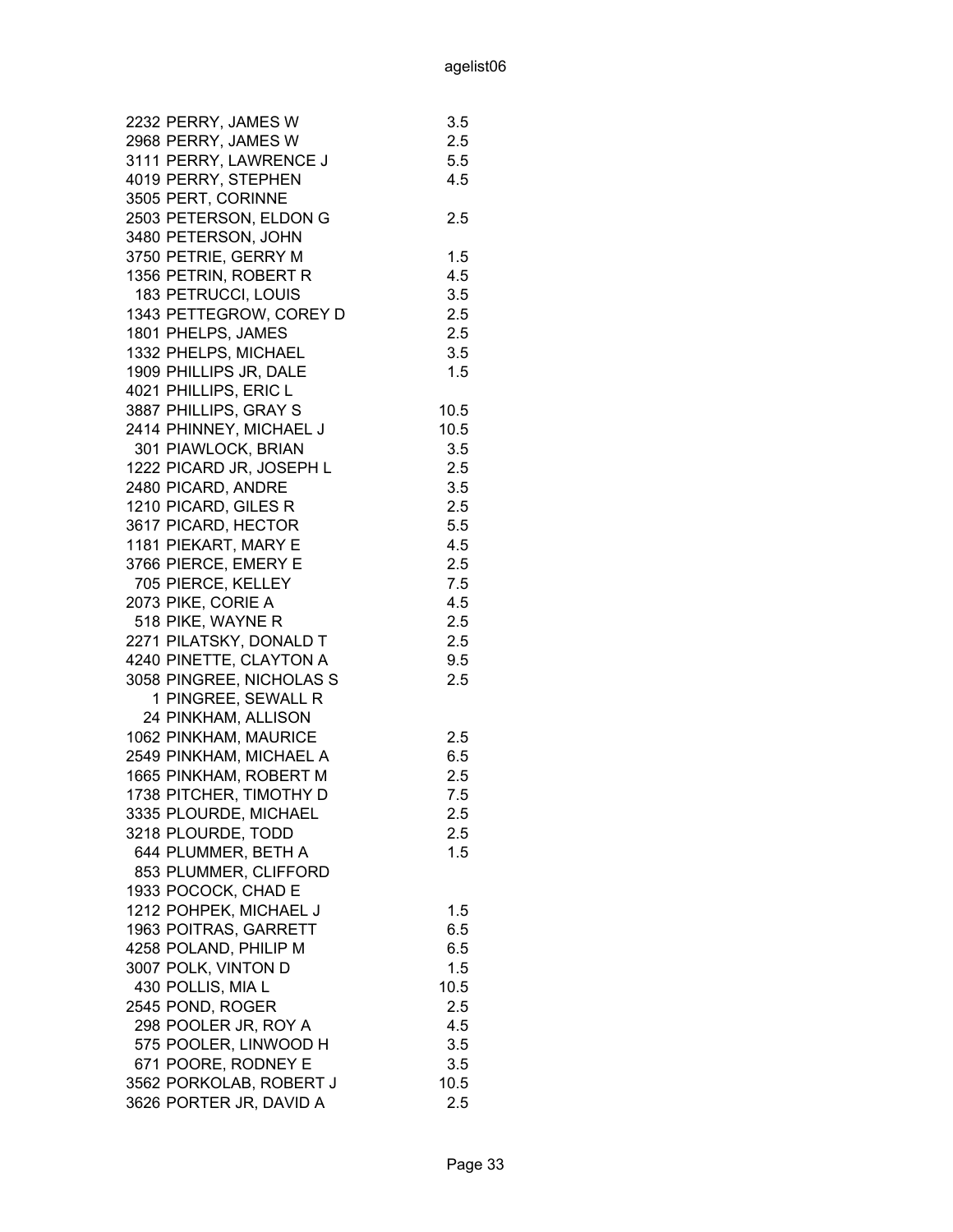| 3559 PORTER, DAVID                              | 8.5        |
|-------------------------------------------------|------------|
| 3593 PORTER, RAYE M                             | 4.5        |
| 2941 POTTER JR, RICHARD                         | 3.5        |
| 4261 POTTER, RICHARD                            | 3.5        |
| 2907 POULIN JR, JOSEPH A                        | 6.5        |
| 1185 POULIN, DENNIS R                           |            |
| 470 POULIN, THEODORE C                          |            |
| 165 POULIN, THOMAS                              | 5.5        |
| 2494 POWELL, LUCAS                              | 2.5        |
| 546 POWERS, DALE I                              | 9.5        |
| 3553 PRATT, JAMES C                             | 6.5        |
| 3789 PRATT, MICHAEL                             | 3.5        |
| 3744 PRATT, RHYS A                              | 9.5        |
| 102 PRATTE, JACQUES O                           | 2.5        |
| 1359 PREIS, WILLIAM                             | 6.5        |
| 4051 PRENDERGAST, JAMES C                       | 3.5        |
| 3469 PRESBREY, CRAIG                            | 2.5        |
| 2878 PRESTON, DENNIS                            | 3.5        |
| 2372 PRIME, PATRICK                             | 4.5        |
| 618 PROBST, ALAN                                | 2.5        |
| 223 PROCTOR, DANA R                             |            |
| 2881 PROSSER, PAUL                              | 1.5        |
| 4264 PROUT, HARRY C                             | 3.5        |
| 2894 PULLIS, MICHAEL                            | 3.5        |
| 2211 PURTON, ALLAN                              | 2.5        |
| 3596 PUSHAW, SUSAN                              | 2.5        |
| 309 PUTNAM, CEYLON E                            | 8.5        |
| 1365 QUILL, JOHN                                | 2.5        |
| 3360 QUIRION, FRANK                             | 6.5        |
| 1917 QUIRION, JESSE A                           | 5.5        |
| 193 QUIRION, JIMMY L                            | 4.5        |
| 10 RACKLEY, CHARLES J                           | 3.5        |
| 4243 RACKLIFF, HERSCHEL J                       | 2.5        |
| 4243 RACKLIFF, HERSCHEL J                       | 2.5        |
| 2057 RACO, CAROLE                               |            |
| 642 RADLEY, CHRISTOPHER K                       | 3.5        |
|                                                 | 6.5        |
| 2915 RAIRDON, CLARENCE L<br>3288 RAIRDON, DAVID | $1.5\,$    |
| 2207 RAMSAY, ROBERT                             | 2.5        |
| 2441 RAMSAY, TAYLOR                             | 3.5        |
| 2261 RAMSAY, TRACY                              | 9.5        |
| 1968 RAMSDELL JR, ARNOLD                        | 3.5        |
| 1171 RAMSDELL, KEVIN                            | 6.5        |
| 2555 RAMSDELL, MARK E                           | 1.5        |
| 2701 RAMSEY, RONALD C                           |            |
| 1364 RANCOURT, EDWARD R                         |            |
|                                                 |            |
| 18 RANDALL, BENJAMIN M                          |            |
| 1337 RANKIN, GLENN T                            | 1.5        |
| 1821 RANZONI, EDWIN<br>3245 RAPOSA, JONATHAN    |            |
|                                                 | 1.5<br>2.5 |
| 1311 RASMUSSEN, JOSEPH                          | 14.5       |
| 4219 RAVEN, DARRYL                              |            |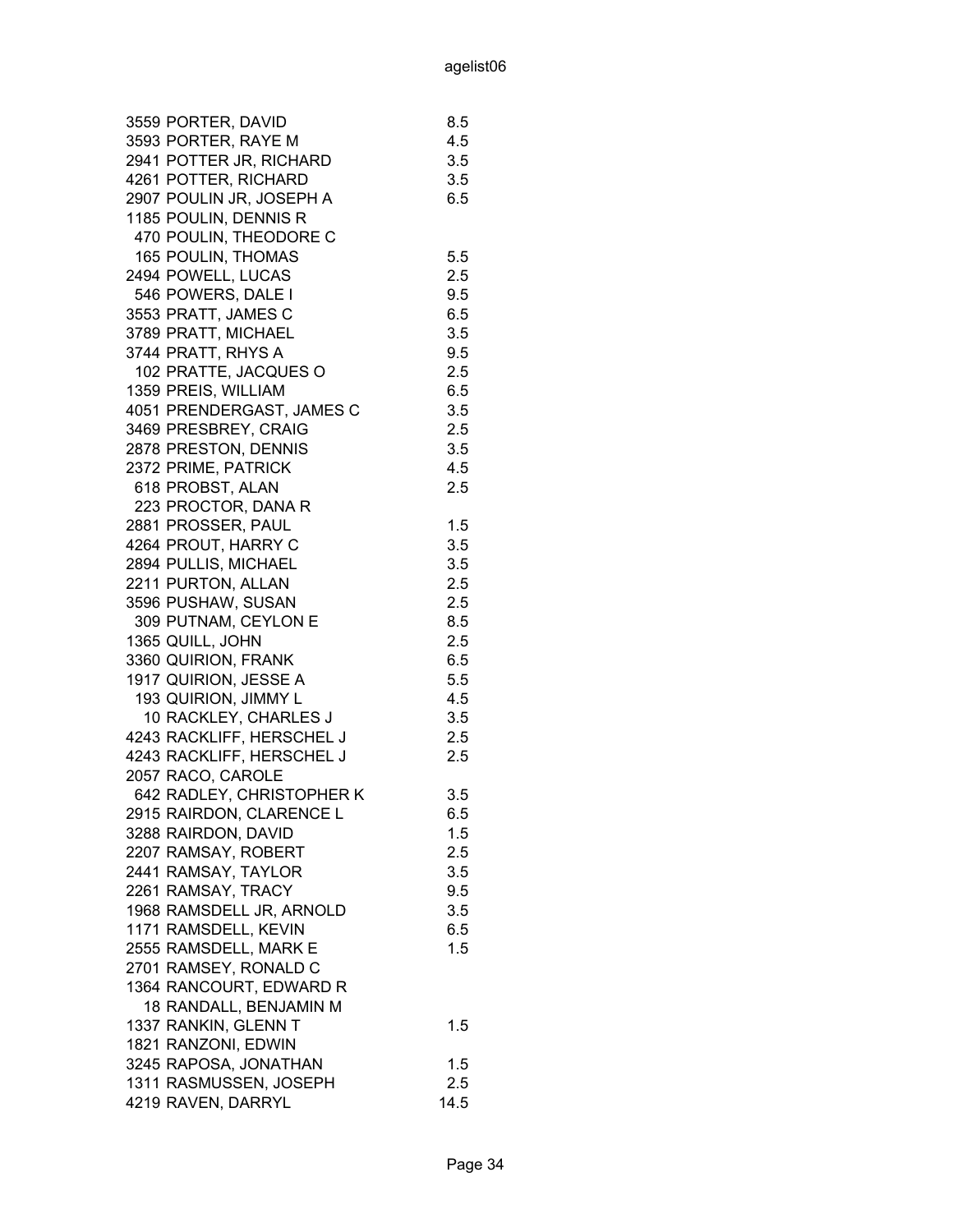| 1913 RAVEN, MATTHEW        | 2.5  |
|----------------------------|------|
| 3355 RAYMOND, ROLAND       | 3.5  |
| 1925 REAY, LINWOOD W       | 2.5  |
| 3606 RECORDS, FORREST S    | 4.5  |
| 169 REED JR, VERNON D      | 4.5  |
| 3119 REED, DAVID S         | 11.5 |
| 3610 REED, JOSEPH D        | 3.5  |
| 1333 REED, KEVIN           | 2.5  |
| 1363 REED, PHILIP          | 1.5  |
| 2466 REED, RUSSELL         | 6.5  |
| 1334 REESE, JEFFREY        | 3.5  |
| 416 REGO, TIMOTHY A        | 10.5 |
| 2241 REID JR, ROLAND G     | 4.5  |
| 3599 REINHARDT, BRIAN M    | 8.5  |
| 2428 REITMEYER, JAMEY L    | 7.5  |
| 1750 RENGLE, EDWARD R      | 7.5  |
| 3859 RESS, BRIAN           | 3.5  |
| 2655 REYELL, JEFFREY T     | 4.5  |
| 2997 REYNOLDS, JEFFREY     | 8.5  |
| 166 REYNOLDS, SARAH        | 3.5  |
| 1908 RHOADES, KENNETH      | 2.5  |
| 3558 RICE JR, GEORGE       | 5.5  |
| 2440 RICE, SHELDON A       | 4.5  |
| 317 RICHARD, LARRY         |      |
| 2276 RICHARD, NANCY A      |      |
| 1453 RICHARDS JR, JOHN L   |      |
| 2658 RICHARDS, DARRELL W   | 3.5  |
| 1732 RICHARDS, DONALD      |      |
| 2982 RICHARDS, JOHN        | 2.5  |
| 527 RICHARDS, MICHAEL J    | 5.5  |
| 3118 RICHARDS, WILLIAM     | 3.5  |
| 544 RICHARDSON, DONALD R   | 7.5  |
| 2386 RICHARDSON, NATHAN W  | 3.5  |
| 1661 RICHARDSON, RANDALL G | 7.5  |
| 4032 RICHARDSON, TOM       | 4.5  |
| 2109 RICKER, PETER E       | 5.5  |
| 1192 RIDLEY, SHERALYN      | 4.5  |
| 4010 RILEY, BRENDA L       | 8.5  |
| 3093 RING, ALAN L          | 2.5  |
| 1710 RING, FRANK F         | 3.5  |
| 2919 RINGLER, TERRY        | 1.5  |
| 3289 RIOUX, JAMES          | 3.5  |
| 700 RISSER, MICHAEL E      | 2.5  |
| 1979 RITCHIE, ANA L        |      |
| 2554 ROACH, ROBERT C       | 7.5  |
| 2381 ROBBINS, DENYS L      | 3.5  |
| 3563 ROBERTS, JOSHUA       | 5.5  |
| 1117 ROBERTS, RYAN C       | 3.5  |
| 2102 ROBERTS, WALLACE      | 2.5  |
| 1958 ROBERTSON, CHRISTOPHE | 0.5  |
| 230 ROBINSON JR, LEVI T    |      |
| 2705 ROBINSON, ALAN        |      |
|                            |      |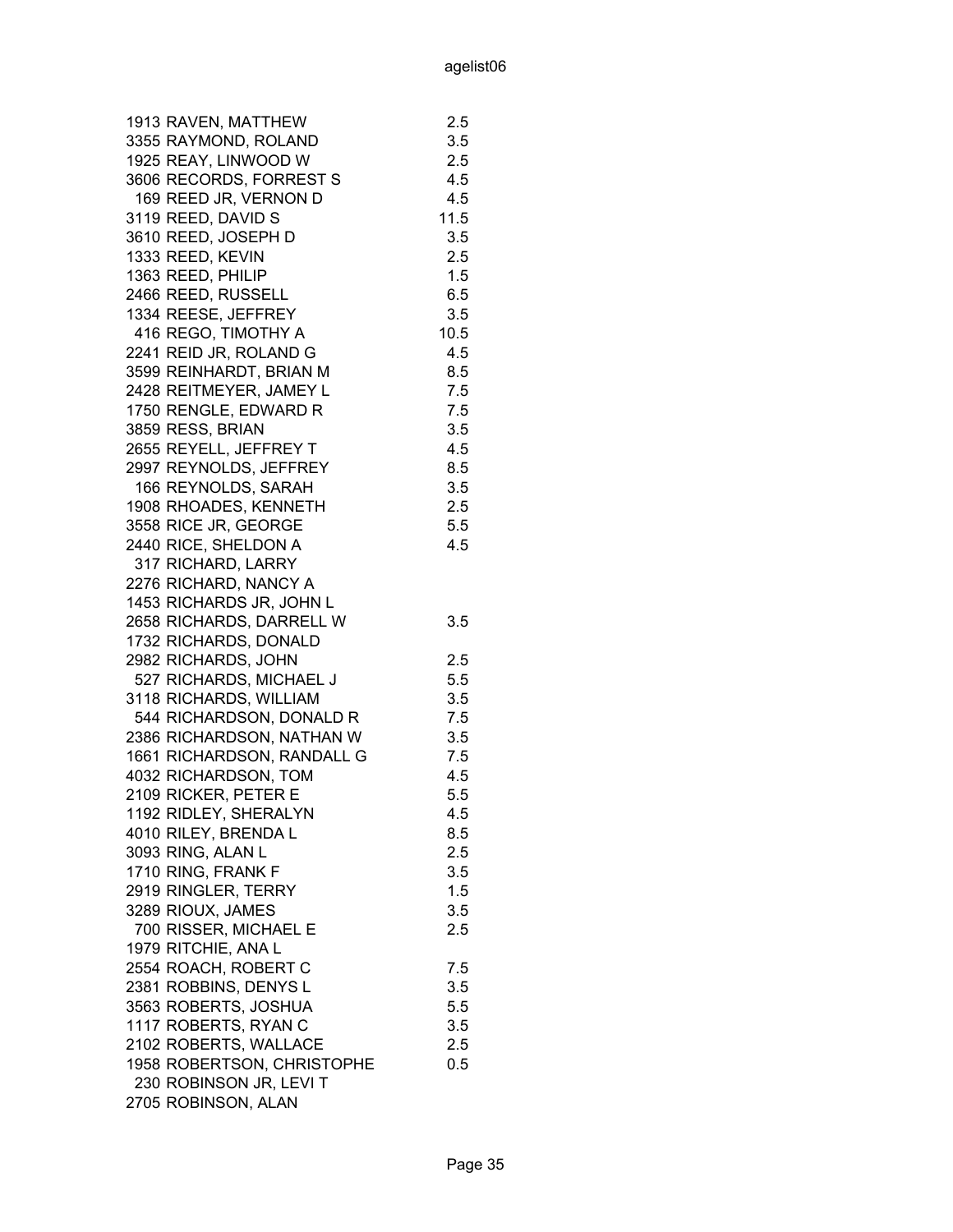| 3702 ROBINSON, DANIEL J   |     |
|---------------------------|-----|
| 1463 ROBINSON, DARREN L   | 4.5 |
| 1349 ROBINSON, DAVID      | 1.5 |
| 3773 ROBINSON, DAVID W    | 1.5 |
| 2112 ROBINSON, FELISHA    |     |
| 3726 ROBINSON, LANCE      | 2.5 |
| 862 ROBINSON, VINAL O     |     |
| 3740 ROCKWELL, FRED L     | 3.5 |
| 2210 ROCKWELL, RODERICK E | 4.5 |
| 487 RODERICK, BERNARD     | 7.5 |
| 330 RODERICK, STEPHEN     |     |
| 2533 RODRIGUE, KEITH B    | 1.5 |
| 1316 ROGER JR, DONALD G   | 3.5 |
| 687 ROGERS, CHRISTOPHER M | 6.5 |
| 3510 ROGERS, RONALD       | 1.5 |
| 2270 ROGERSON, KENNETH R  | 2.5 |
| 404 ROLLINS JR, CONRAD D  | 4.5 |
| 858 ROSETTI, MICHAEL      |     |
| 3084 ROSS, JAMES          | 6.5 |
| 2249 ROSS, LARRY D        | 3.5 |
| 3083 ROSS, LEE            | 6.5 |
|                           |     |
| 4273 ROSS, REX            | 4.5 |
| 1476 ROSS, STEFFAN M      | 4.5 |
| 2492 ROSSIGNOL, DONALD    | 2.5 |
| 2359 ROSSIGNOL, DONALD E  | 3.5 |
| 2085 ROSSIGNOL, GILBERT R |     |
| 1831 ROSSIGNOL, ROGER L   | 3.5 |
| 3300 ROSSIGNOL, RONALD    | 8.5 |
| 2062 ROUILLARD, ROGER L   | 1.5 |
| 3223 ROUNSAVILLE, KAREN   | 3.5 |
| 1335 ROUSSEAU, RICHARD R  | 2.5 |
| 312 ROWE, ANDREW          | 1.5 |
| 2957 ROXBY III, ARTHUR    | 6.5 |
| 2923 ROY JR, WALFY        | 4.5 |
| 2954 ROY, GILBERT J       |     |
| 3377 ROY, HERMAN          | 3.5 |
| 4248 ROY, MATTHEW M       | 2.5 |
| 3756 ROY, STEPHEN J       | 1.5 |
| 961 ROYAL, AMY            | 6.5 |
| 653 ROYAL, MICHELLE       | 7.5 |
| 520 ROZENSKI, ROMAN       | 5.5 |
| 1657 RUBICAN, STEPHEN     | 4.5 |
| 2598 RUDZINSKI, ALIX S    | 1.5 |
| 2616 RUDZINSKI, SANDRA L  | 8.5 |
| 609 RUEST, LESLIE A       | 4.5 |
| 491 RUETZ, BRENDA         | 1.5 |
| 4210 RUHLIN, ROBERT E     | 4.5 |
| 3353 RUNDELL, RONALD      |     |
| 3363 RUNGE, GREGORY       | 5.5 |
| 521 RUSSELL, DANIEL L     | 2.5 |
| 1113 RUSSELL, JEFFREY P   | 4.5 |
| 970 RUSSELL, MICHAEL      | 7.5 |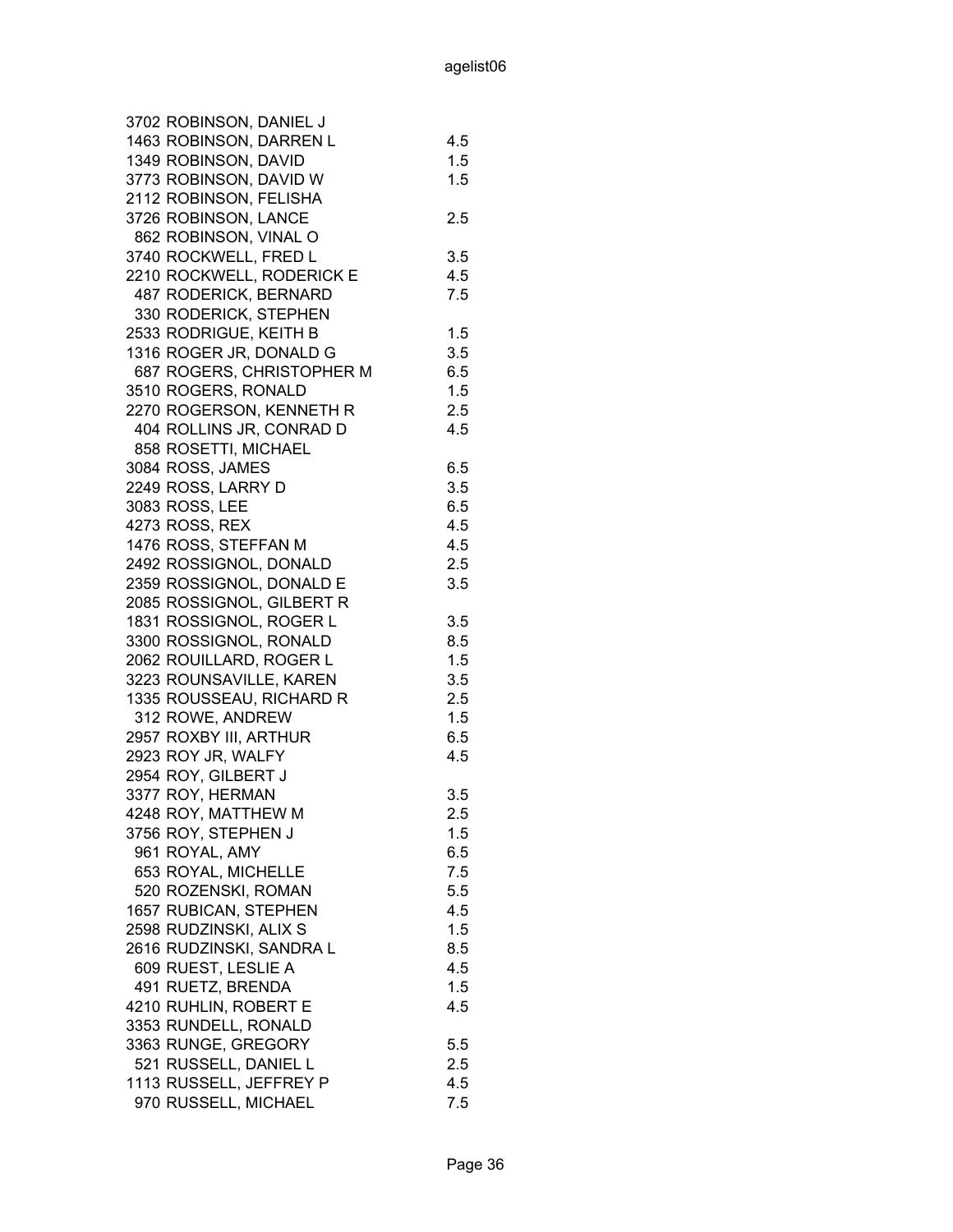| 1748 RUSSELL, REGINALD    |         |
|---------------------------|---------|
| 974 RUSSELL, ROBERT W     | 1.5     |
| 2938 RUSSELL, TEDDY       | 6.5     |
| 2363 RUTANA, VICTOR W     | 2.5     |
| 3595 RYAN, DENNIS W       | 2.5     |
| 407 RYAN, MARK            | 1.5     |
| 2751 SABINS, JONATHAN     |         |
| 2080 SAGGIOMO, RALPH      | 2.5     |
| 4231 SALAMONE, STEPHEN R  | 4.5     |
| 1466 SALISBURY, DARRELL H | 2.5     |
| 3296 SALSGIVER, JAMES     | 6.5     |
| 2952 SAMARAS, ANDREW      | 1.5     |
| 3579 SAMPSON, ADAM        | 2.5     |
| 4265 SANBORN, BROCK P     | 5.5     |
| 1225 SANDBERG JR, ROGER D | 6.5     |
| 1180 SANTORA, DAVID A     | 4.5     |
| 3056 SAPPINGTON, RANDALL  | 2.5     |
| 4018 SARGENT, JEFFREY     | 1.5     |
| 3286 SATTERFIELD, JACOB   | 6.5     |
| 417 SAUCIER, ARMAND R     | 1.5     |
| 688 SAUCIER, BRUCE R      | 7.5     |
| 3369 SAUCIER, TIMMY       | 1.5     |
| 3772 SAUCIER, WAYNE H     | 1.5     |
| 2654 SAUNDERS, THOMAS     |         |
| 3791 SAVAGE, SHANE        | 8.5     |
| 4059 SAVAGE, WILLIAM R    |         |
| 3862 SAWTELLE, DUSTIN     | 6.5     |
| 576 SAWYER IV, EBEN C     | 8.5     |
| 431 SAWYER, BRUCE C       | 3.5     |
| 580 SAWYER, JAMES B       | 4.5     |
| 3076 SCHEURICH, JEFFREY   | 7.5     |
| 1065 SCHIRALDI, PATRICK   | 10.5    |
| 4270 SCHNETZER, ANDREAS   | 1.5     |
| 1208 SCHOFIELD, GERALD B  | 2.5     |
| 4584 SCHULTZ, DOUGLAS     |         |
| 2279 SCHULTZ, NORMAN      | 9.5     |
| 2253 SCOTT, AARON         | 1.5     |
| 2472 SCOVILLE, JACOB C    | $1.5\,$ |
| 2986 SCOVILLE, JOSHUA M   | 7.5     |
| 1375 SEDERQUIST, JOHN     | 2.5     |
| 1827 SEELEY, RANDY A      | 1.5     |
| 2435 SEIGENDALL, CARL B   | 12.5    |
| 3754 SEITZINGER, THOMAS J | 3.5     |
| 4005 SELLICK, ROBERT      |         |
| 4587 SEPULVADO, FRANCIS   |         |
| 1730 SETTLE, WAYNE        | 5.5     |
| 2934 SEWELL, ELIZABETH    | 1.5     |
| 2883 SEWELL, JOHN         | 4.5     |
| 3586 SEYMOUR, DAVID W     | 1.5     |
| 689 SHANE, ROSCOE         | 2.5     |
| 579 SHARKEY, MICHAEL P    |         |
| 2455 SHARPE, SCOTT B      | 3.5     |
|                           |         |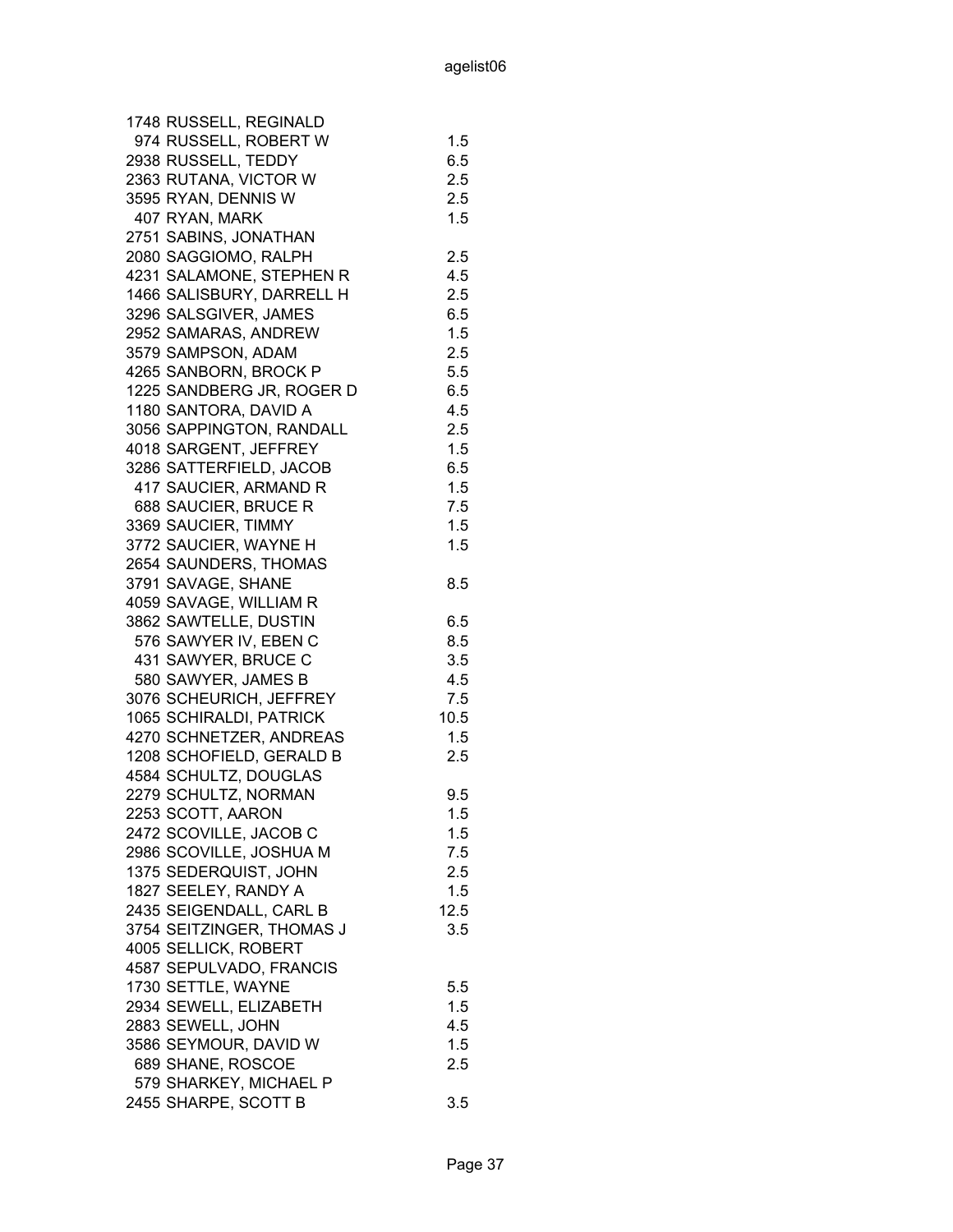| 686 SHAW, JAMES W        |      |
|--------------------------|------|
| 4060 SHAW, PAUL          | 4.5  |
| 2706 SHAW, RYAN          |      |
| 2974 SHAY, LARRY D       | 6.5  |
| 554 SHEA, DANA J         | 5.5  |
| 619 SHEA, DOUGLAS W      | 2.5  |
| 2981 SHERMAN, NICHOLAS   | 3.5  |
| 3764 SHIELDS, BRIAN T    | 2.5  |
| 4015 SHOKOFF, JOHN       | 2.5  |
| 2268 SHORETTE, GARY      |      |
| 175 SHOREY III, WALTER G |      |
| 545 SHRIER, JOSHUA       | 3.5  |
| 1570 SHUFELT, CORBIN D   | 1.5  |
| 462 SIBLEY SR, JOHN D    | 1.5  |
| 1553 SICA, RALPH         | 8.5  |
| 2100 SICARD, JUSTIN J    |      |
| 409 SICKLES, DAVID L     |      |
|                          | 1.5  |
| 1226 SICOTTE, BRIAN K    | 6.5  |
| 2925 SILVERTHORN, MARY   |      |
| 569 SIMONDS, LEONARD G   | 6.5  |
| 4048 SIMPSON, LARRY E    | 1.5  |
| 2931 SIMPSON, RICHARD    | 4.5  |
| 608 SINCLAIR SR, RONALD  | 1.5  |
| 482 SIROIS, PAUL A       | 10.5 |
| 3731 SKELTON, PERRY      | 1.5  |
| 3893 SKINNER, DAVID W    | 1.5  |
| 3602 SKINNER, G LOUISE   | 5.5  |
| 3100 SKINNER, PAUL A     | 3.5  |
| 2356 SKINNER, RICHARD L  | 5.5  |
| 3616 SKINNER, RICHARD S  | 4.5  |
| 3879 SMALLWOOD, DAVID    | 8.5  |
| 1323 SMART, BRADLEY D    | 2.5  |
| 1313 SMART, DEANE        | 6.5  |
| 501 SMITH JR, ALAN A     | 2.5  |
| 1714 SMITH JR, RONNIE    | 4.5  |
| 2478 SMITH, ALBERT D     | 8.5  |
| 3075 SMITH, AMY          | 1.5  |
| 1655 SMITH, CODY         | 3.5  |
| 3283 SMITH, DONALD B     | 1.5  |
| 2703 SMITH, DWIGHT       |      |
| 2713 SMITH, GLEN         |      |
|                          |      |
| 337 SMITH, GORDON        | 9.5  |
| 159 SMITH, HUNTER        | 2.5  |
| 2897 SMITH, KENNETH      | 2.5  |
| 655 SMITH, KENNETH M     | 1.5  |
| 2437 SMITH, LARRY        | 2.5  |
| 1170 SMITH, LYNNE        | 4.5  |
| 2083 SMITH, RICHARD      |      |
| 3123 SMITH, RICHIANNE    | 10.5 |
| 2079 SMITH, ROBERT       | 2.5  |
| 2239 SMITH, ROBERT G     | 6.5  |
| 203 SMITH, RODNEY I      |      |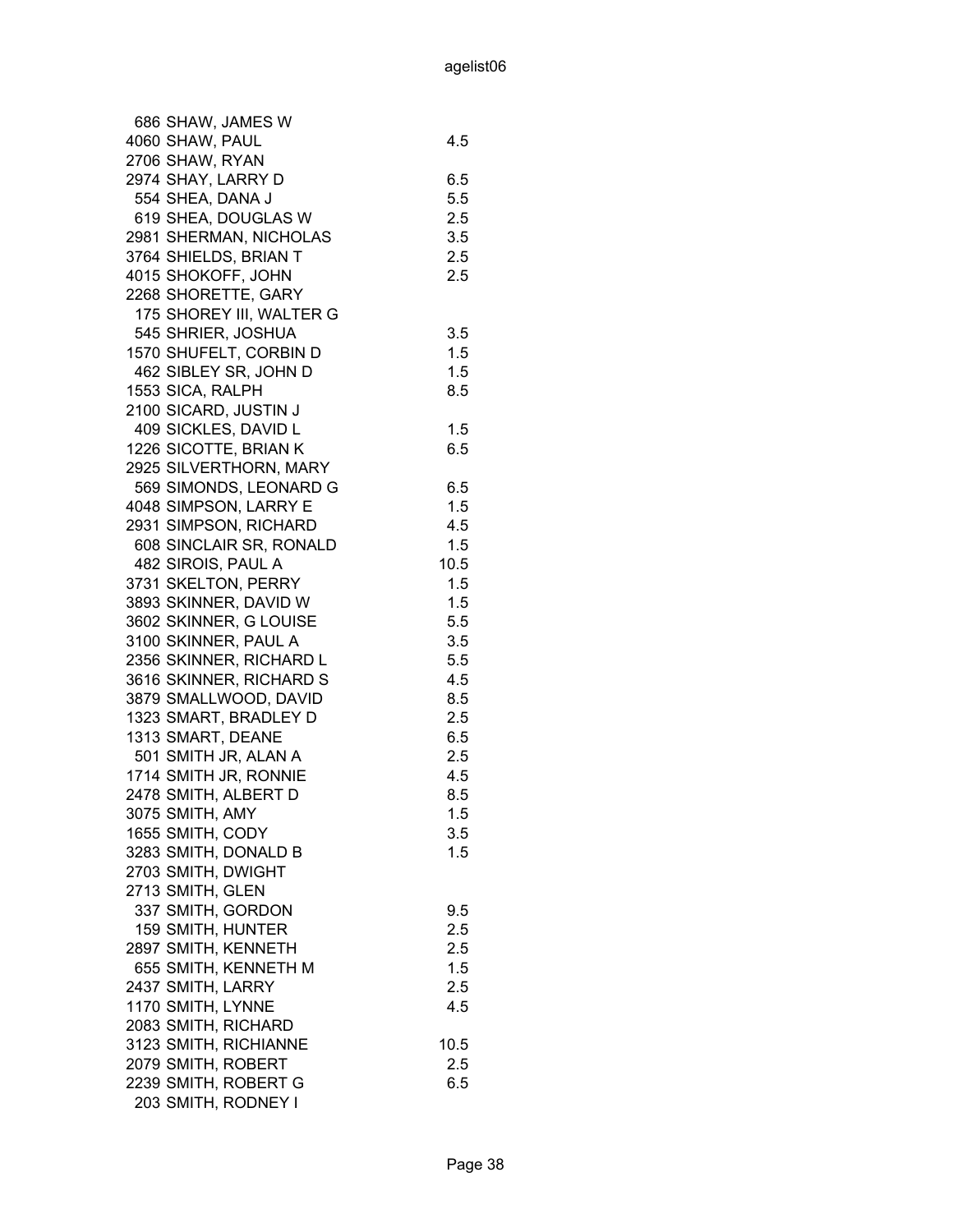| 1230 SMITH, RONICA       | 12.5 |
|--------------------------|------|
| 596 SMITH, SCOTT         | 4.5  |
| 2442 SMITH, TRAVIS L     | 2.5  |
| 3112 SNOW, STEPHEN       | 4.5  |
| 1104 SNOWMAN, DOMINIC K  | 4.5  |
| 3714 SOCIA SR, TERRY     | 5.5  |
| 327 SOPEL, REINETTE      |      |
| 489 SOUCIER JR, EDWIN    | 8.5  |
| 3361 SOUCY, ROGER        | 3.5  |
| 4242 SOULE IV, DONALD    | 4.5  |
| 201 SOULE, DAVID N       |      |
| 2900 SOULE, SAMUEL       | 9.5  |
| 2556 SOWERS JR, ARNOLD F | 1.5  |
| 1711 SPARKS, RICHARD     | 4.5  |
| 2862 SPAULDING, DANIEL   | 5.5  |
| 3584 SPAULDING, KERMIT R | 2.5  |
| 2945 SPEARS, DARRELL S   | 5.5  |
| 551 SPECK, JANE L        | 7.5  |
| 2579 SPENCER, JAY A      | 1.5  |
| 3461 SPICER, DAVID       | 1.5  |
| 427 SPINNEY, TROY R      | 1.5  |
| 3341 ST AMAND, RICHARD   | 4.5  |
| 1942 ST JEAN, EVAN J     | 1.5  |
| 402 ST JOHN, RUSSELL G   | 6.5  |
| 585 ST PIERRE, MICHAEL J | 1.5  |
| 2562 ST PIERRE, SHARON M | 2.5  |
| 2091 STACEY, RICHARD P   |      |
| 2908 STALNECKER, BRIAN   |      |
| 426 STANFILL, VALERIE    | 2.5  |
| 468 STANHOPE, SETH       |      |
|                          | 7.5  |
| 3751 STANTON, JOHN D     | 1.5  |
| 1070 STANWOOD, ANNETTE   | 10.5 |
| 1168 STAPLES, ROBERT D   | 1.5  |
| 3765 STAPLES, ROGER      | 3.5  |
| 3501 STAPLES, SHARON     | 11.5 |
| 4208 STAPLES, WALLACE J  | 8.5  |
| 3092 STARKEY, NICHOLAS   | 2.5  |
| 2892 STEARNS, BENJAMIN   | 1.5  |
| 2514 STEINER, JOSEPH C   | 3.5  |
| 2922 STEPHENSON, JENNA   | 1.5  |
| 1723 STEVENS, ALEC J     | 3.5  |
| 3952 STEVENS, BRYAN      | 2.5  |
| 3327 STEVENS, CRYSTAL    | 1.5  |
| 314 STEVENS, DANIEL A    | 2.5  |
| 677 STEVENS, JERRY S     | 2.5  |
| 1982 STEVENS, JUSTIN     | 1.5  |
| 3776 STEVENS, MAXWELL    | 1.5  |
| 514 STEVENS, RYAN C      | 5.5  |
| 3783 STEVENS, SETH       | 2.5  |
| 2611 STEVENS, TYLER R    | 1.5  |
| 1967 STIMPSON, LINWOOD   | 2.5  |
| 1953 STINSON, JAMES B    | 4.5  |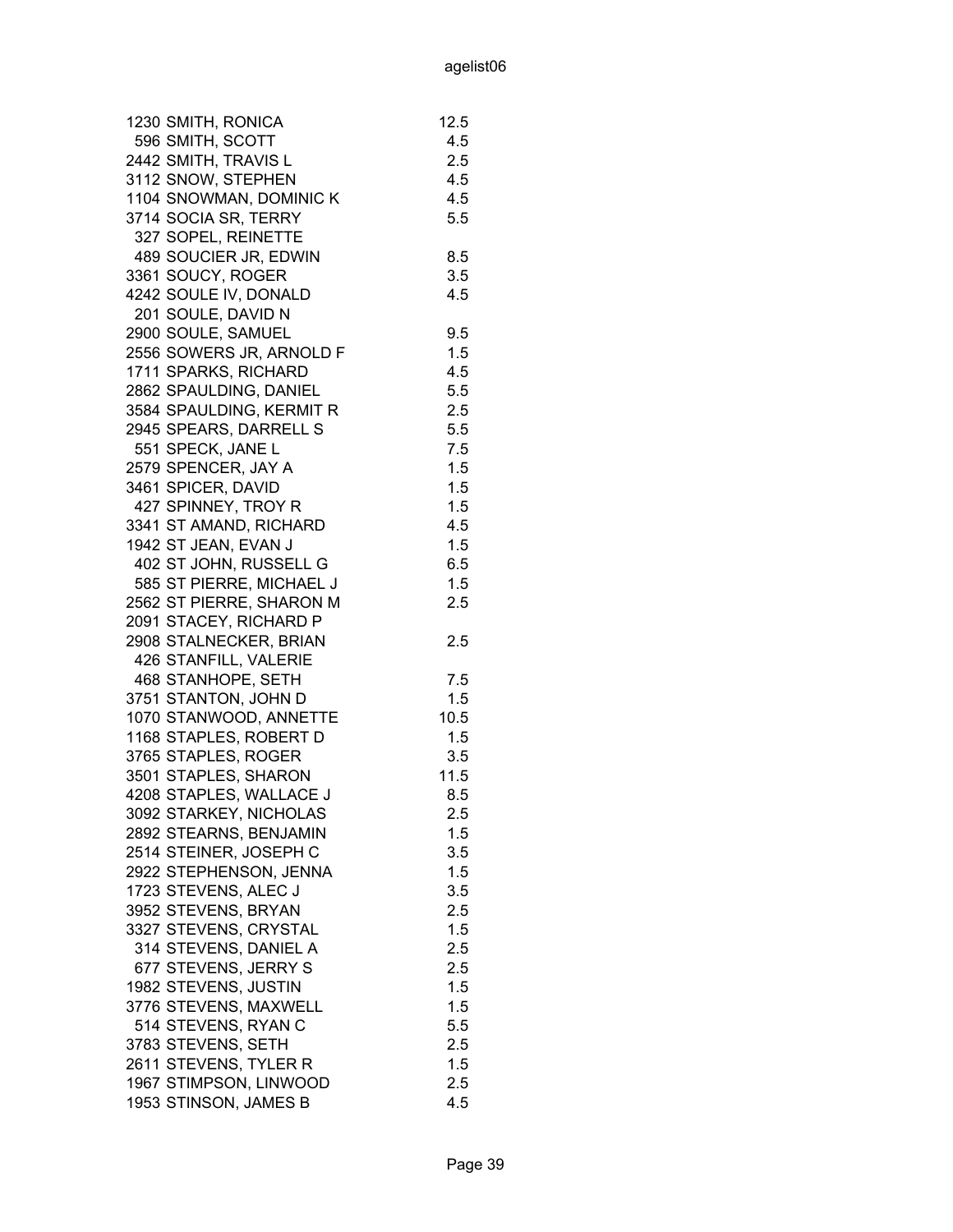| 3575 STODDARD III, HAROLD | 1.5  |
|---------------------------|------|
| 968 STONE, KENNETH M      |      |
| 984 STORK, MATTHEW        | 5.5  |
| 2960 STOUP, DENNIS        | 20.5 |
| 3775 STRAINER, JOHN L     | 8.5  |
| 3787 STRATTON, BENJAMIN   | 3.5  |
| 2603 STRAUB, HARRY N      | 2.5  |
| 2507 STREET, RYAN         | 4.5  |
| 4268 STRETTON, DAVE S     | 3.5  |
| 305 STROUT, JASON E       | 3.5  |
| 287 STROUT, JODY A        | 11.5 |
| 3954 STROUT, KEVIN L      | 2.5  |
| 1175 STUART, DEAN R       | 5.5  |
| 3107 STUART, JESSE B      | 3.5  |
| 2963 STUART, RAYMOND      | 1.5  |
| 1348 STUFFLEBEAM, MARK    | 9.5  |
| 1178 SUCKOW, GARY         | 7.5  |
|                           | 2.5  |
| 508 SUCY, JOHN M          |      |
| 662 SULLIVAN, DARRYL K    |      |
| 2225 SULLIVAN, JOHN L     | 4.5  |
| 2948 SULLIVAN, JOSEPH W   | 1.5  |
| 174 SURPENANY, ALYSSA     | 1.5  |
| 2256 SURRETTE, LAWRENCE   | 4.5  |
| 504 SWALLOW JR, GEORGE    | 2.5  |
| 2909 SWALLOW SR, KENNETH  | 7.5  |
| 2985 SWALLOW, ARCHIE M    | 2.5  |
| 440 SWANSON, CHRISTOPHER  | 3.5  |
| 2430 SWANSON, RUSSELL A   | 2.5  |
| 2074 SWEENEY, HAYES A     | 5.5  |
| 2965 SWENSEN, AMY         | 1.5  |
| 1172 SWETT, LONNEY D      | 2.5  |
| 1734 SWETT, TIMOTHY J     | 2.5  |
| 2979 SWIMM, TRAVIS J      | 8.5  |
| 1812 SYLVESTER, RICHARD   | 1.5  |
| 2497 TALBOT, ROBERT       | 4.5  |
| 2593 TARDIF, JONATHAN N   | 4.5  |
| 3620 TARDIF, RODNEY       | 5.5  |
| 2069 TARDIFF, RICHARD E   | 2.5  |
| 3852 TARDY, STEPHEN H     | 6.5  |
| 2653 TARR, DAVID          | 2.5  |
| 607 TASH, ALAN B          | 4.5  |
| 3883 TASH, MARK           | 8.5  |
| 1705 TASKER, GLENN        | 4.5  |
| 573 TATE, DWIGHT A        | 2.5  |
| 2439 TAYLOR, CHAD E       | 2.5  |
| 1901 TAYLOR, GEOFFREY A   | 1.5  |
| 3224 TAYLOR, RALPH        | 1.5  |
| 2460 TAYLOR, SHERRI       | 4.5  |
| 12 TERRY, CHAD A          | 1.5  |
| 2061 TERSTEGEN, JOHN      | 1.5  |
|                           |      |
| 2707 TETLOW, RYAN         |      |
| 2592 TETU, FORREST        | 4.5  |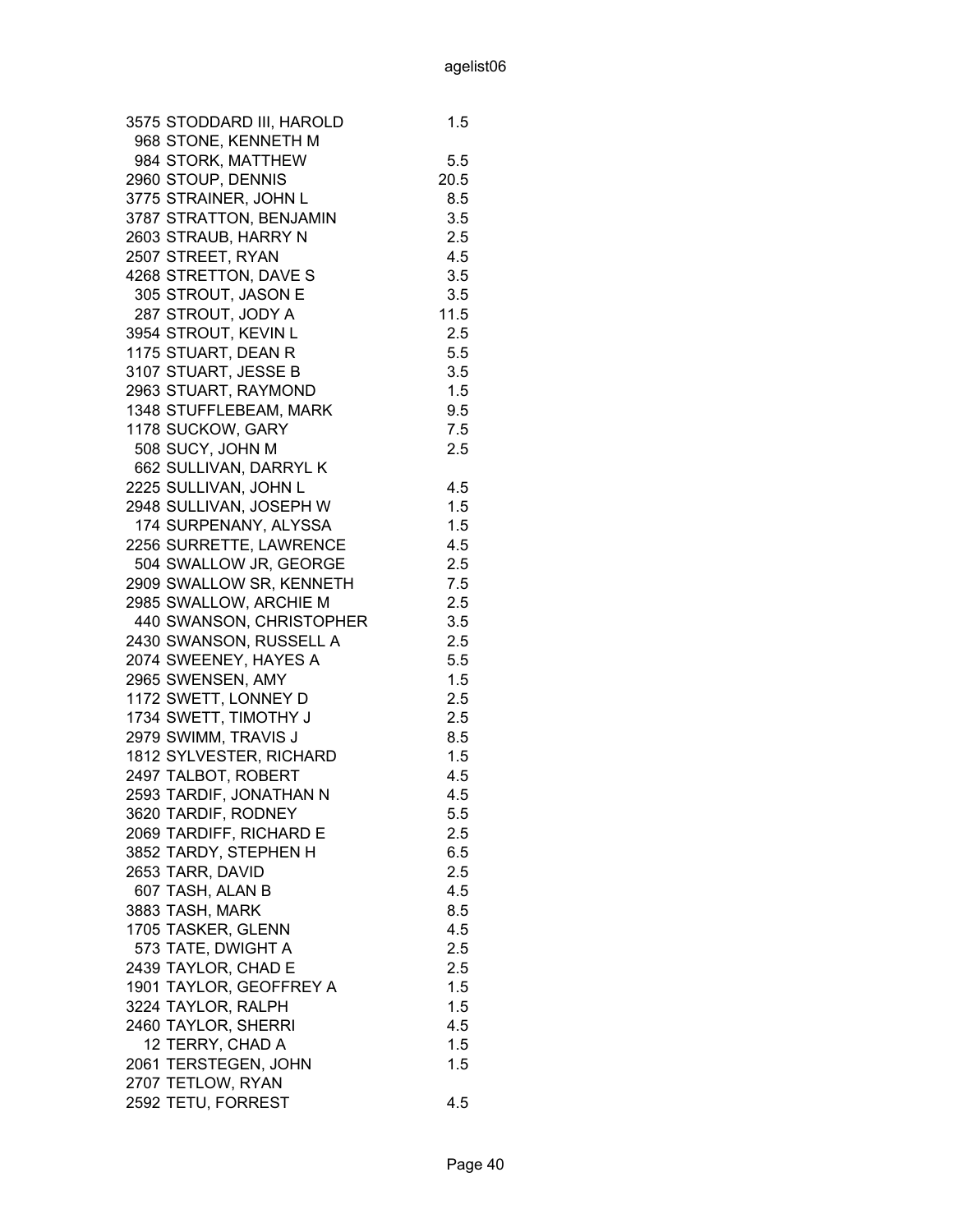| 2513 THEBARGE, ERNEST A    | 2.5     |
|----------------------------|---------|
| 685 THEBARGE, WALTER M     | 1.5     |
| 2995 THERIAULT JR, JOSEPH  | 1.5     |
| 3368 THERIAULT, BRIAN      | 4.5     |
| 2951 THERIAULT, BRITNEY    | 6.5     |
| 3382 THERIAULT, EDMOND     | 2.5     |
| 480 THERIAULT, GARY A      | 3.5     |
| 1667 THERIAULT, MATTHEW    | 3.5     |
| 500 THIBAULT, GLENN        | 3.5     |
| 3237 THIBEAULT, HAROLD     |         |
| 3762 THIBODEAU, AREND T    | 1.5     |
| 3324 THIBODEAU, ELDON      | 2.5     |
| 3364 THIBODEAU, ROGER      | 6.5     |
| 1720 THIBOUTOT, LUKE       | 6.5     |
| 306 THOMAS JR, ROBERT      |         |
| 1729 THOMAS, ALAN          | 7.5     |
| 3721 THOMAS, SHARON        | 4.5     |
| 1459 THOMPSON JR, RICHARD  | 2.5     |
| 668 THOMPSON, DANA A       | 4.5     |
| 4058 THOMPSON, ERICH       |         |
| 1823 THOMPSON, LEON O      | 2.5     |
| 3953 THOMPSON, RICHARD E   | 1.5     |
| 1352 THORNTON, INGRAM D    | 5.5     |
| 2569 THORNTON, JOHN P      | 3.5     |
| 2215 THURLOW, GERALD A     | 4.5     |
| 2961 THURSTON SR, RONALD   | 12.5    |
| 1357 THURSTON, SUSAN       | 2.5     |
| 623 THYNG, JOHN L          | $2.5\,$ |
| 3257 TIELMEN, KURT         | 6.5     |
| 1828 TILTON, DARRYL P      |         |
| 3582 TIMVERLAKE, STANLEY   | 3.5     |
| 2880 TOBY, DANIEL          | 7.5     |
| 1067 TOMAH, TONYA          | 7.5     |
| 542 TOMPKINS JR, JOSEPH    |         |
| 3002 TOMPKINS, DYLAN       | 1.5     |
| 3478 TOMPKINS, TODD        | 5.5     |
| 289 TONELLI, QUENTIN       | 10.5    |
| 9 TOOTHAKER, JEFFREY C     | 4.5     |
| 3372 TOPPI, ROCCO          | 1.5     |
| 3120 TOPPING JR, RICHARD   | 2.5     |
| 3779 TOURTELOTTE, PAUL T   | 2.5     |
| 2969 TOURTELOTTE, ROBERT A | 5.5     |
| 517 TOWNE II, MARK         | 6.5     |
| 1749 TOWNSEND, DAVID W     | 6.5     |
| 3060 TOWNSEND, GEORGE E    | 1.5     |
| 2936 TOWNSEND, RONALD      | 3.5     |
| 3704 TOWNSHEND, ALBERT     | 8.5     |
| 1822 TOZIER, LEWIS         | 4.5     |
| 2517 TRACEY, DONALD        | 4.5     |
| 291 TRACY, MARK J          | 4.5     |
| 3229 TRACY, ROGER          | 5.5     |
| 630 TRACY, SASHA L         | 5.5     |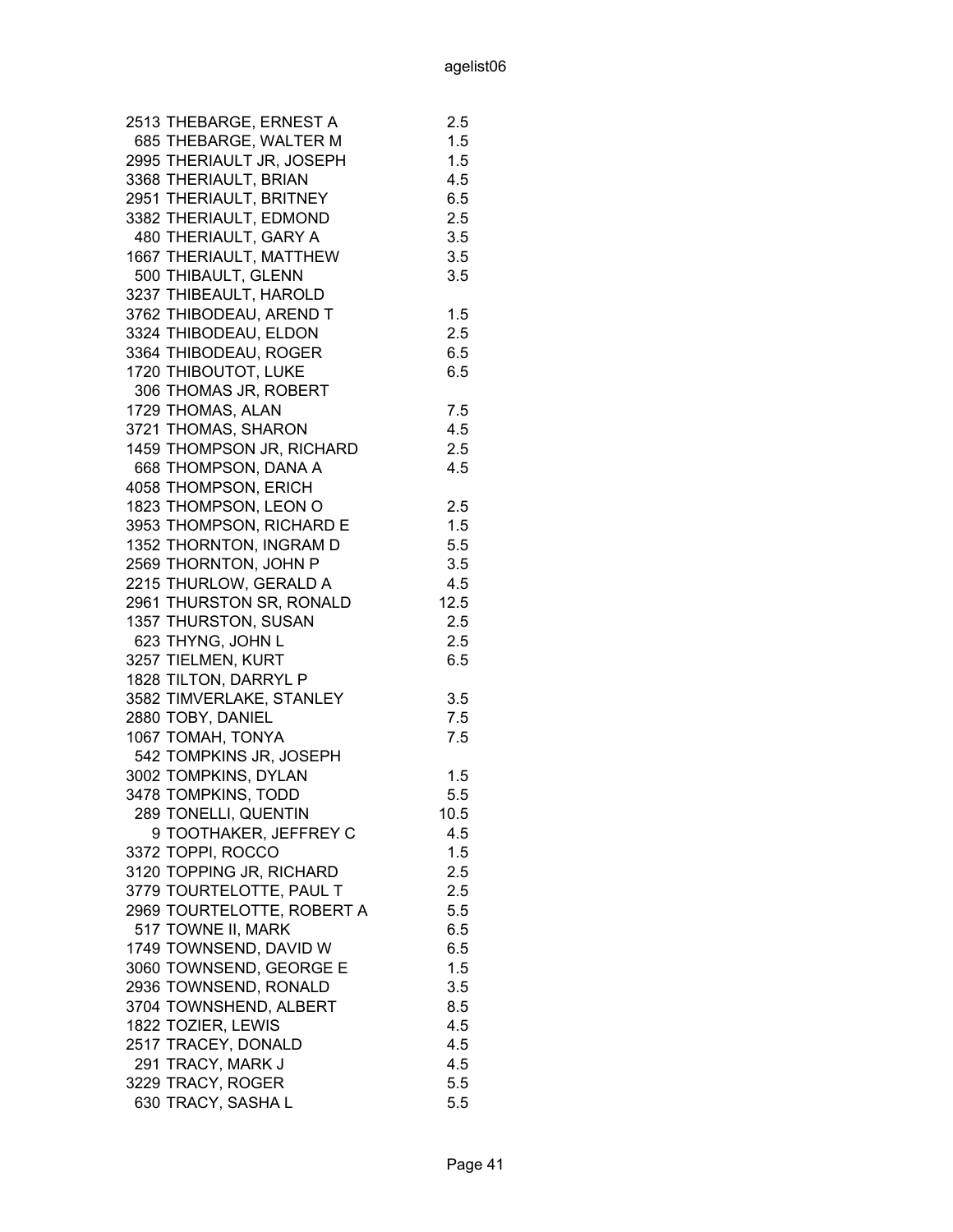| 3468 TRADER, RICHARD       | 7.5  |
|----------------------------|------|
| 2204 TRAFTON, WAYNE C      | 6.5  |
| 3757 TRAHAN, DENNIS A      | 8.5  |
| 1708 TRAINOR, JEREMY       | 6.5  |
| 1756 TRASK, DEBRA A        | 3.5  |
| 2058 TRASK, JOEL L         |      |
| 1816 TRASK, KEITH R        | 2.5  |
| 1990 TRAUTUETTER, PAMELA G | 5.5  |
| 2221 TRAVERS, JEFFERY      | 7.5  |
| 2275 TREAT, MICHAEL        | 2.5  |
| 3768 TREPANIER, RONALD G   | 0.5  |
| 3749 TRIPODI, ASHLEY       | 4.5  |
| 2054 TRUDY, DANIEL         | 7.5  |
| 217 TRUNNELL, THOMAS       | 4.5  |
| 3523 TRUSSELL, BERTHA I    | 2.5  |
| 3216 TRYBEK, KEVIN         |      |
|                            | 2.5  |
| 3522 TUCKER II, CHARLES W  | 2.5  |
| 1165 TUFTS, WILBUR         |      |
| 1200 TURBIDE, GLEN M       | 3.5  |
| 294 TURCOTTE, FLORIEN      | 12.5 |
| 2424 TURCOTTE, MICHAEL     | 2.5  |
| 3275 TURGEON, JOHN         |      |
| 3603 TURNBULL JR, DONALD W |      |
| 221 TURNER SR, DAVID       |      |
| 1322 TURNER, ALAN S        | 2.5  |
| 3316 TURNER, CATHERINE     | 1.5  |
| 171 TURNER, ERNEST N       | 9.5  |
| 472 TURNER, MYRON H        | 3.5  |
| 2958 TURNER, ROBERT        | 1.5  |
| 308 TURNER, STEWART        | 1.5  |
| 3788 TUTTLE, TROY A        | 3.5  |
| 2712 TWOMBLY, JAMES        |      |
| 2252 TYLER, HERBERT C      | 2.5  |
| 982 TYLER, JASON A         |      |
| 168 UMEL, BENJAMIN K       | 3.5  |
| 485 UNDERWOOD, KEVIN J     | 4.5  |
| 1056 UPTON, CONY L         | 2.5  |
| 2222 VACHON, BERTRAND V    |      |
| 478 VACHON, GABRIEL O      |      |
| 716 VALENTE, ERNEST        | 1.5  |
| 1558 VALENTE, PETER        | 3.5  |
| 1197 VALLEAU, DANA B       | 7.5  |
| 2248 VALLEY, ANTHONY F     | 3.5  |
| 2911 VALLEY, BENJAMIN T    | 5.5  |
| 2273 VALLEY, BRODY T       | 9.5  |
| 3225 VANDEBERG, MARK       | 4.5  |
| 602 VANGILDER, ROBERT D    | 3.5  |
| 3792 VANKIRK, MARK         | 1.5  |
| 855 VARNEY, WILLIAM        |      |
| 3282 VEILLEUX, STEVEN      | 4.5  |
| 1952 VENABLE, PHILLIP K    | 9.5  |
| 3102 VERNESONI, CURT J     | 2.5  |
|                            |      |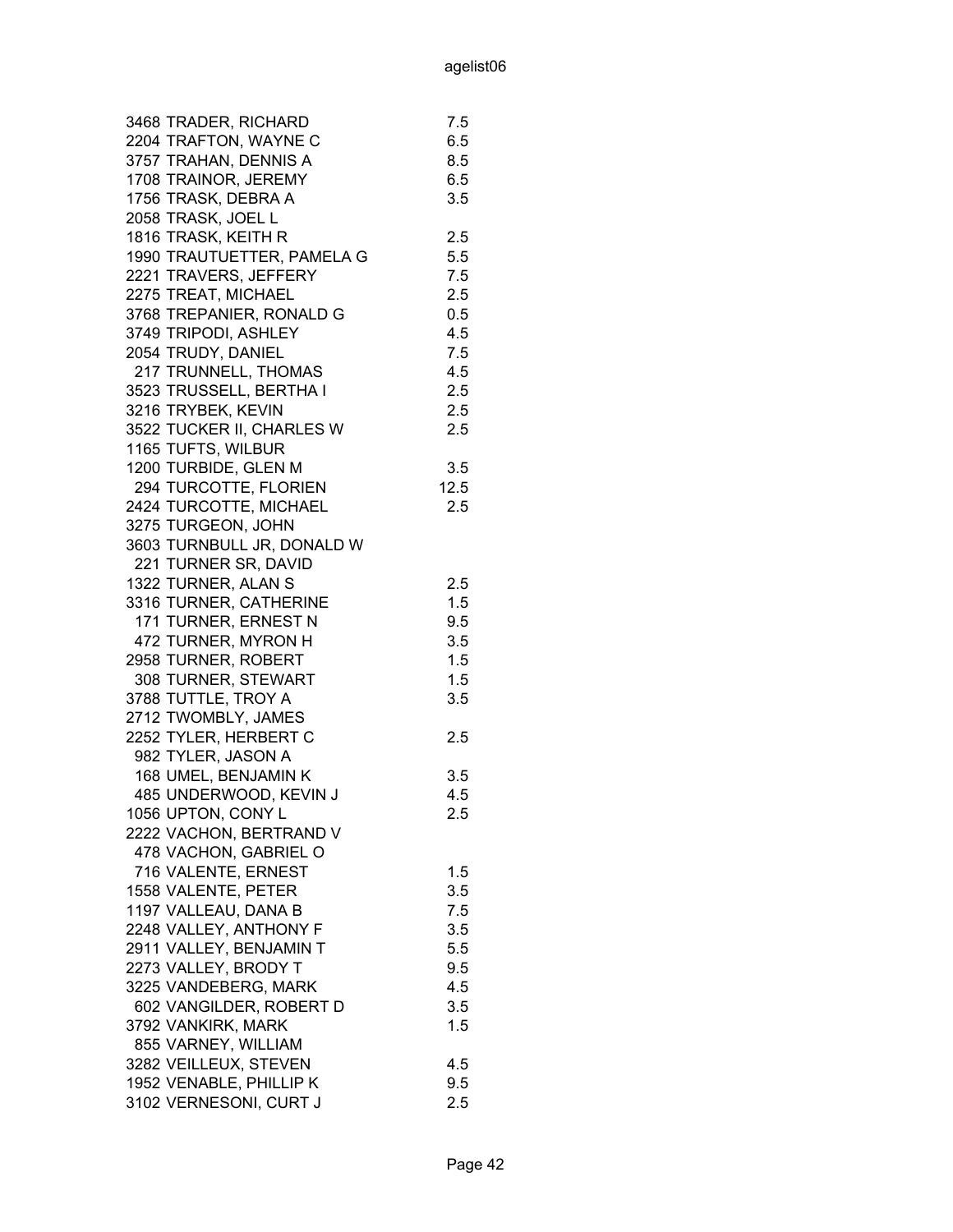| 3701 VERRILL, KYLE         |         |
|----------------------------|---------|
| 4047 VIGUE, BRIAN          | 2.5     |
| 460 VIGUE, BRIAN S         | 5.5     |
| 170 VIGUE, STEPHANIE N     | 6.5     |
| 2096 VILASUSO, RONALD      | 4.5     |
| 3079 VINING, SCOTT         | 2.5     |
| 3572 VINING, SETH          | 4.5     |
| 3303 VIOLETTE, MICHAEL     | 3.5     |
| 1060 VIVIANO, MICHAEL G    |         |
| 3600 VOLLMER, MICHAEL J    | 5.5     |
| 860 WACKER, MICHAEL        |         |
| 461 WADSWORTH, KIRK A      | 5.5     |
| 186 WAGNER, RALPH L        | 9.5     |
| 4038 WAINER, MICHAEL W     | 5.5     |
| 1228 WAITT, PATRICK        |         |
| 3871 WAKEFIELD, MARSHALL   | 5.5     |
| 3882 WALCK, JEREMIAH Z     | 2.5     |
| 1002 WALDRON, GERARD       | 3.5     |
|                            |         |
| 1373 WALKER, FRANK         | 3.5     |
| 192 WALKERLEWIS, THOMAS    | 6.5     |
| 4274 WALL, EDWARD          | 2.5     |
| 2486 WALLACE JR, MICHAEL A | 5.5     |
| 20 WALLACE, KELSEY         |         |
| 2718 WALLACE, LEONARD      |         |
| 902 WALLACE, ROBBIE        | 1.5     |
| 1451 WALLACE, ROBERT       | 4.5     |
| 4228 WALLS, TREVOR K       | 8.5     |
| 2277 WALSH JR, ROBERT R    | 2.5     |
| 296 WALTZ, ARTHUR E        | 2.5     |
| 4585 WARD, AMOS G          |         |
| 638 WARDWELL, THURLOW E    | 10.5    |
| 19 WARNER, CHARLES E       |         |
| 4218 WARNER, RONALD C      | 3.5     |
| 4247 WARREN, TREVOR L      | 1.5     |
| 1560 WASHBURN SR, THOMAS   | 4.5     |
| 448 WASHBURN, JONATHAN     | 1.5     |
| 1902 WASHBURN, MICHAEL     | 2.5     |
| 1462 WASSON, CORY J        | $1.5\,$ |
| 4020 WATERHOUSE, AMANDA    | 5.5     |
| 3725 WATERS, MARTY         | 5.5     |
| 1354 WATERS, ROBERT        | 7.5     |
| 1712 WATSON, DOREEN        |         |
| 3890 WATSON, JOHN M        | 1.5     |
| 4202 WATSON, JOSHUA C      | 3.5     |
| 2926 WATSON, RODERICK K    |         |
| 4278 WATT, JAMISON         | 2.5     |
| 2942 WAY, CLAUDE           | 1.5     |
| 3479 WEAVER, EUGENE        | 6.5     |
| 4254 WEBBER, THOMAS A      | 3.5     |
| 4035 WEBSTER, CARL         | 3.5     |
| 2231 WEDGEWOOD, WAYNE      | 5.5     |
| 4286 WEED, LELAND K        | 10.5    |
|                            |         |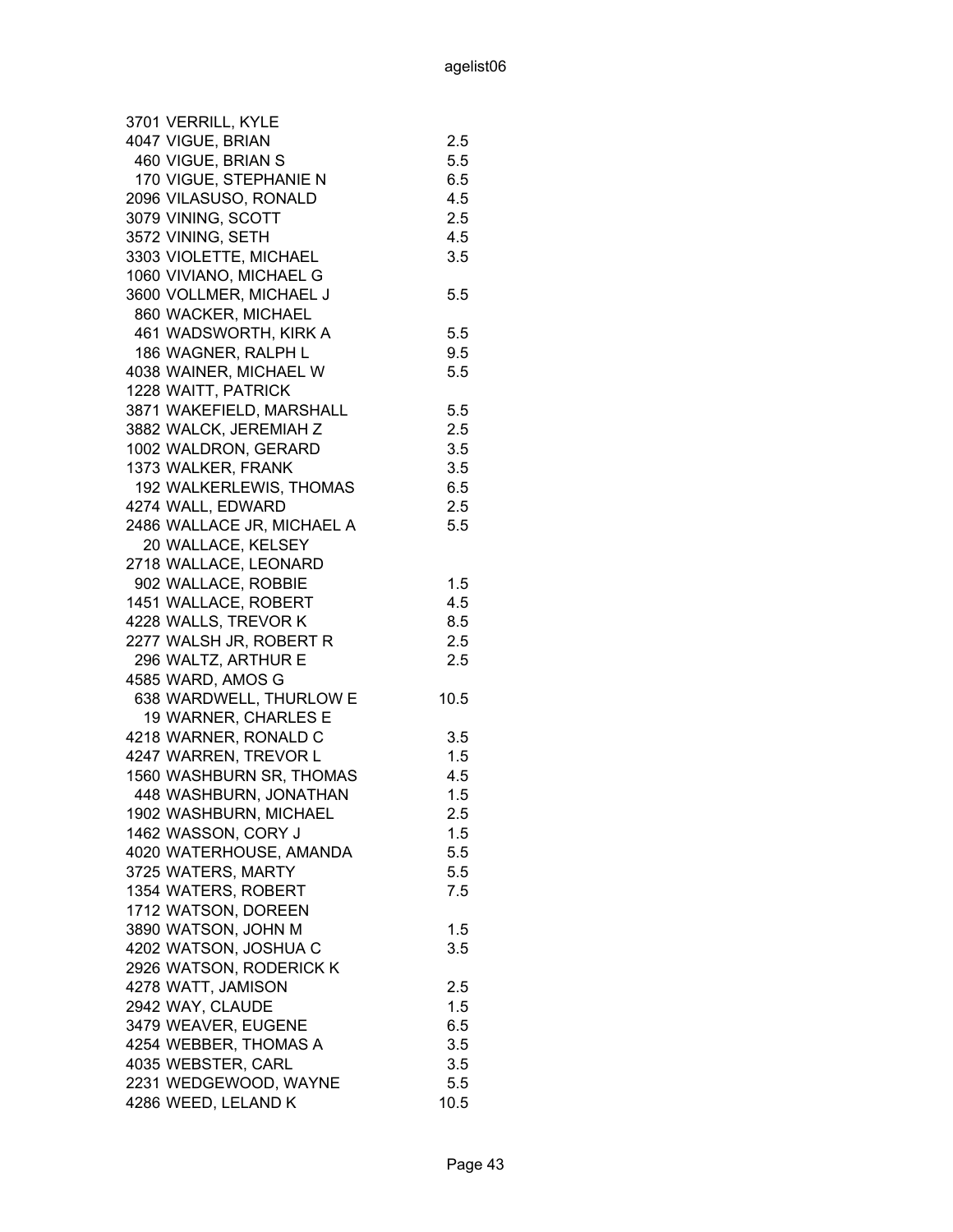| 3733 WEIBEL, FREDERICK    | 3.5  |
|---------------------------|------|
| 1351 WEIDEMOYER, WILLARD  | 4.5  |
| 3339 WELLS, FAYE          | 6.5  |
| 4256 WELNER III, JAMES T  | 7.5  |
| 2976 WELTON, RICKY        | 7.5  |
| 2890 WENTWORTH, DEREK     | 4.5  |
| 1302 WENTWORTH, LARRY     | 7.5  |
| 560 WERNER, FRANCIS       | 5.5  |
| 1989 WETHERELL, MICHAEL   |      |
| 859 WEYMOUTH, DARREN      |      |
| 1918 WHEELER, JAMES E     | 6.5  |
| 2544 WHEELER, LINCOLN     | 9.5  |
| 1073 WHEELOCK JR, PAUL    | 2.5  |
| 2962 WHITCOMB, BRIAN      | 9.5  |
| 457 WHITCOMB, DANIEL K    | 2.5  |
|                           |      |
| 628 WHITCOMB, MICHAEL K   | 4.5  |
| 1903 WHITCOMB, STUART R   | 3.5  |
| 2708 WHITE, BERTRAM       |      |
| 1752 WHITE, BRUCE         | 3.5  |
| 1924 WHITE, CHAD R        | 4.5  |
| 420 WHITE, KENNETH        | 4.5  |
| 2418 WHITE, KRISTEN K     | 2.5  |
| 3202 WHITE, MARK A        | 1.5  |
| 652 WHITE, TERRY D        | 1.5  |
| 1713 WHITE, WALTER T      | 5.5  |
| 1813 WHITEHOUSE, WAYNE L  | 2.5  |
| 2935 WHITMAN, DALE        | 3.5  |
| 2992 WHITMAN, MICHAEL     | 12.5 |
| 1111 WHITMAN, ROBERT J    | 4.5  |
| 2955 WHITMORE, FLOYD      | 1.5  |
| 3755 WHITNEY SR, JEROME   | 5.5  |
| 711 WHITNEY, HAROLD A     | 5.5  |
| 1966 WHITNEY, TIMOTHY C   | 4.5  |
| 4235 WHITTEN, MAYNARD E   | 2.5  |
| 3739 WHITTEN, TEAGAN      | 2.5  |
| 479 WIDGER, JASON R       | 5.5  |
| 3899 WILCOX JR, JOHN      | 8.5  |
| 3867 WILCOX, GEORGE       | 3.5  |
| 1350 WILCOX, WALTER       | 1.5  |
| 4238 WILEY, JASON R       | 7.5  |
| 672 WILHELM, QUINN        | 3.5  |
| 3073 WILKENS, ERIC        | 4.5  |
| 3074 WILKINS, TYSON A     | 1.5  |
| 4253 WILLETTE, DAVID J    | 3.5  |
| 3299 WILLEY, BRENT        | 2.5  |
| 589 WILLEY, MILLARD L     | 4.5  |
| 307 WILLHOITE, JACKY      | 2.5  |
| 2219 WILLIAMSON III, GARY | 5.5  |
| 3270 WILLIAMSON, STERLING | 3.5  |
| 3221 WILMOT, JAMES        | 1.5  |
| 2927 WILMOT, RICHARD D    |      |
| 2543 WILSON, DAVID H      | 8.5  |
|                           |      |